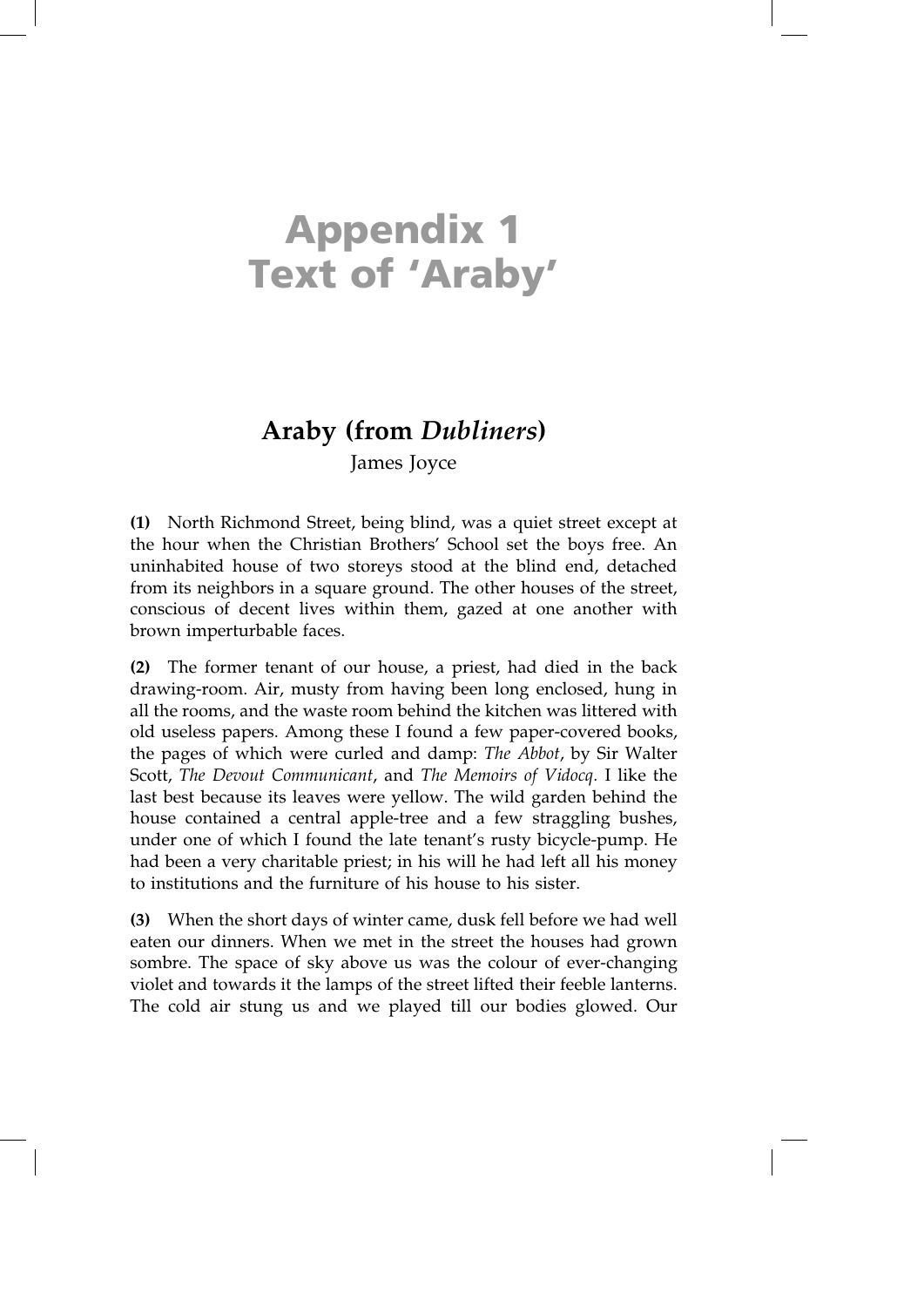shouts echoed in the silent street. The career of our play brought us through the dark muddy lanes behind the houses, where we ran the gauntlet of the rough tribes from the cottages, to the back doors of the dark dripping gardens where odours arose from the ashpits, to the dark odorous stables where a coachman smoothed and combed the horse or shook music from the buckled harness. When we returned to the street, light from the kitchen windows had filled the areas. If my uncle was seen turning the corner, we hid in the shadow until we had seen him safely housed. Or if Mangan's sister came out on the doorstep to call her brother in to tea, we watched her from our shadow peer up and down the street. We waited to see whether she would remain or go in and, if she remained, we left our shadow and walked up to Mangan's steps resignedly. She was waiting for us, her figure defined by the light from the half-opened door. Her brother always teased her before he obeyed, and I stood by the railings looking at her. Her dress swung as she moved her body, and the soft rope of her hair tossed from side to side.

**(4)** Every morning I lay on the floor in the front parlour watching her door. The blind was pulled down to within an inch of the sash so that I could not be seen. When she came out on the doorstep my heart leaped. I ran to the hall, seized my books and followed her. I kept her brown figure always in my eye and, when we came near the point at which our ways diverged, I quickened my pace and passed her. This happened morning after morning. I had never spoken to her, except for a few casual words, and yet her name was like a summons to all my foolish blood.

**(5)** Her image accompanied me even in places the most hostile to romance. On Saturday evenings when my aunt went marketing I had to go to carry some of the parcels. We walked through the flaring streets, jostled by drunken men and bargaining women, amid the curses of labourers, the shrill litanies of shop-boys who stood on guard by the barrels of pigs' cheeks, the nasal chanting of street-singers, who sang a *come-all-you* about O'Donovan Rossa, or a ballad about the troubles in our native land. These noises converged in a single sensation of life for me: I imagined that I bore my chalice safely through a throng of foes. Her name sprang to my lips at moments in strange prayers and praises which I myself did not understand. My eyes were often full of tears (I could not tell why) and at times a flood from my heart seemed to pour itself out into my bosom. I thought little

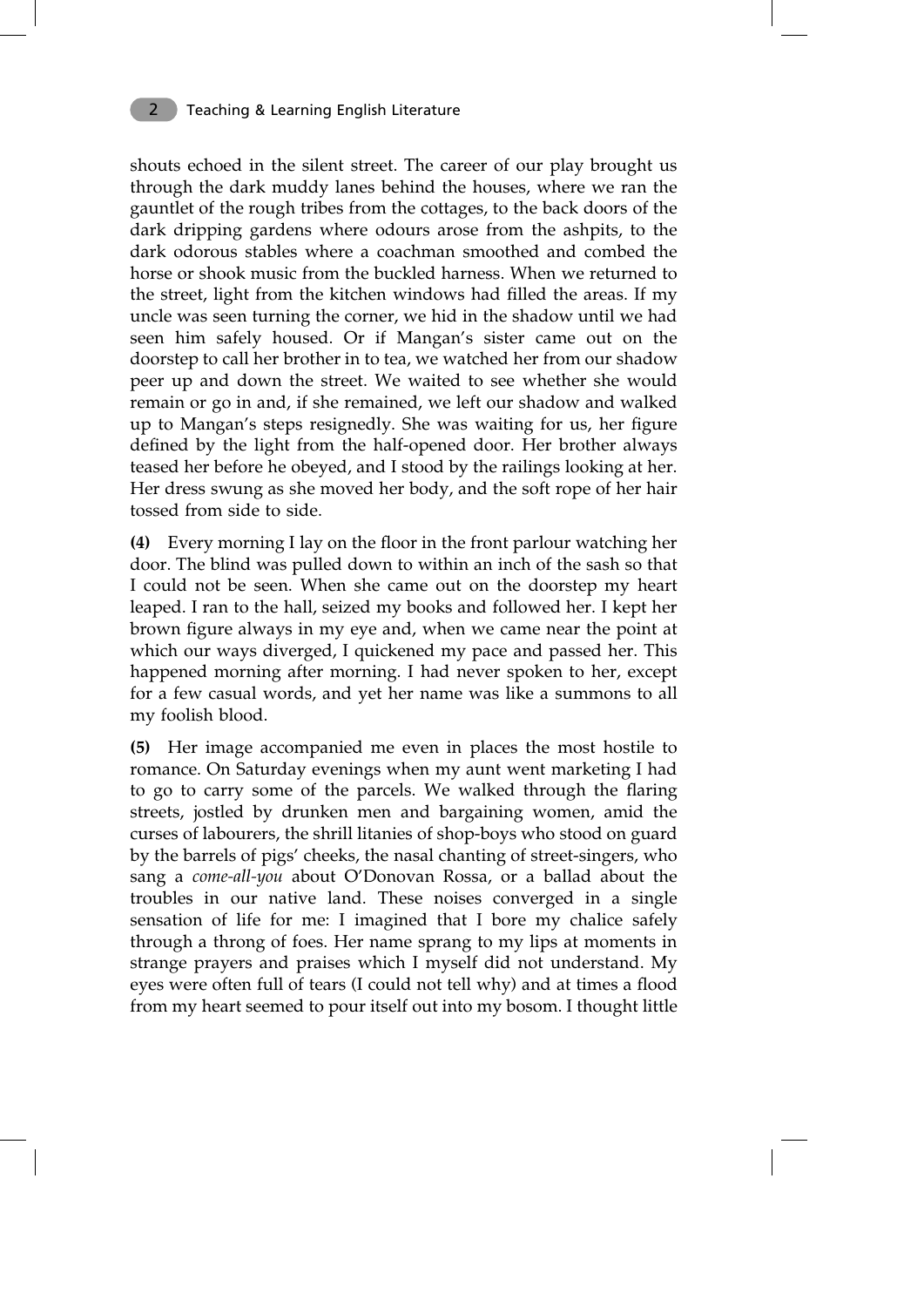of the future. I did not know whether I would ever speak to her or not or, if I spoke to her, how I could tell her of my confused adoration. But my body was like a harp and her words and gestures were like fingers running upon the wires.

**(6)** One evening I went into the back drawing-room in which the priest had died. It was a dark rainy evening and there was no sound in the house. Through one of the broken panes I heard the rain impinge upon the earth, the fine incessant needles of water playing in the sodden beds. Some distant lamp or lighted window gleamed below me. I was thankful that I could see so little. All my senses seemed to desire to veil themselves and, feeling that I was about to slip from them, I pressed the palms of my hands together until they trembled, murmuring: '*Oh love! O love!*' many times.

**(7)** At last she spoke to me. When she addressed the first words to me I was so confused that I did not know what to answer. She asked me was I going to *Araby.* I forgot whether I answered yes or no. It would be a splendid bazaar; she said she would love to go.

**(8)** 'And why can't you?' I asked.

**(9)** While she spoke she turned a silver bracelet round and round her wrist. She could not go, she said, because there would be a retreat that week in her convent. Her brother and two other boys were fighting for their caps, and I was alone at the railings. She held one of the spikes, bowing her head towards me. The light from the lamp opposite our door caught the white curve of her neck, lit up her hair that rested there and, falling, lit up the hand upon the railing. It fell over one side of her dress and caught the white border of a petticoat, just visible as she stood at ease.

**(10)** 'It's well for you,' she said.

**(11)** 'If I go,' I said, 'I will bring you something.'

**(12)** What innumerable follies laid waste my waking and sleeping thoughts after that evening! I wished to annihilate the tedious intervening days. I chafed against the work of school. At night in my bedroom and by day in the classroom her image came between me and the page I strove to read. The syllables of the word *Araby* were called to me through the silence in which my soul luxuriated and cast an Eastern enchantment over me. I asked for leave to go to the bazaar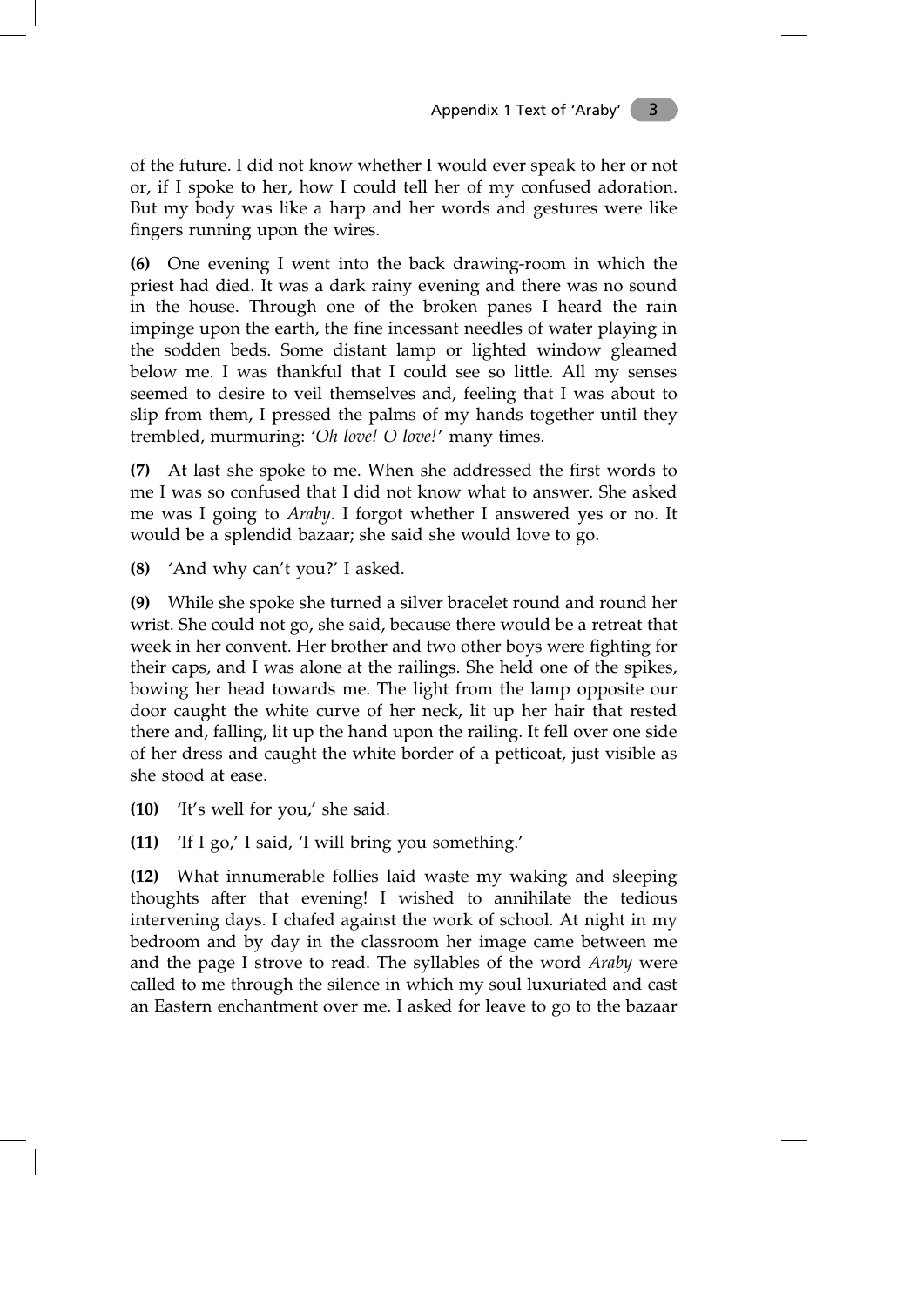on Saturday night. My aunt was surprised, and hoped it was not some Freemason affair. I answered few questions in class. I watched my master's face pass from amiability to sternness; he hoped I was not beginning to idle. I could not call my wandering thoughts together. I had hardly any patience with the serious work of life which, now that it stood between me and my desire, seemed to me child's play, ugly monotonous child's play.

**(13)** On Saturday morning I reminded my uncle that I wished to go to the bazaar in the evening. He was fussing at the hall-stand, looking for the hat-brush, and answered me curtly:

**(14)** 'Yes, boy, I know.'

**(15)** As he was in the hall I could not go into the front parlour and lie at the window. I left the house in bad humour and walked slowly towards the school. The air was pitilessly raw and already my heart misgave me.

**(16)** When I came home to dinner my uncle had not yet been home. Still it was early. I sat staring at the clock for some time and, when its ticking began to irritate me, I left the room. I mounted the staircase and gained the upper part of the house. The high, cold, empty, gloomy rooms liberated me and I went from room to room singing. From the front window I saw my companions playing below in the street. The cries reached me weakened and indistinct and, leaning my forehead against the cool glass, I looked over at the dark house where she lived. I may have stood there for an hour, seeing nothing but the brown-clad figure cast by my imagination, touched discreetly by the lamplight at the curved neck, at the hand upon the railings and at the border below the dress.

**(17)** When I came downstairs again I found Mrs Mercer sitting at the fire. She was an old, garrulous woman, a pawn-broker's widow, who collected used stamps for some pious purpose. I had to endure the gossip of the tea-table. The meal was prolonged beyond an hour and still my uncle did not come. Mrs. Mercer stood up to go: she was sorry she couldn't wait any longer, but it was after eight o'clock and she did not like to be out late, as the night air was bad for her. When she had gone I began to walk up and down the room, clenching my fists. My aunt said:

**(18)** 'I'm afraid you may put off your bazaar for this night of Our Lord.'

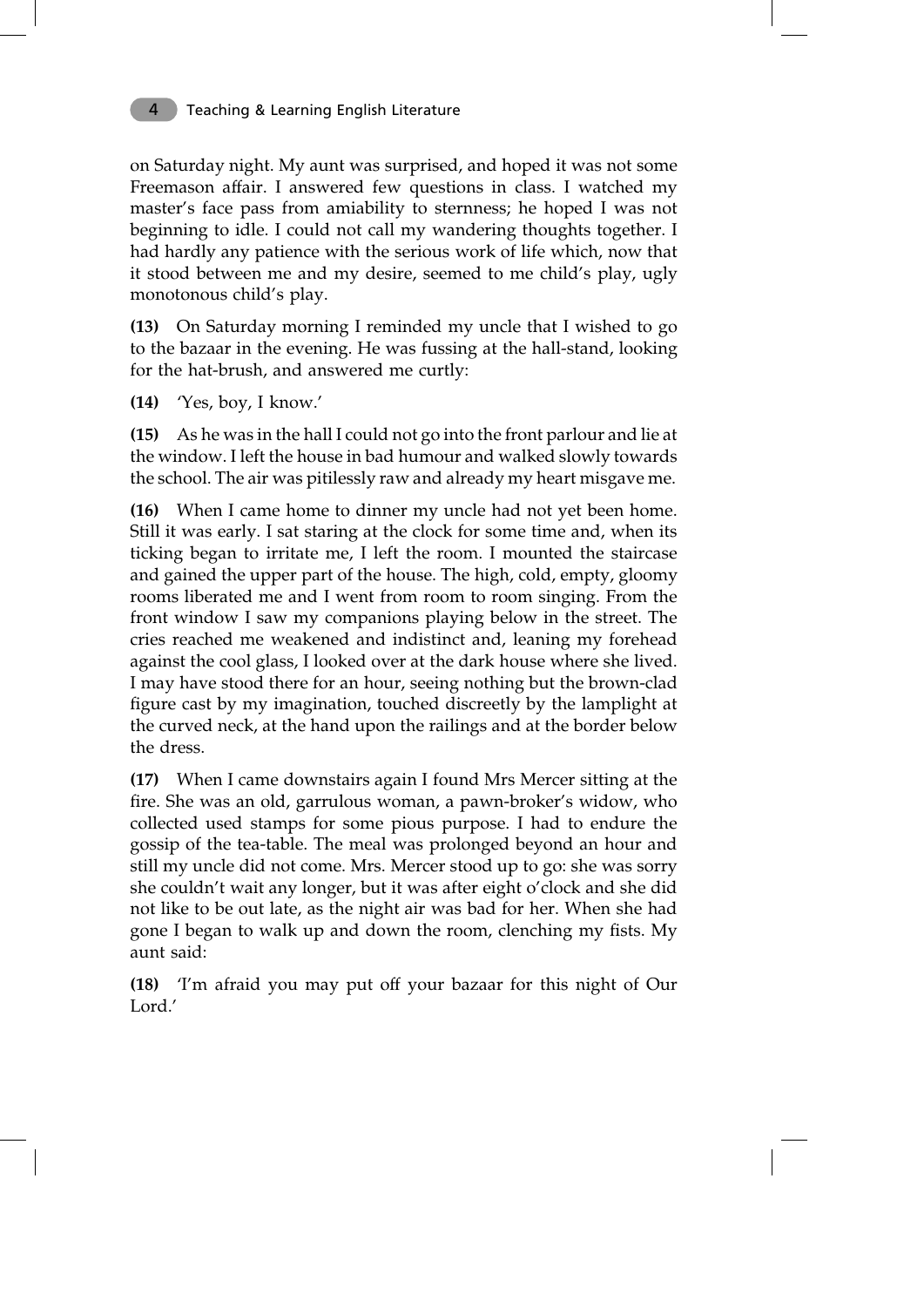**(19)** At nine o'clock I heard my uncle's latchkey in the hall door. I heard him talking to himself and heard the hall-stand rocking when it had received the weight of his overcoat. I could interpret these signs. When he was midway through his dinner I asked him to give me the money to go to the bazaar. He had forgotten.

**(20)** 'The people are in bed and after their first sleep now,' he said.

**(21)** I did not smile. My aunt said to him energetically:

**(22)** 'Can't you give him the money and let him go? You've kept him late enough as it is.'

**(23)** My uncle said he was very sorry he had forgotten. He said he believed in the old saying: 'All work and no play makes Jack a dull boy.' He asked me where I was going and, when I told him a second time, he asked me did I know *The Arab's Farewell to his Steed.* When I left the kitchen he was about to recite the opening lines of the piece to my aunt.

**(24)** I held a florin tightly in my hand as I strode down Buckingham Street towards the station. The sight of the streets thronged with buyers and glaring with gas recalled to me the purpose of my journey. I took my seat in a third-class carriage of a deserted train. After an intolerable delay the train moved out of the station slowly. It crept onward among ruinous houses and over the twinkling river. At Westland Row Station a crowd of people pressed to the carriage doors; but the porters moved them back, saying that it was a special train for the bazaar. I remained alone in the bare carriage. In a few minutes the train drew up beside an improvised wooden platform. I passed out on to the road and saw by the lighted dial of a large clock that it was ten minutes to ten. In front of me was a large building which displayed the magical name.

**(25)** I could not find any sixpenny entrance and, fearing that the bazaar would be closed, I passed in quickly through a turnstile, handing a shilling to a weary-looking man. I found myself in a big hall girded at half its height by a gallery. Nearly all the stalls were closed and the greater part of the hall was in darkness. I recognized a silence like that which pervades a church after a service. I walked into the centre of the bazaar timidly. A few people were gathered about the stalls which were still open. Before a curtain, over which the words *Café Chantant* were written in coloured lamps, two men were counting money on a salver. I listened to the fall of the coins.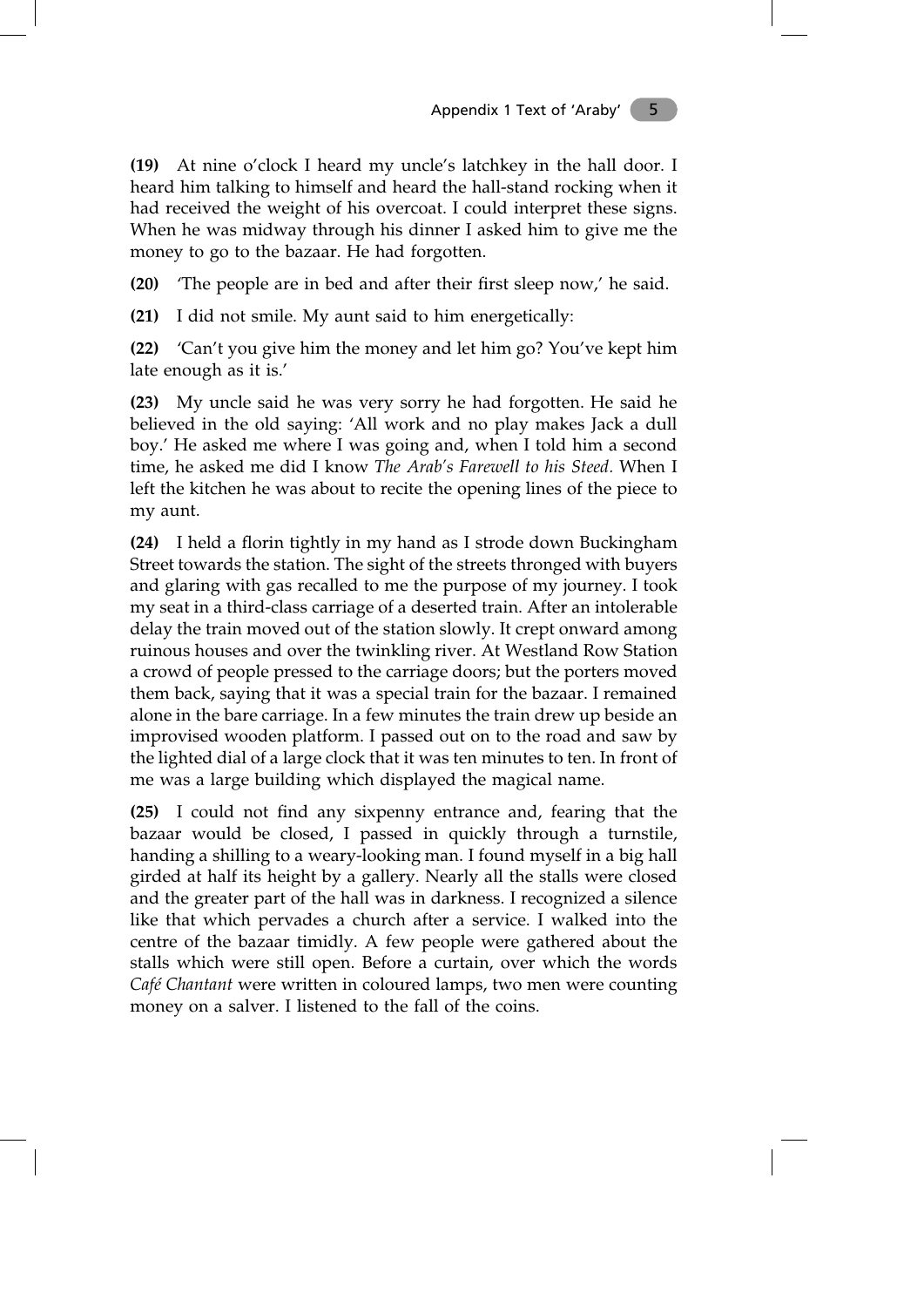**(26)** Remembering with difficulty why I had come, I went over to one of the stalls and examined porcelain vases and flowered tea-sets. At the door of the stall a young lady was talking and laughing with two young gentlemen. I remarked their English accents and listened vaguely to their conversation.

- **(27)** 'O, I never said such a thing!'
- **(28)** 'O, but you did!'
- **(29)** 'O, but I didn't!'
- **(30)** 'Didn't she say that?'
- **(31)** 'Yes, I heard her.'
- **(32)** 'O, there'sa... fib!'

**(33)** Observing me, the young lady came over and asked me did I wish to buy anything. The tone of her voice was not encouraging; she seemed to have spoken to me out of a sense of duty. I looked humbly at the great jars that stood like eastern guards at either side of the dark entrance to the stall and murmured:

**(34)** 'No, thank you.'

**(35)** The young lady changed the position of one of the vases and went back to the two young men. They began to talk of the same subject. Once or twice the young lady glanced at me over her shoulder.

**(36)** I lingered before her stall, though I knew my stay was useless, to make my interest in her wares seem the more real. Then I turned away slowly and walked down the middle of the bazaar. I allowed the two pennies to fall against the sixpence in my pocket. I heard a voice call from one end of the gallery that the light was out. The upper part of the hall was now completely dark.

**(37)** Gazing up into the darkness I saw myself as a creature driven and derided by vanity; and my eyes burned with anguish and fear.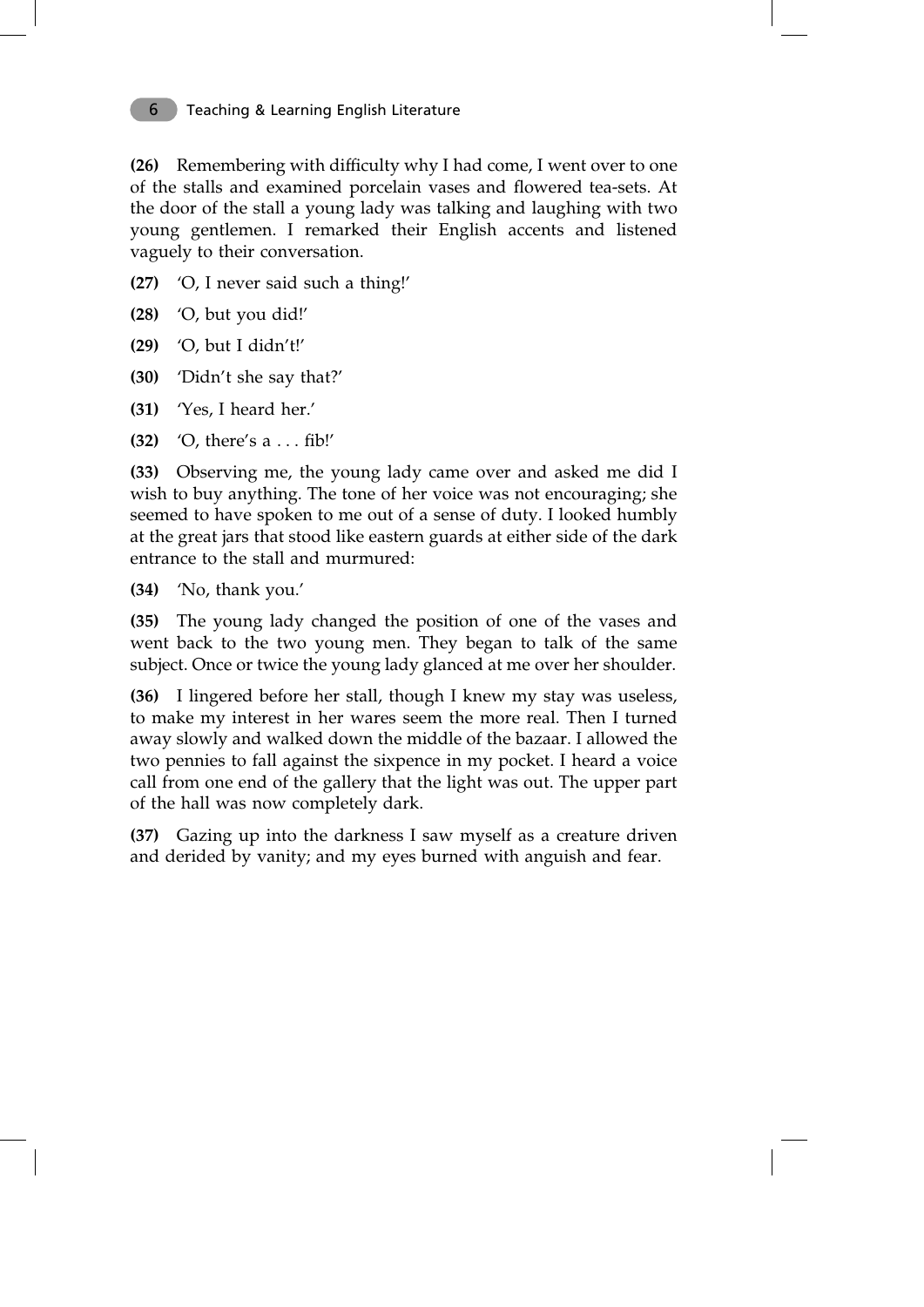# **Appendix 2 Teaching theoretical orientations: a tutorial**



FIGURE 3.2 *A map of theoretical orientations.*

Just to recap what we covered in the lecture. The '*expressive*' *theoretical orientation* focuses on relationships between the *literary text and the author*. This is where its *interest* begins, and the payoff is knowledge of how texts show what authors have put into their works about their own lives, and, in reverse, how the content of works sometimes refers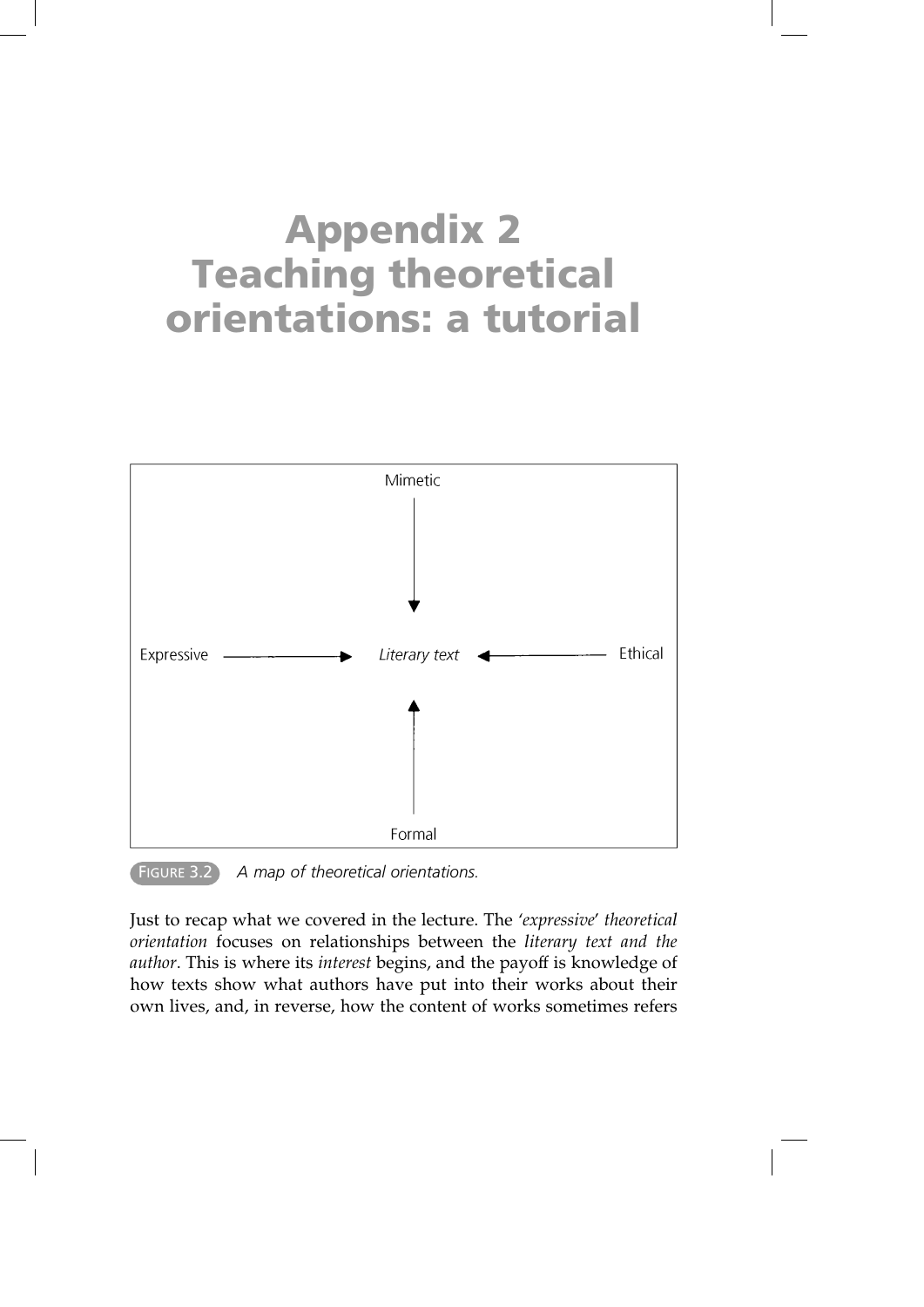backwards to its origins in the author's experience. In other words, the analytical movement in expressive criticism sometimes goes from author to text, involving an examination of an author's education, relationship with parents and relatives, social class, temperament, sexual orientation, marriages, children, jobs and so on, in the context of his or her times, and the critic looks at these factors for an explanation of themes, concerns, obsessions, topics and moral vision *expressed* in the work. But sometimes the analytical movement goes from text to author, involving examination of the contents of a text for the light they may throw on the author's expressive and creative life. Expressive criticism as an umbrella approach covers all biographical criticism, psychological (including psychoanalytical and Jungian) criticism and criticism based on theories about the creative process. Some contemporary feminist approaches are included here, especially analyses of female authors such as Virginia Woolf or Sylvia Plath, where the focus is on these women's relationship to, struggles with or lifetime history of biological and socially constructed gender roles. Even Lacanian psychology and a good deal of the writings of such feminist critics as Julia Kristeva and Irigaray are different versions of expressive criticism. You probably won't know many of these terms and names yet, but you'll pick them up as you go along.

**Student 1:** *So if I'm 'standing' inside the expressive orientation, I'm interested in the text's relationship to the author's life, or the author's life in relationship to the text, right?*

**Possible response:** Right. And as you can see, there are many different versions of this interest and, as you can probably guess, some of them are quite complicated in themselves – the psychoanalytical orientation, for example, requires knowledge of Freudian psychology. But the orientation itself is not a difficult concept to grasp. And once you've got it, you can also see that if you're *not* interested in the text in relation to the author's life, you're going to stand somewhere else, right? – and then many of the things about the text that seemed important (or were foregrounded) from this point of view are not going to seem important or interesting any longer. Make sense?

**Student 2:** *Yeah, but isn't the text's connection to the author's life* always *going to be an important source of information for knowing how to interpret the text?*

**Possible response:** It looks like it at first, and this *is* where people often like to begin, but think for a moment of authors about whose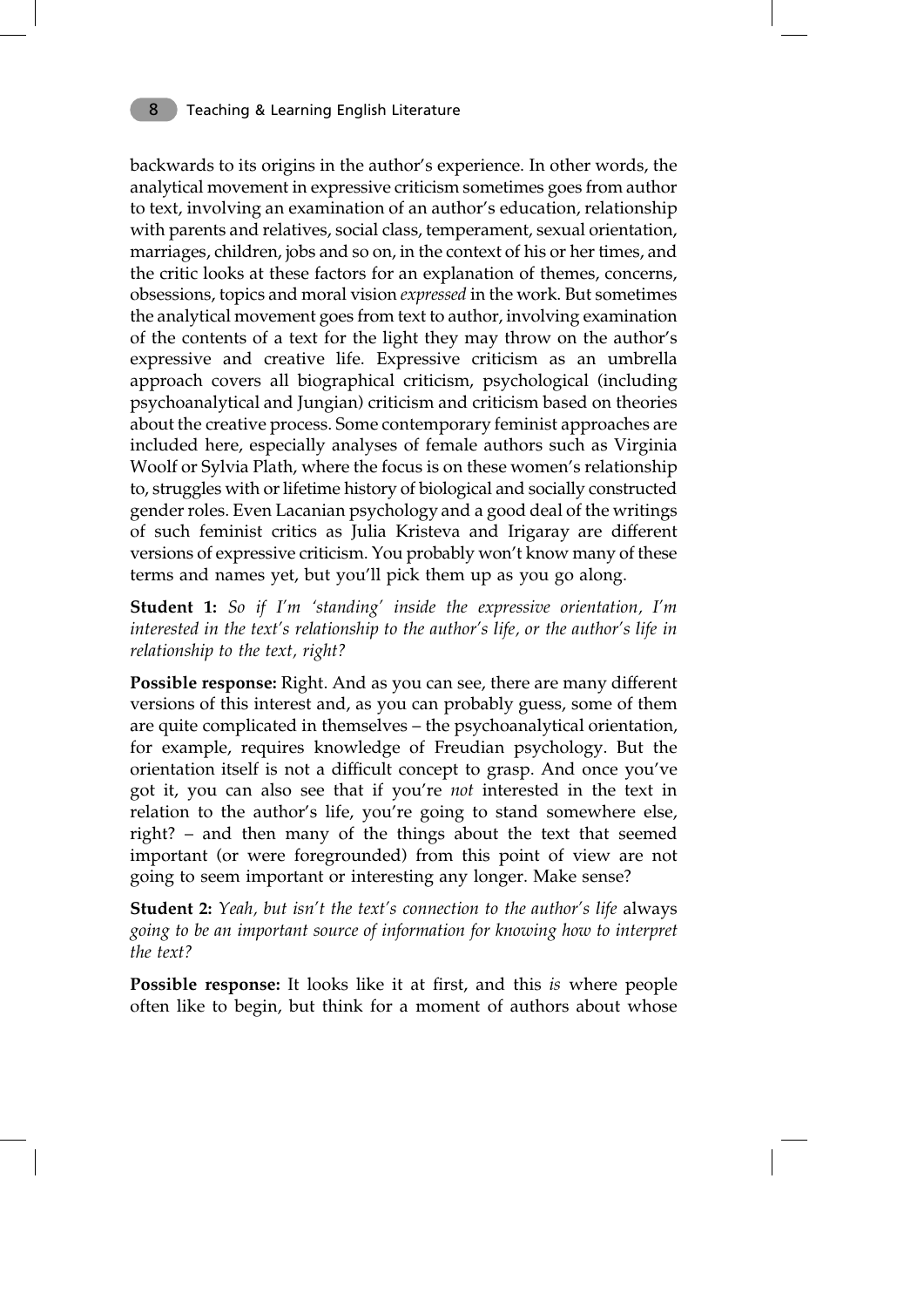lives very little is known, especially their lives in that interior sense of knowing and feeling and dreaming and fearing: all those features of internal existence that we think of as the basis of being *expressive*. We know practically nothing, for example, about Shakespeare's or Chaucer's lives in this interior sense, and this lack of knowledge makes it practically impossible to do any expressive criticism going from their lives to their works, and if you try coming from the other direction, from the works to the life, you have to be so speculative that you never know if you're saying anything defensible. On the other hand, a whole lot is known about the lives of such authors as Virginia Woolf, Dylan Thomas, Anthony Burgess and Charlotte Brontë, and going back and forth between the lives and the works can be extremely interesting and illuminating. But am I right that you think everyone would be an expressive critic if enough biographical facts were available?

**Student 2:** *Well, I guess that's where* I *always like to start. I like to know something about the person who created the work.*

**Possible response:** You're certainly not alone. But you are interested in more issues than biographical and expressive ones I imagine. Tell me, for instance, some of the things you often say about a fictional work, whether it's a movie or a TV programme or a work of literature. Surely not everything you say goes back to some interest in the writer of the work?

**Student 3:** *Well, I suppose I can say a poem is beautiful, for example, and that's not a comment about who wrote it. Or I can say that a certain novel is not one that young children should read, and I'd still make that judgement (I suppose) no matter who wrote the book. And, oh! here's one I say a lot because it's a sore point with me. Especially when I watch movies or TV, I'm all the time saying something like, 'oh, man*, that's *not realistic; that ending is terrible;* that's *not how anyone would act in this situation'. So are you saying that all these comments come from some theoretical orientation or other?*

**Possible response:** You bet they do. Let's focus on this last one a moment or two. When you say that a novel or movie ending is 'not realistic', what do you mean?

**Student 3:** *I guess I mean that what the story shows is not how people would behave in real life.*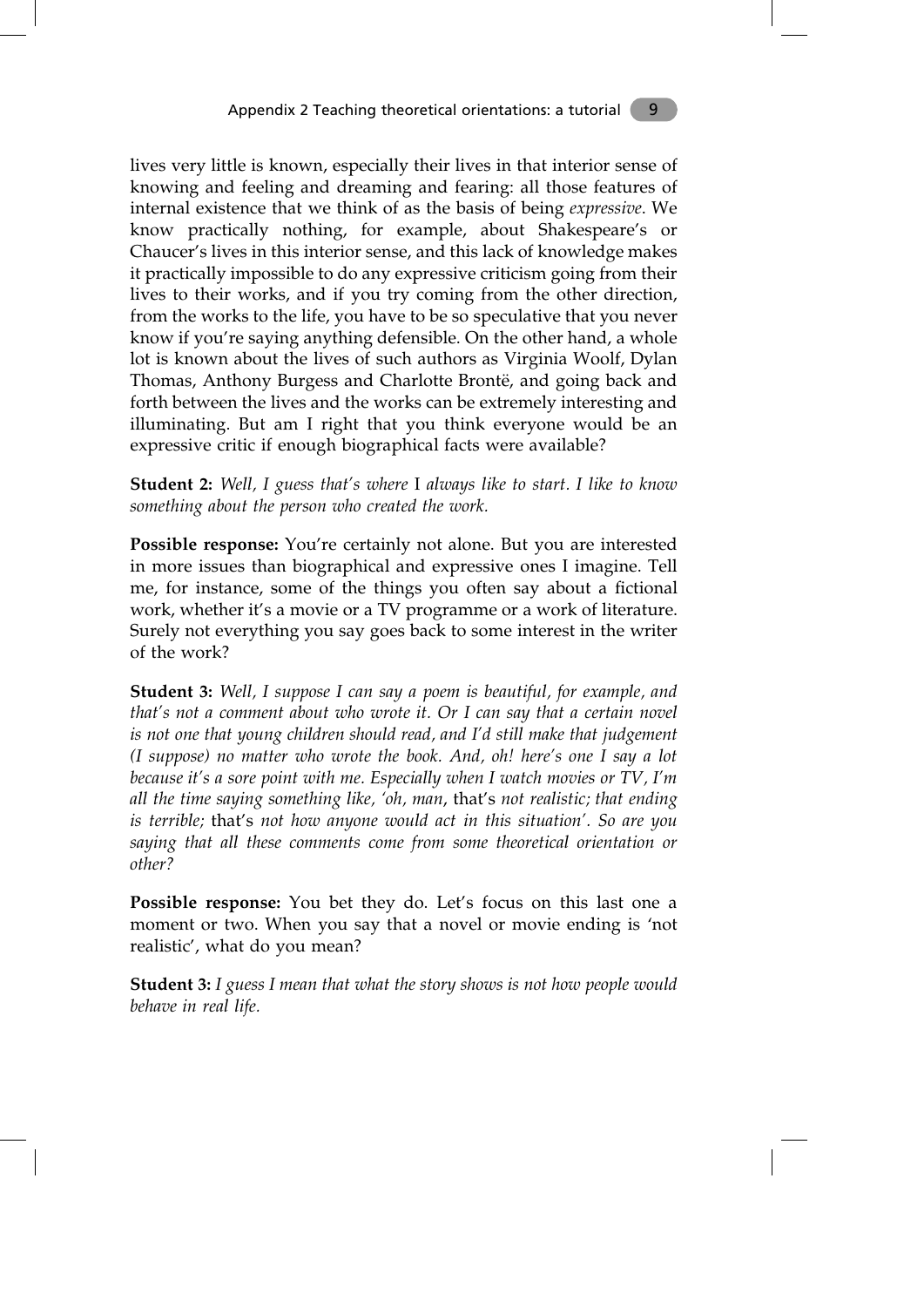**Possible response:** And if a work is showing you (or showing you badly) what happens in real life, what is the text's relationship to the world? This is the same as asking you to name the relationship between a portrait and the real person who sat for the portrait.

**Student 2:** *OK. I guess you're asking us to see that the story and the painting are somehow pieces of the world, or at least copies of the world.*

**Possible response:** Yes. And if you copy someone else's behaviour in real life – you know, dress as they do, talk like them and so on – what word do you use to describe your copying behaviour?

### **Student 2:** *I'd say that I'm mimicking or imitating them.*

**Possible response:** Right, and both mimicking and imitation *–* the notion that art imitates pieces of the world – is one of the oldest, if not *the* oldest, of all theoretical orientations going all the way back to the philosophies of Plato and Aristotle. It's the one you see on the map named 'mimetic', because *mimesis* in Greek means *imitation.* And when you are interested in imitation, you can explore the implications of that orientation pretty fully without ever troubling yourself about the author's life at all, if you want to. You've already got the idea, but let's just recap it more formally, as I did for the expressive orientation.

Let's say that the '*mimetic*' *theoretical orientation* focuses on relationships between the *text and the world*. To some extent every consumer of stories – whether watching movies or TV, reading novels or listening to audio tapes – operates as a mimetic critic whenever the criterion of *realism* gets employed. When we say things like 'her acting is so life-like', or 'the novel lets me know exactly how the central character feels' or 'the ending was terribly unrealistic', we are operating as mimetic critics. Marxist critics, when they talk about literary works as 'representing the laws of history' or 'class conflict', are also operating as mimetic critics, as are feminist critics, ethnic critics and multicultural critics who examine literary works for the accuracy or inaccuracy of their representations of gender roles or ethnic and racial stereotypes.

**Student 1:** *So when I criticise Disney movies for having unrealistic plots, I'm talking theory?*

**Possible response:** You bet. Like the man who was surprised to find he had been speaking prose all his life, you have been, as we all are,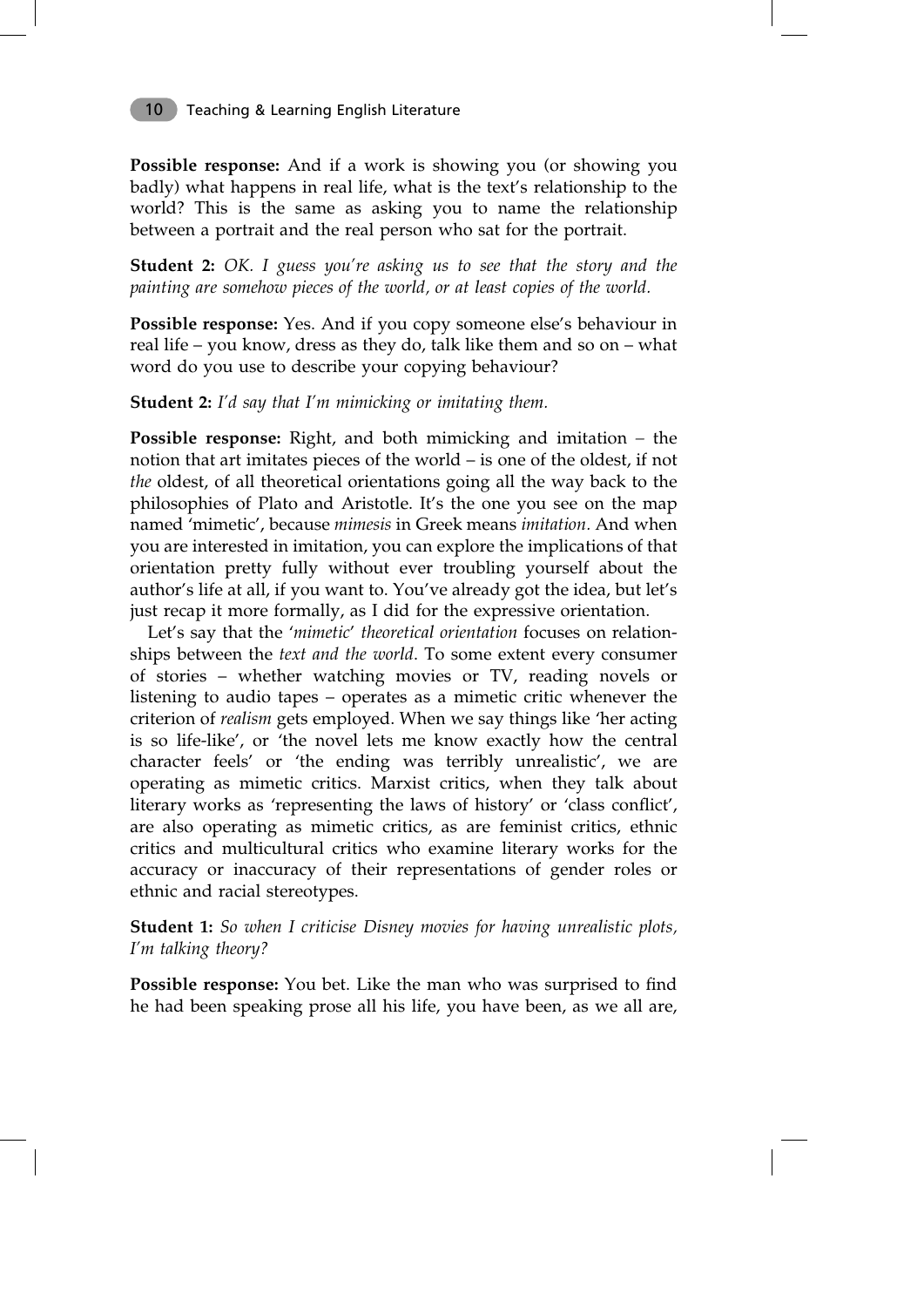a literary critic (to some extent) all your life. All of your evaluations of fiction are based on theoretical notions of some kind or other. You may not be *aware* of them all, but we all have criteria lurking somewhere because we all make judgements and we can't make judgements without having criteria for them. But of course you can't be much of a developed critic if all of your criteria are only implicit and unnamed. The difference between what you do when you engage with stories and what professional critics do is wide, because professional critics use an expert language and because they go into analysis much more deeply than you do, but the basic interests – how literature 'works', how it relates to life, what makes it beautiful, what makes it entertaining, what makes it believable, why people are affected by it, whether people are ever affected for good or ill by it, and so on – are on a continuum with your own interests in literature.

Now that we're sort of familiar with how this conversation is going, let's just go ahead and look at the next orientation.

The '*formal*' *theoretical orientation* focuses on the relationship between the literary work and the interlocking set of aesthetic strategies that make it up. 'Aesthetic strategies' refer to such features of literary art as plot, narrative technique, style, metaphors and other figures of speech, phrase and sentence rhythms, sound values, connotative diction, images, allusions, symbols, tone, genre and so on. In a sense, focusing on the work in relation to the aesthetic strategies that make it up is to focus on the relationship between the *text and itself*. This is a more common-sense notion than it may sound like at first: it's like saying that formal criticism focuses on the work as a whole in relation to its parts, especially how those parts work together to create whatever is distinctive about the work. Formal criticism achieves this inward perspective on literary works by deliberately severing, analytically, the umbilical cord that may be thought of as tying together:

- the work and the artist (this is the interest of expressive criticism);
- the work and the world (this is the interest of mimetic criticism); and
- the character of the work with the character of the reader (this is the interest of ethical, or pragmatic, criticism).

In short, formalists are concerned with the literary work as *art*, not as biography or psychology or ethics, and not as a representation of the world.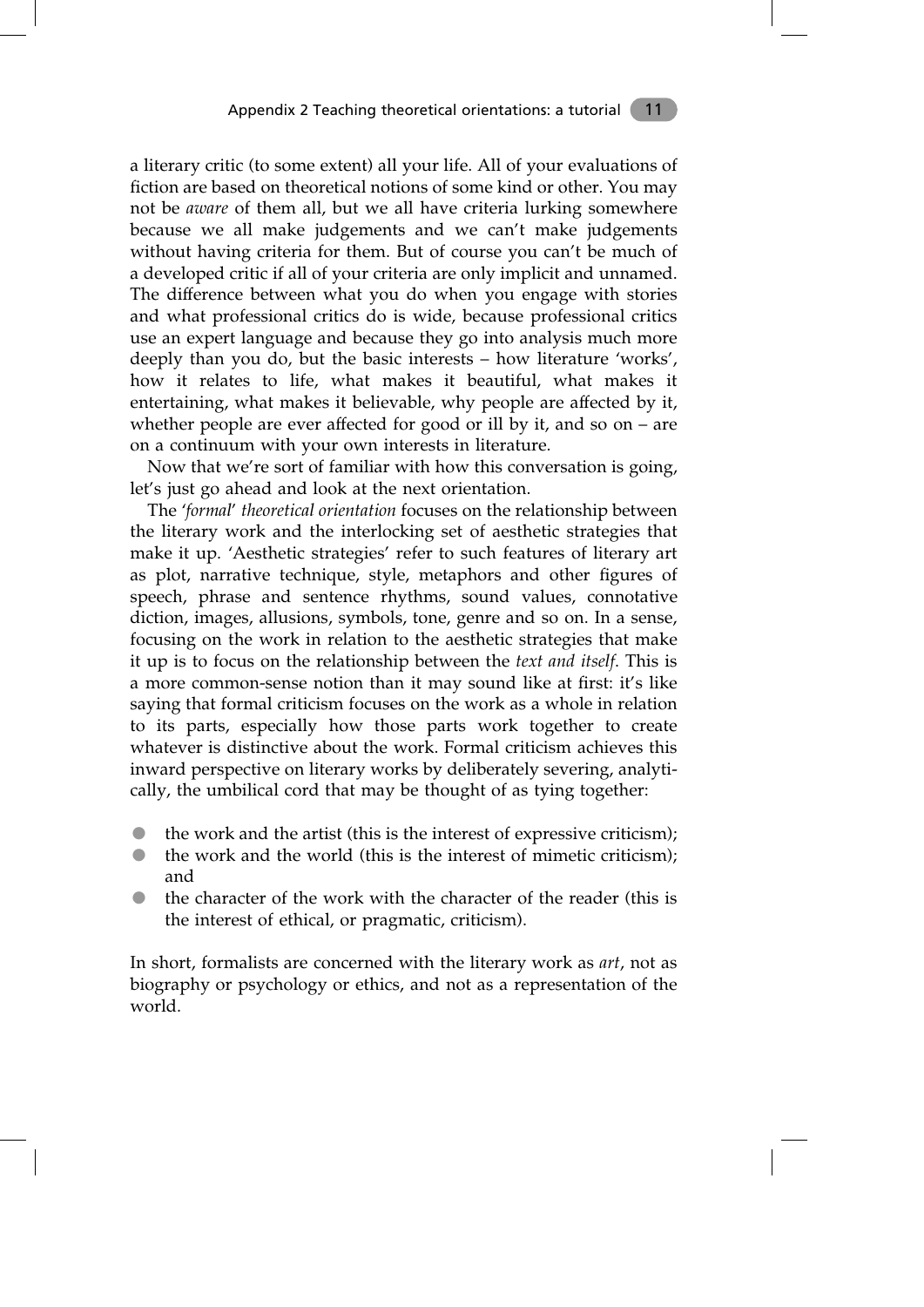**Student 1:** *So, if I'm following all of this, if I talk about a poem being beautiful just as a thing in itself, as I sometimes do, I must be expressing a formalist 'interest'?*

**Possible response:** Exactly. Formal theory and criticism also has an ancient history, going back to Aristotle's *Poetics*, but it is still an important orientation today. Formalism as embodied in the views and practices of the New Critics – a group of Anglo-American critics associated with the literary wing of the Modernist movement in art – provided a blueprint for 'close reading' that remained *the* standard critical approach for nearly fifty years. In fact, even though no one calls himself or herself a New Critic these days, close reading is still a main way of teaching literature in (probably) a majority of literature classrooms everywhere. Over the centuries, formal critics have developed and deepened a tradition of sophisticated analytical techniques. In Literature the main objects of formal analysis are such aesthetic features as genre, plot, narrative technique and style. Each of these objects unfolds into a long list of nuanced distinctions. Style, for example, may be analysed in many different ways, focusing on metaphor, images, sound values, line rhythms in poetry, clause rhythms in prose, denotations, connotations, irony, sarcasm, tone, description, euphony, alliteration, onomatopoeia – tropes of all kinds.

**Student 2:** *So, when I was 14 and my teacher had us tracing patterns of grass imagery in some Walt Whitman poems and time imagery in some Shakespeare sonnets, he was asking us to act like formal critics?*

**Possible response:** Yes indeed. Aristotle's analysis of the strategies that make for good tragedies and the close reading of 'Araby' you did a while back are both examples of formal criticism. Film criticism is sometimes extremely formalistic, concentrating on the techniques of lighting, pacing, perspective, colour filters, use of music, settings, costuming, and so on.

But moving on, finally we need to consider relationships between *the text and the reader*. This theoretical orientation is called the '*ethical*' (and also the affective or pragmatic) because its focus is on *character*, for which the Greek word is *ethos*, from which *ethical* derives.

**Student 1:** *Wait a minute here. I thought 'ethical' had to do with standards of right and wrong, as in 'ethical standards'. Are you saying that ethical criticism of literature has nothing to do with ethical standards of right and wrong?*

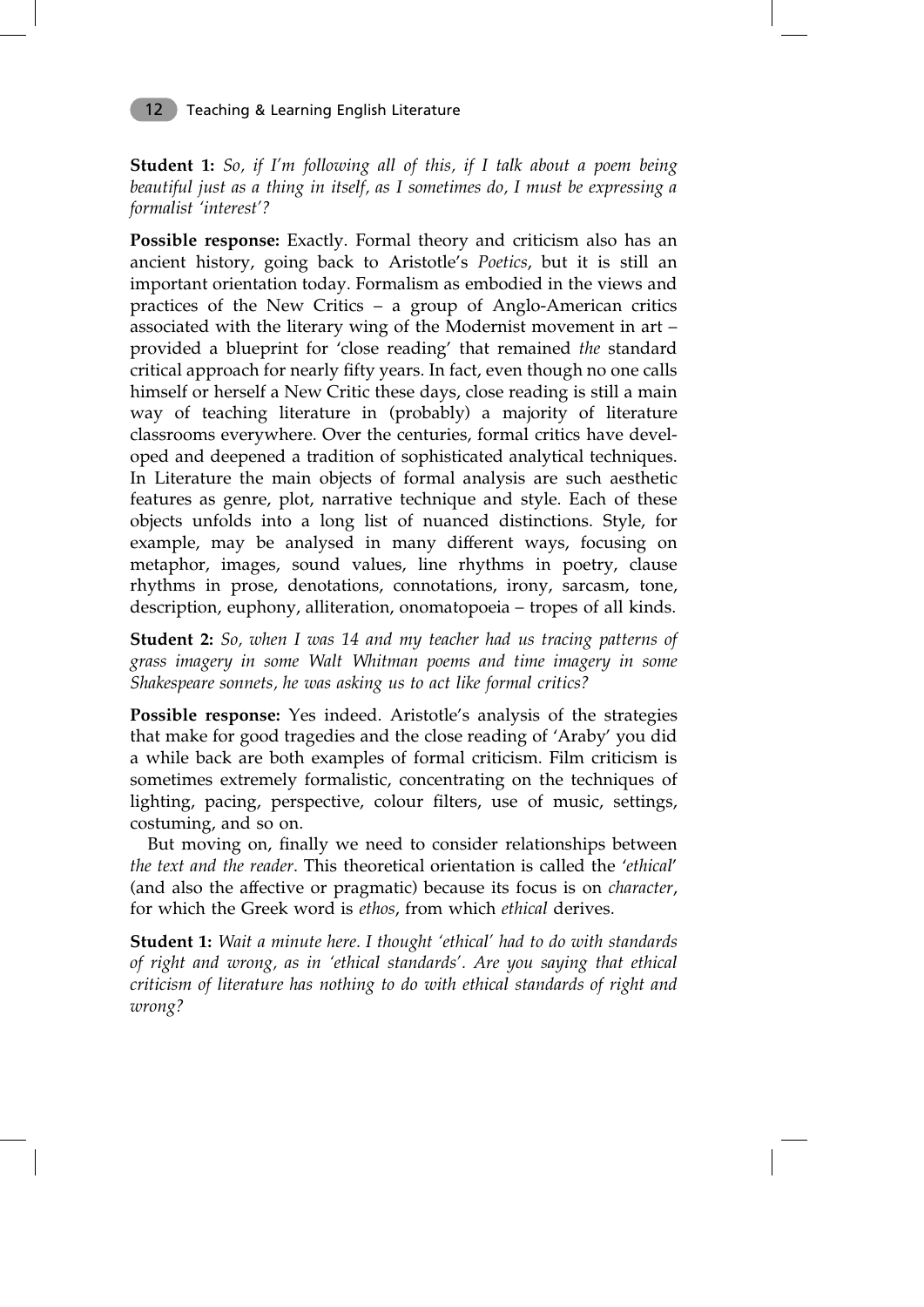**Possible response:** No, I'm not saying that ethical criticism is totally unrelated to issues of right and wrong, but I am saying that ethical criticism's interests do *not* include the presumption that all literature should be trying to teach moral standards, or that if it does, it should teach *these* rather than *those* standards. Ethical critics invest a lot of expertise in analysing how the things that literary works make us feel, think and believe are likely to affect who we are and how we behave. They will argue strenuously that if literature does indeed influence the way we make judgements, the way we feel and what we think, then we must conclude that it helps form who we are.

**Student 3:** *You mean, when I refuse to take my little sister to certain movies because I don't think they'll be good for her – they might give her nightmares or desensitise her to violence – I'm being an ethical critic?*

**Possible response:** Sure you are. Just think for a moment about what you really mean when you say that some movies might be 'bad' for her. If you think that some movies, for example, might 'desensitise her to violence', as you said, aren't you presuming that your sister's level of sensitivity to violence is part of who she is, that it is one of the components of her personal identity, that, in fact, your sister's level of sensitivity to violence is part of her character, her ethos?

**Student 3:** *Well, if you put it that way, I guess I* am *presuming these things. I have to admit that I think people who are prone to violence have something wrong with their character. But does that mean I'm also presuming that there are some better and worse ways for my sister to be? I'm not very comfortable with the idea of passing those kinds of judgements on people. Who am I to say what or how people should be? Isn't such talk an invitation to intolerance and closed-mindedness?*

**Possible response:** You can't have it both ways. You can't reserve the right to make negative judgements about the character of violent people and then turn around and say that certain *other* negative judgements are invalid because they make you feel uncomfortable. If life has to be lived with standards, then doesn't it follow that we should be thinking hard about *which* standards, not pretending that standards violate tolerance? Doesn't life force us to make ethical judgements all the time? Every time the state puts someone on trial, doesn't it mean that someone has made an ethical judgement about what that person did? Every time you are outraged that someone is dishonest or cruel or stingy, haven't you made a series of ethical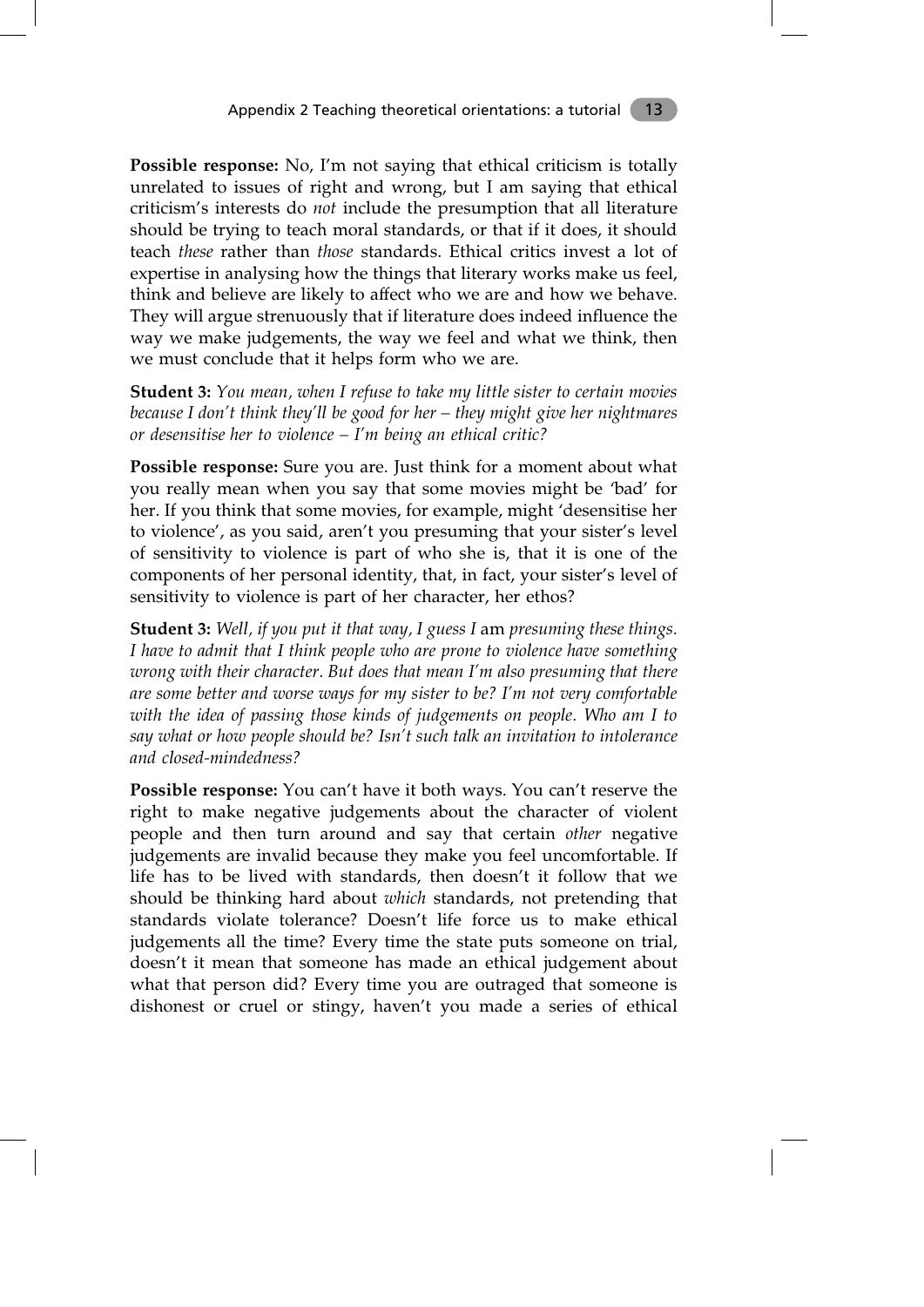judgements? You're right to be uncomfortable with the idea that you might make such judgements poorly or that you might sometimes be intolerant or lacking in compassion, but it's not accurate, is it, to suppose that life will allow you not to make such judgements at all?

The ethical critic is convinced that literature in general influences the way we make our judgements, and thus influences who we are. Like formalists, ethical critics of literature are highly interested in aesthetic strategies, but, instead of focusing on the role of aesthetic strategies in generating and sustaining artistic unity or integrity internally to the work of art, ethical critics view a work's aesthetic strategies as highly charged mechanisms of invitation for reader responses, which occur along at least the three axes we have been discussing: emotional, intellectual and judgemental.

**Student 3:** *But if we are all ethical critics much of the time, why does the very term 'ethical critic' make me so uncomfortable?*

**Possible response:** You've already suggested one reason yourself, in your comment about tolerance and open-mindedness. It's not that ethical standards as such oppose tolerance and open-mindedness, but many people find it easy to identify their preferred ethical codes with absolute truth, and then treat everyone who differs as if they were inferior or plain wrong. Ethical criticism has a bad reputation because it has so often been done in exactly the narrow-minded and bigoted way that makes you squirm when you think about 'ethical criticism'. You should read what the holier-than-thou Reverend Buchanan had to say about poor Dante Gabriel Rossetti in his flagellating review of Rossetti's sonnet sequence *The House of Life.* Buchanan practically foams at the mouth denouncing what he called 'the fleshly school of poetry'. And today, those people who want to rip *Catcher in the Rye* and *Clockwork Orange* and *Huckleberry Finn* from the library shelves are ethical critics.

Part of what makes you uncomfortable is your desire *not* to be like Reverend Buchanan and modern-day book rippers. But what puts you on the same continuum with these people is your shared conviction that believing some of the things that literary works ask you to believe, making the judgements they sometimes ask you to make, and feeling the emotions they elicit and stir up in you can sometimes be good for you and sometimes be bad for you. If you thought fiction made no difference, you wouldn't mind taking your little sister to slasher movies. But you may not agree with the people who want to pull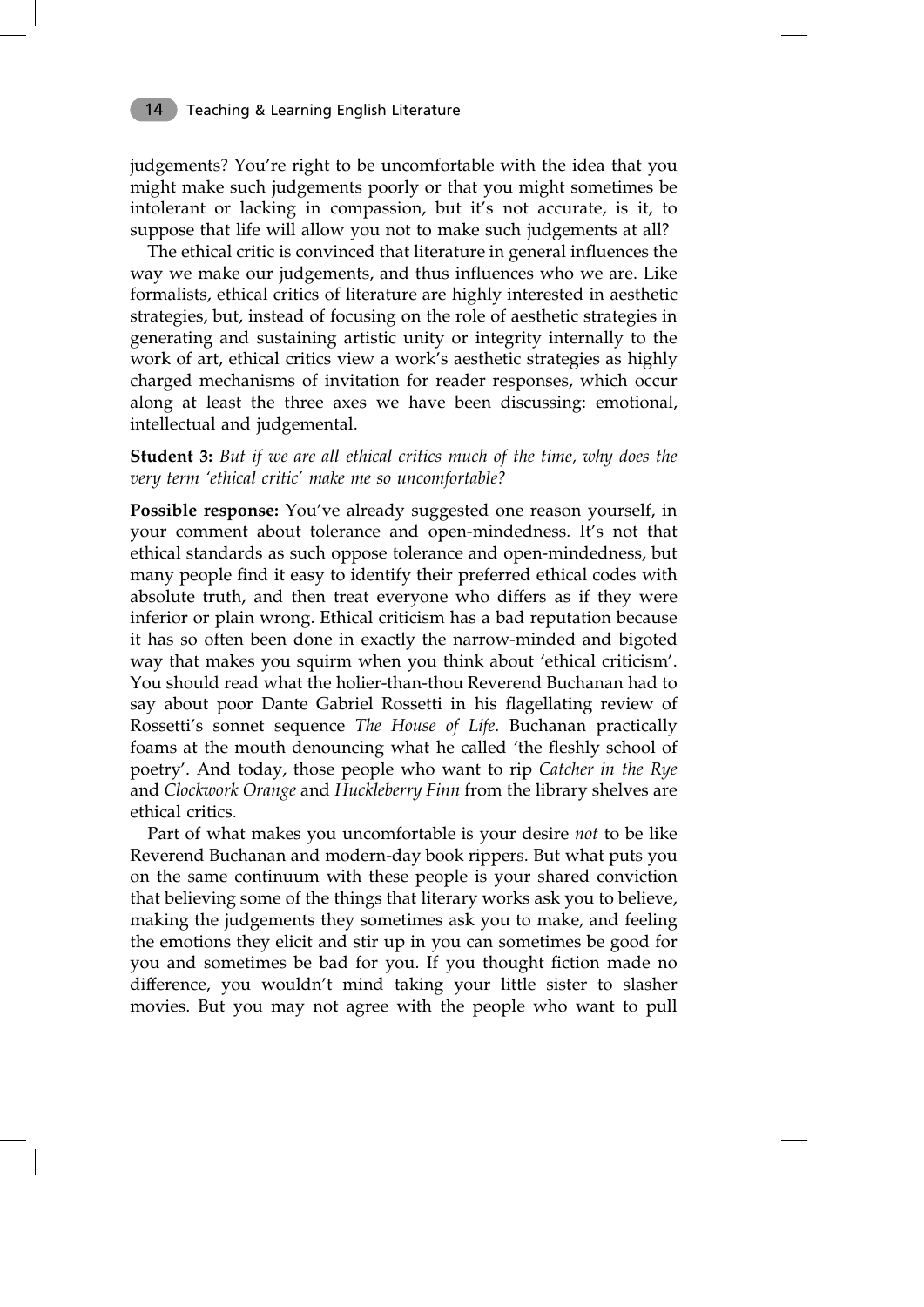*Catcher in the Rye* from your school library. So ethical critics can sometimes disagree really strongly about *which* works are potentially good or bad for us, as well as the reasons *why* they are good or bad for us, and still be operating as ethical critics just like their opponents. The difference between bad ethical critics and good ethical critics is not the shared assumption that what we read and view matters for our character, but what is proposed as a remedy and also what counts as an argument. Bad ethical critics always want to turn to censorship while good ethical critics, keeping in mind that they could be wrong, merely press for a thoroughgoing discussion of the issues; bad ethical critics use slogans which they do not allow to be questioned, good ethical critics make arguments and open them up for discussion and counter-argument.

So that wraps up the four critical orientations on the map for now. The main issue here is not to memorise a bunch of nit-picking details about who said what and when, but to have a general sense of where critical discourse comes from. With this map in your head, you have some ability now to understand that when a critic says 'X-thing' about a literary work, he or she is speaking from an 'X-theoretical orientation', and that this other critic, who says 'Y-thing' about the same literary work, is speaking from a 'Y-theoretical orientation' and is thus not really engaging in the same kind of discussion about the literary work as the first critic.

### **Student 3:** *OK. But now my question is, how do I know when to employ one orientation or another?*

**Possible response:** Well, you choose one or another because of two reasons, primarily. First, you pick one because something about the work under investigation *invites* one approach more than another, and, second, you pick one approach rather than another because the kind of knowledge it leads to is the kind of knowledge in which you are particularly *interested*.

### **Student 3:** *Can you give an example?*

**Possible response:** Let's say you wanted to analyse this sonnet of Keats's we've got in front of us, 'When I Have Fears That I May Cease to Be'.

> When I have fears that I may cease to be, Before my pen has gleaned my teeming brain,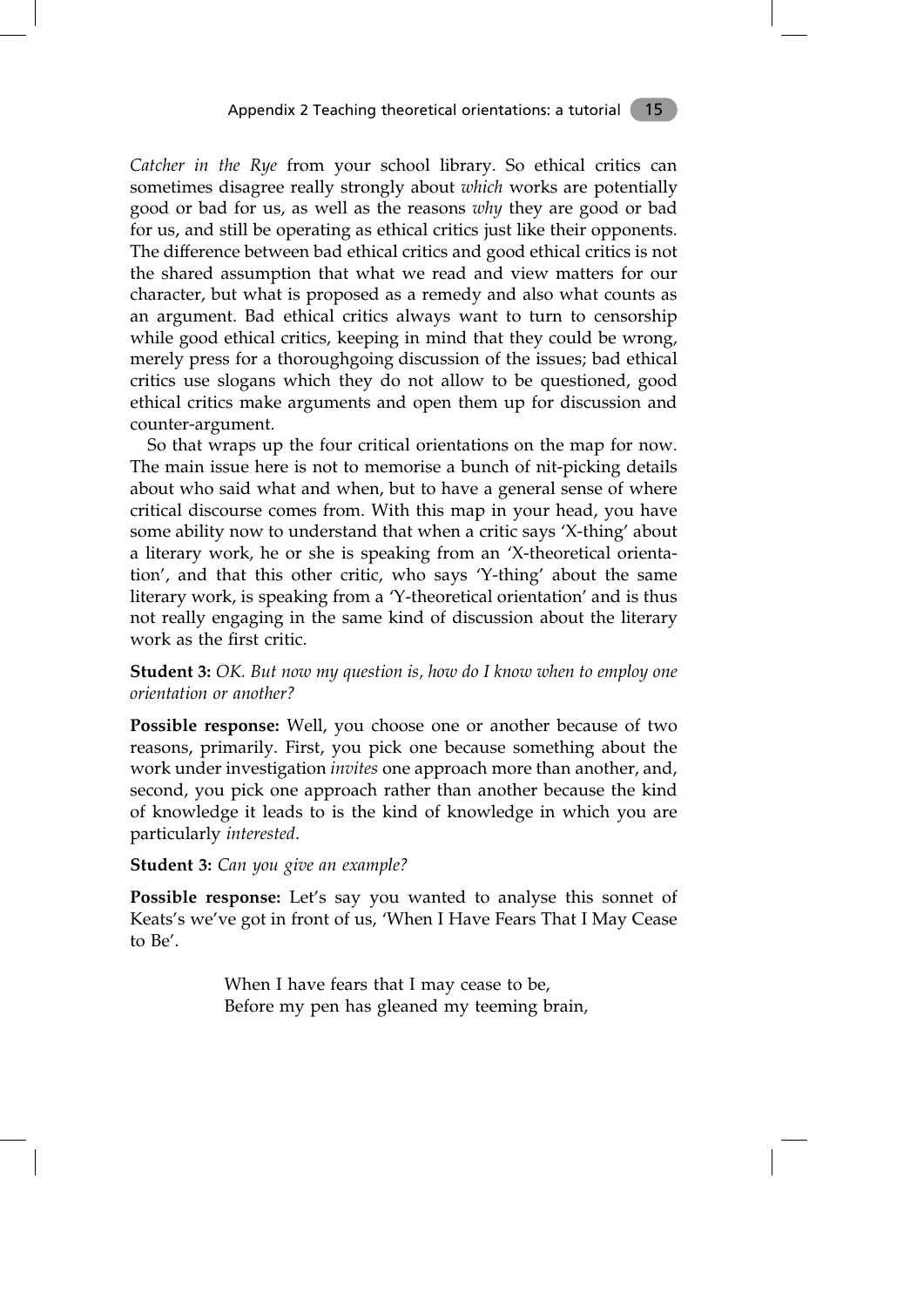Before high-piled books, in Charactry, Hold like rich garners the full-ripened grain. When I behold upon the night's starr'd face Huge cloudy symbols of a high Romance, And think that I shall never live to trace Their shadows with the magic hand of Chance. And when I feel, fair creature of an hour, That I shall never look upon thee more Never have relish in the fairy power Of unreflecting Love, then on the shore Of the wide world I stand alone and think Till love and fame to nothingness do sink.

Unless you have some *stake* in your analysis, you can't choose between one theoretical orientation or another, not rationally, anyway. But if you do have some deep curiosity about the poem, it can't be the case that this exists with nothing at stake. So, think for a moment: what *interests* you about this poem?

**Student 2:** *I think the thing that grabs me first is the guy's sense of impending death and how he deals with that feeling. 'Ceasing to be' is a serious issue, and I'm interested, and sympathetic, in how sad it makes him that he thinks he'll never get to fulfil his ambitions about being famous as a poet or being loved as a man. By the way, was he right? Or was he just thinking about how* anyone *might feel if he thought about his own impending death?*

**Possible response:** Well, if it were the latter – if he were thinking about how anyone afraid of death might feel – then which orientation would seem to be the most appropriate?

**Student 1:** *Well, probably the mimetic, because isn't what the poet is doing in this case a matter of* imitating *how someone would feel?*

**Possible response:** Exactly right. But suppose you knew as a matter of biographical record that Keats had good reason to think that he was going to die, and suppose you knew that he knew this at age 24 or 25, I forget which. Then which approach would the poem invite you to take?

**Student 1:** *Whoa! Poor Keats. Is this really what happened? Well, then, clearly in this case I'd be invited to view the poem as a direct* expression *of the poet's personal feelings about* himself, *not just his imitation of another*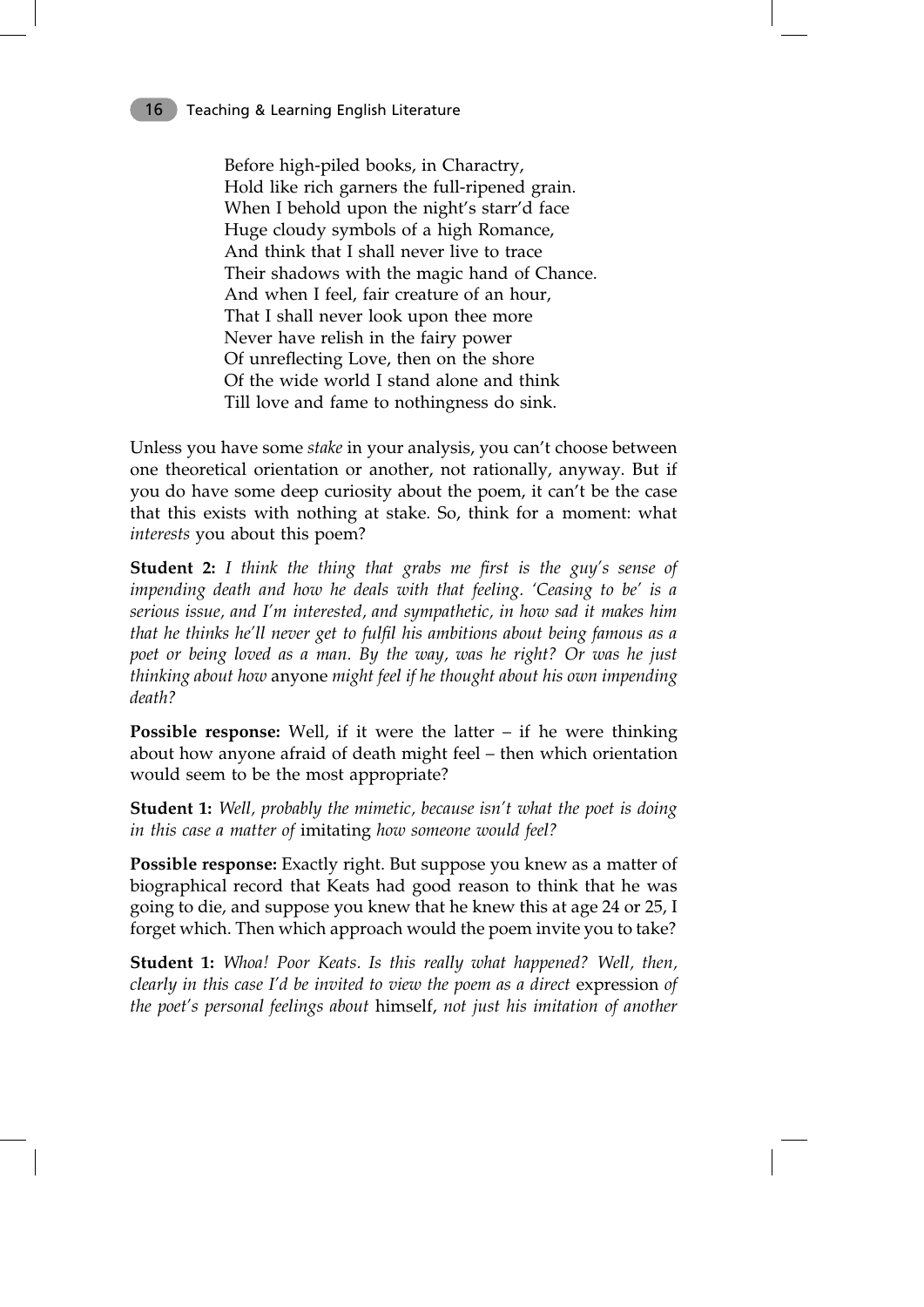### Appendix 2 Teaching theoretical orientations: a tutorial 17

*person's imagined feelings. So I might want to do an expressive analysis: find out all I could about how Keats knew he was going to die, about what illness or whatever it was that took him, what he said to friends in letters, if any, or what he said in his diary, if any, and how all of this fed into the feelings and construction of this poem. Am I on the right track here?*

**Possible response:** Absolutely. In an expressive analysis, your inquiry would go back and forth between the poet's life and the poem. The knowledge you'd make would be how this relationship helped create the particular shape, tone, mood, content and so on of the poem in front of us.

**Student 3:** *So what would I be concentrating on if I were doing a mimetic analysis?*

**Possible response:** I think you can answer that question yourself. In getting educated about anything, including literary theory and criticism, you have to toggle back and forth from ignorance to learning until the crust of learning begins to thicken. Now that you know more, it follows that you have more to say, and even that you can work out how to answer some of your own good questions. So what *would* you do in a mimetic analysis?

**Student 3:** *Well, if I were looking at this poem just thinking of it as a poet's imitation of a young man's fears about an early death . . .*

**Possible response:** Not so fast. How do you know the speaker of the poem is young? It doesn't say so anywhere in the poem, does it?

**Student 3:** *No – but he seems to be talking about things that he hasn't had a chance in life to do* yet, *and that makes him seem like a young man. I guess an old man could feel the same way, but the poet's longing for love, the sort of passionate way he talks about it being a 'faery power' and 'unreflecting' sounds youthful rather than aged. Doesn't it? Am I wrong?*

**Possible response:** Not at all. That's good textual analysis. I just wanted to see if you knew *why* you knew what you obviously did know. You need to be able to take people back to the textual evidence, as you just did for me. So what about the poem's being a representation of a young man's fears about an early death?

**Student 2:** *What I'd be looking for is the accuracy of the representation, whether the poet convinces me that this is what a young man might think and how he might feel.*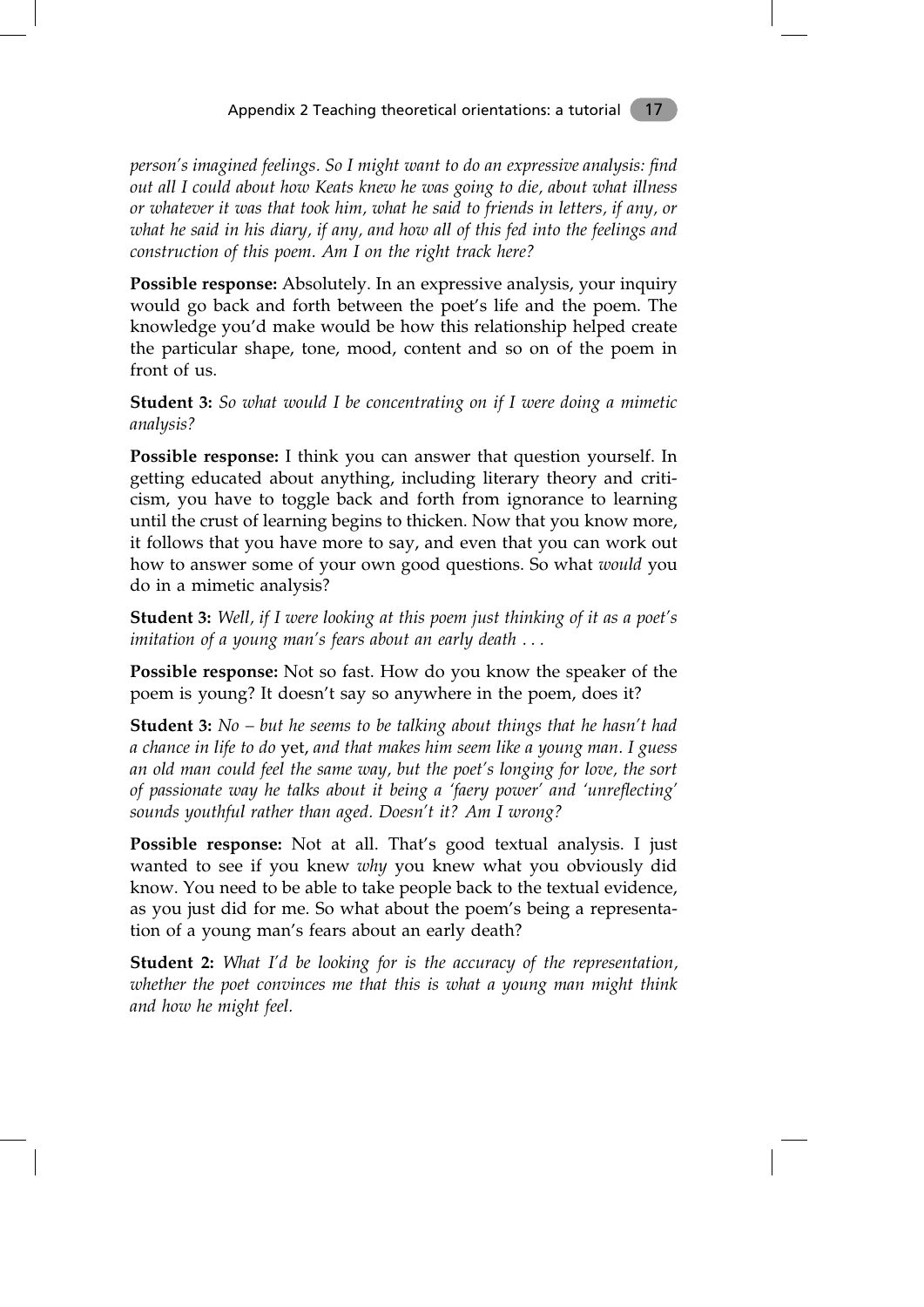**Possible response:** Just so, and it would be fun to go ahead and do that analysis but we don't have time right now. As long as you know *how* to do it, you can do it on your own. But tell me, what might the ethical orientation have to say about this poem?

**Student 2:** *There you've got me. If I say that the poem invites me to feel as the young man feels, I can't see what to make out of that from the ethical point of view.*

**Possible response:** Maybe that's because you are thinking of ethics more as a matter of moral codes than as a matter of ethos. Think of it like this for a moment. If you really enter into the young speaker's feelings, what does this lead *you* to do as a person, not just as a reader of the poem? Doesn't the poem invite you to contemplate your own mortality? Keats wasn't the only person to die young. It happens all the time, only the young hardly ever think about it happening, not to them. But accidents and illness are not respecters of the young. So couldn't you say that one ethical effect of this poem, among many others we don't have time to discuss, is to invite you, the reader, to take a serious look at one of life's permanent facts – mortality – and couldn't you go on to say that accepting that invitation is likely to be a good thing for you, that it's likely to make you a bit more mature and thoughtful to have had the experience of really looking at death's possibility for a young person and feeling what the poet feels when *he* looks at it?

**Student 1:** *I can see what you're saying. If I accept the poem's invitation to think about my own mortality, and to take seriously Keats's responses to* his *mortality, then probably something* does *happen to me as a person. It may not be life-changing in a blinding-flash kind of way, but I guess it would be fair to say that the more seriously and concretely I study this poem, the more thoughtful I am* likely *to become about mortality as a feature of human life in general, and about my own mortality in particular. At least I will have to agree that the poem* invites *this response, whether I accept it or not. And it does seem to me that I can reject the invitation if I want to, right? I mean, literature can't* make *me be more thoughtful if I don't want to be more thoughtful, can it?*

**Possible response:** No it can't, and of course you can reject any of literature's invitations. Literature cannot coerce you, it can only invite. The old-fashioned presumption that literary study was somehow *automatically* elevating and civilising was not only a very dangerous

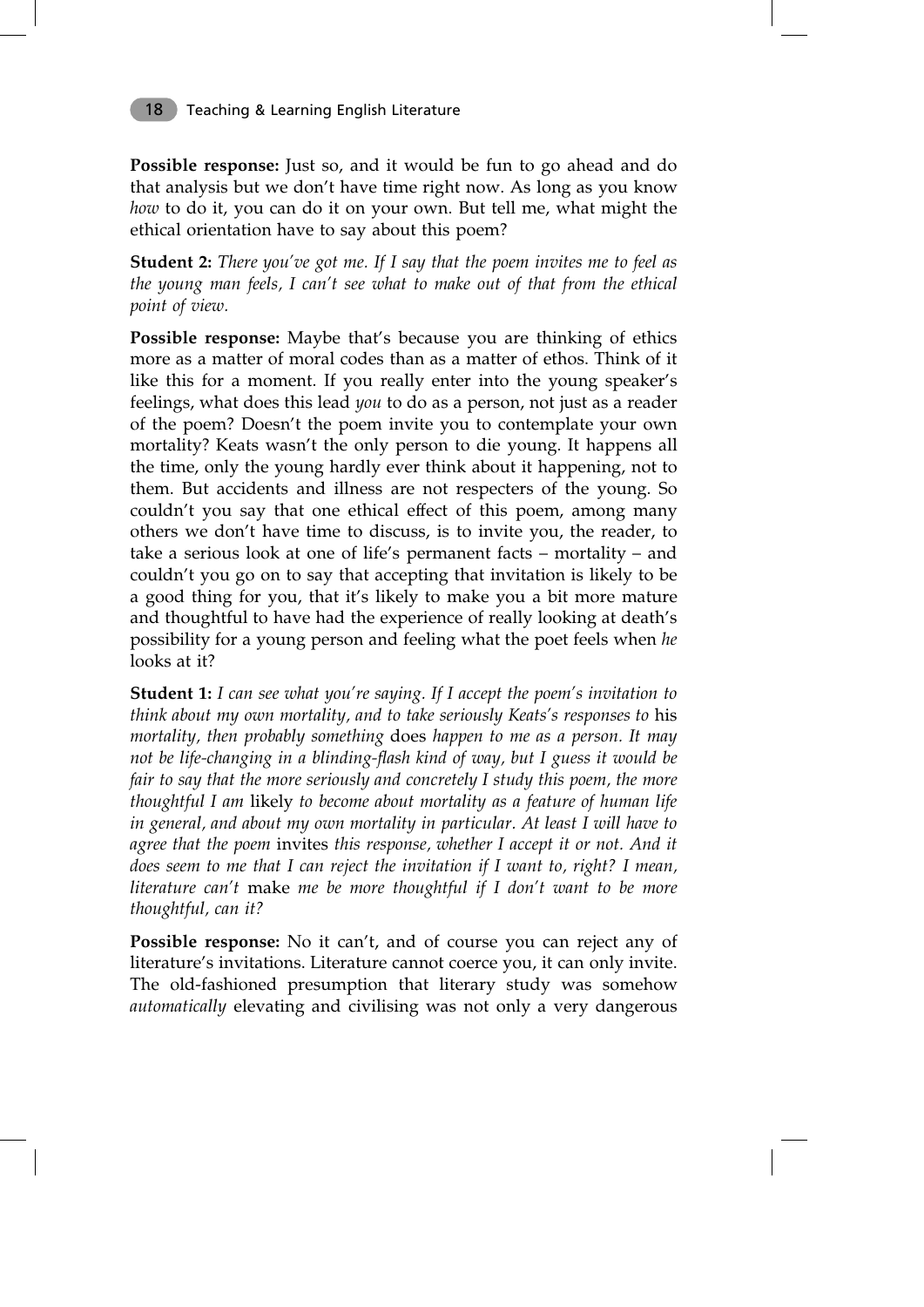but a very shallow and ill-thought-out presumption. But even if literary effects are not automatic, it does have effects very often, as we can all verify, and the secret of its effects lies in our usual willingness to accept its invitations, because if we don't, we don't get the payoff of pleasure it offers.

So, you've 'got' the ethical orientation. There's a lot more to say about it, of course, as there is about the expressive and mimetic orientations, but I can see that you've got the idea. Now what about the formal orientation? What can you say here?

**Student 1:** *Well, I think I actually have the most to say here, at least right off the bat, because this is where I've had the most experience. I didn't know what to call it then, but I now see that many of my school teachers were teaching me how to be a formalist, at least a very beginning formalist, when they taught me about what you have been calling 'literature's aesthetic strategies', stuff like rhyme schemes, and iambic pentameter, and images, and metaphors, and tone, and point of view, and so on. So I can see lots of things that I like about this poem. One thing I like, for example, is that repetition of 'when'. It gives the poem structure, holds it erect, sort of, and I like the metaphors of gleaning and storing for the works the poet wants to write. But I'm especially struck by that image of the poet standing alone on the shore of the wide world, thinking. It's such an odd thing to say, really, because the world doesn't* have *a shore, but in giving it one, he suddenly makes me realize how small and scared he feels, facing death so young, and so sad about all the things that he won't have time to do and feel.*

**Student 2:** *But look, aren't the formal considerations starting to bleed into expressive, mimetic and ethical considerations? How can you think about these images, and especially the last one you mentioned, without thinking about what kind of person Keats was? I mean, you suddenly see what a brave person he's being in the midst of his fears and sadness. Lots of young people might be ranting and raving about the injustice of it all, or falling into deep depression, yet here Keats is, scared like anybody else, but writing a poem which shows such control of thought, art and feeling all at once that it's a little breathtaking to contemplate. I mean, here he is facing imminent death, and all his rhymes, metres and images are falling into place as if he had a lifetime to get it right. This is amazing! And if I think of the poem mimetically instead of just expressively, it seems to me that in imitating his own feelings and thoughts in the representations of the poem, he's sort of* creating *himself in the poem, at least a version of himself, and that's a very interesting thing for someone in his position to be doing. And if I think about*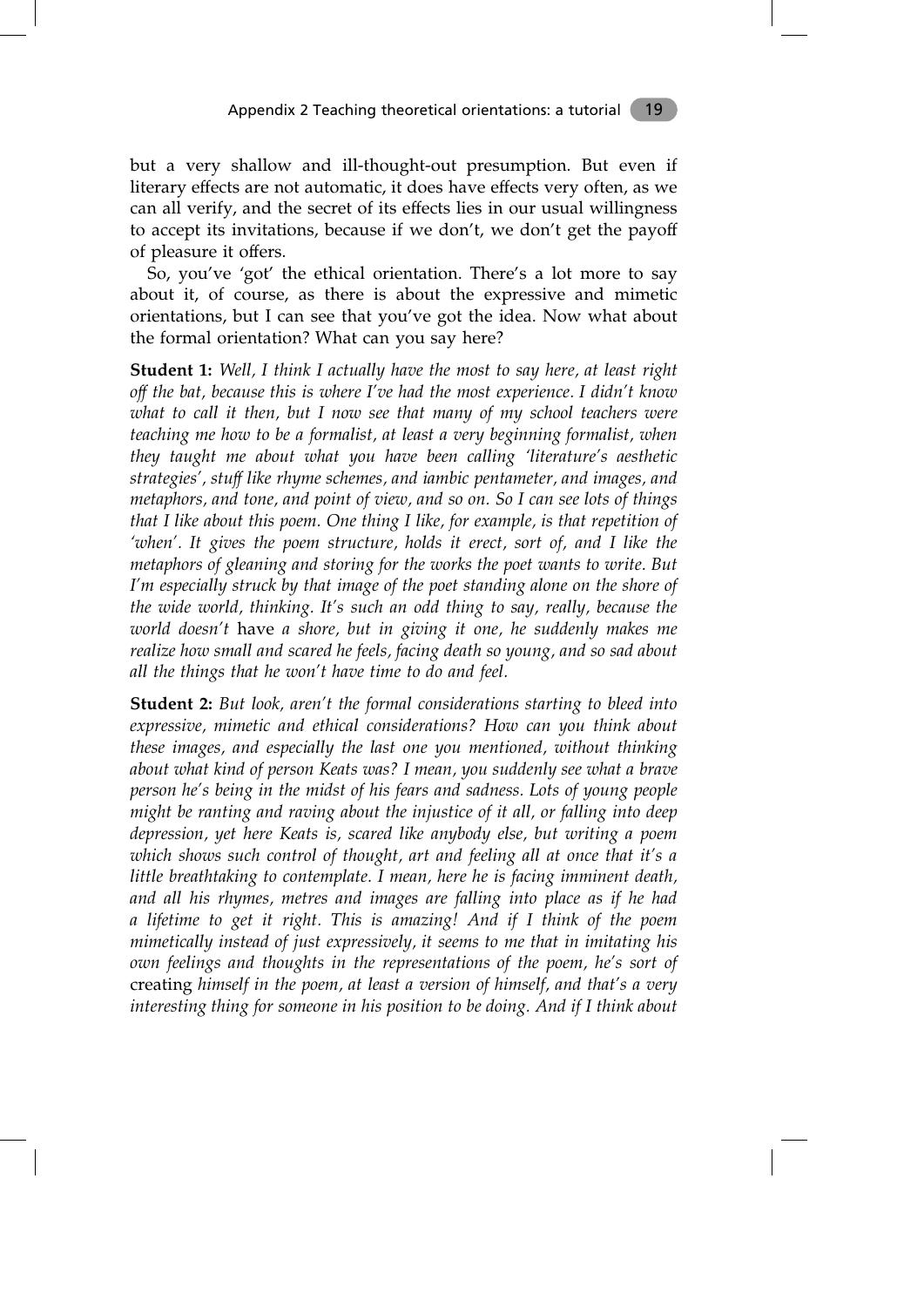*this ethically, I see that* if *I accept the poem's invitation to become temporarily at one with the poet, in terms of a temporary identification and sympathy, then I have to admit that* I *am being invited to be brave and thoughtful, too, along with Keats, in the contemplation of my own mortality, without denying any of the sadness such thoughts must bring.*

### **(Only) Possible response:** Wow!

**Student 3:** *But are the critical orientations always going to bleed into each other as they seem to do here?*

**Possible response:** They often do but they don't have to. What actually happens in most criticism is that critics in the course of a big argument from, say, a formalist point of view, will make some sub-arguments, or at least references to other critical orientations. A formalist critic is not going to feel embarrassed by making allusions to Keats's life, for example, or to the mimetic or ethical implications of the poem, but in most critical arguments you can generally see that there is what you might call a *major* interest that's being pursued.

If you look at Samuel Johnson's Preface to his edition of Shakespeare's plays, for example, you find him starting out with a mimetic argument. Shakespeare's plays are classics, he says, because Shakespeare knows how to represent the basic passions and motives of human nature better than anyone else. But he also has quite a long passage in which he engages in a formalistic analysis of why Shakespeare should not be criticised for violating what were called 'the Unities' (alleged requirements about how much time and how many places could be represented in plays), and he even gets into a little expressive speculation when he supposes that some of Shakespeare's more obscure passages result from his not having time to revise them before he had to turn the stuff over to his actors. But despite all this mimetic, expressive and formal analysis, it is always clear that Johnson's primary interest is in ethical criticism. His notion that art always has the obligation to make the world a better place and the reader a better person, if it can, is always foremost with him, and that's what I mean about most critical arguments having what you might call an 'orientation-specific' thrust, even if, as the argument advances, skirmishes into mimetic or other orientations are often made. Make sense?

**Student 2:** *Yes. So, that wraps up the four critical orientations on the map.* Now *what I want to know is, can we do the really novel thing here and give* us *the last word rather than you?*

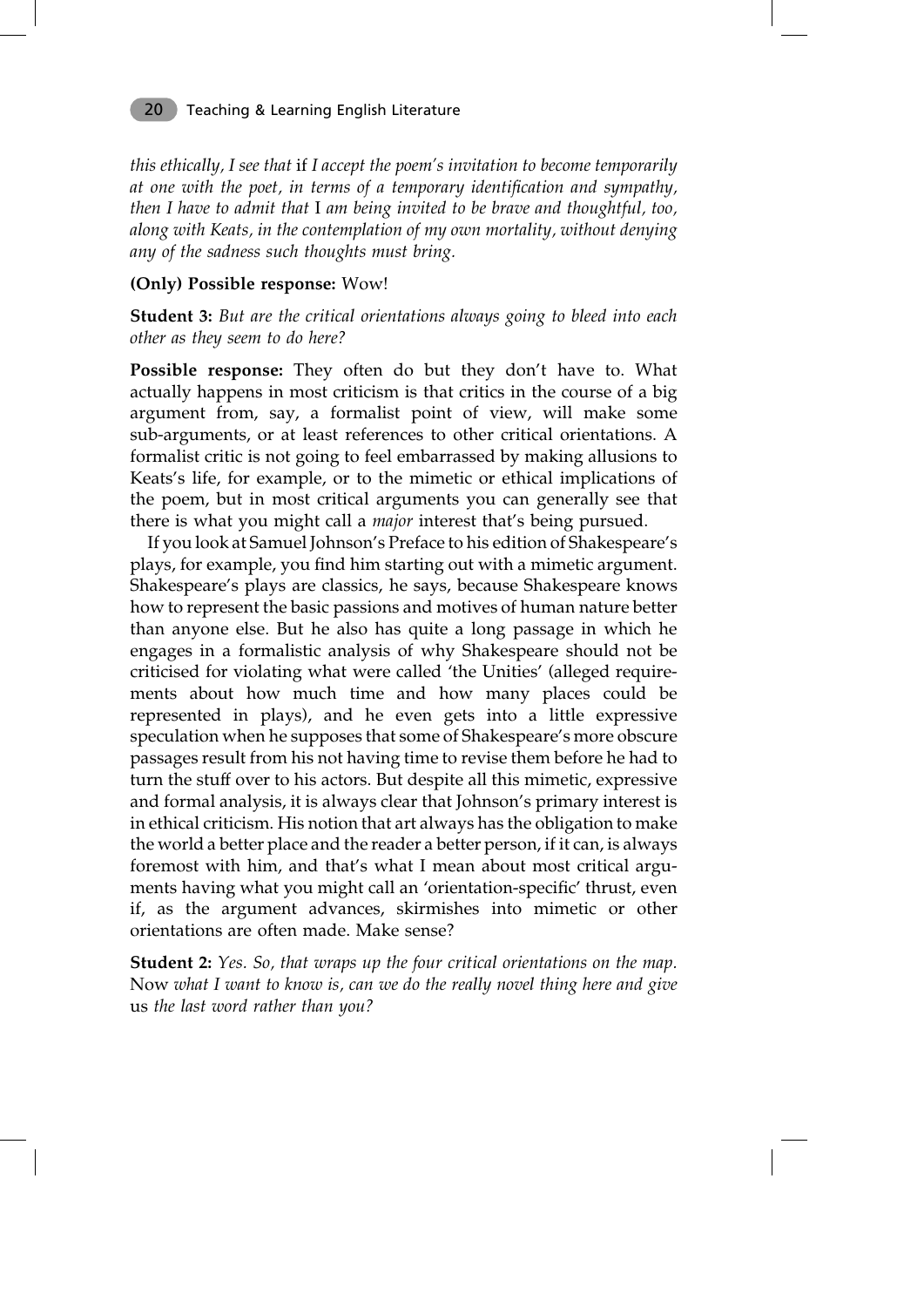### **(Only) Possible response:** Certainly.

**Student 2:** *Well, I want to say that I feel a lot more prepared to read critics now than I did when we started this conversation. Now I see that when I read particular critics, such as Marxists or feminists or New Critics or New Historicists or whoever, they will* probably *fit somewhere on the map you've given us, and that knowing that will help me see what kind of knowledge they want to produce and where they get their criteria of judgement from. I don't know these critical languages well at all, of course, but even with what I've learned so far, I can see that they are not only ways of* speaking *about literature but ways of* learning *about it as well. Now that I see so much more than I did* in *the Keats poem, I get so much more* out *of it as well.*

We hope you enjoyed the fantasy ending; teacher leaves tutorial room wreathed in smiles.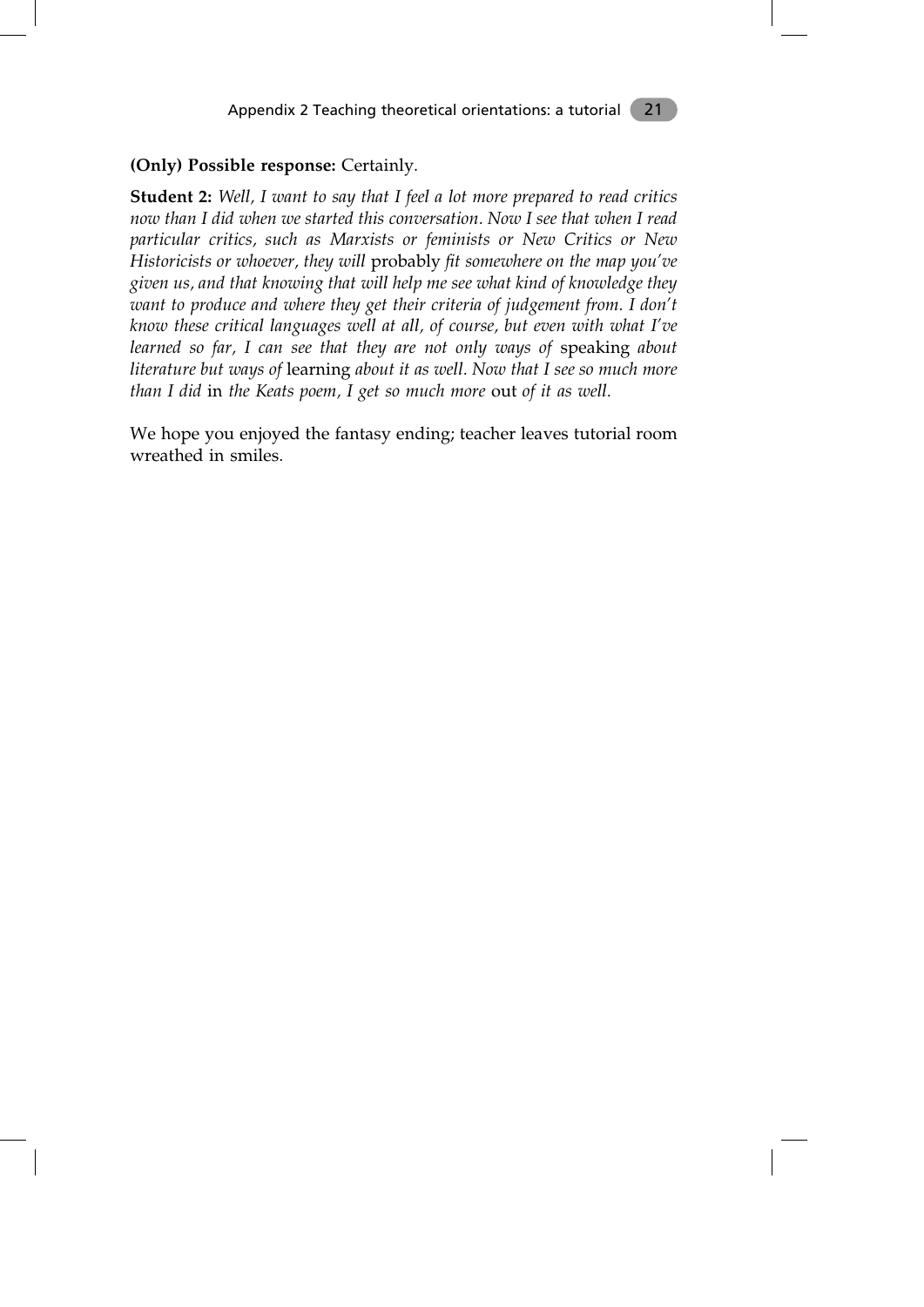# **Appendix 3 Sample curricula**

**APPENDIX 3(a)**

# Department of English Literature **Studying Literature: 1901–1945**

(Level 1: Semester 2)

### *Introduction*

This module is designed to further develop the skills required to study literature at degree level. It is linked to the work you did last semester in this way, encouraging you to increase your ability to read carefully and critically; to further practise your responses to literature, orally and in writing; to extend your confidence in engaging with a text; to advance your competence as researchers. You will be focusing on the literature of a specific period once more, this time that of 1901–45, so more thought will be given as to the relationships between an age and the literature it produces. Novels, short stories and poetry will all have a share of your attention, and in this way it is hoped that a range of generic, as well as subject-oriented, issues will be addressed. What you will need for all these tasks is concentration. Read closely, taking notes, making comparisons between texts as you encounter them. The basis of the seminars will usually be your study, so make sure you always come prepared to contribute to the discussion. This focus on your own study will be augmented by some group work during the seminars, by the lectures which you must attend if you are to get the most out of this module and by the information I will disseminate.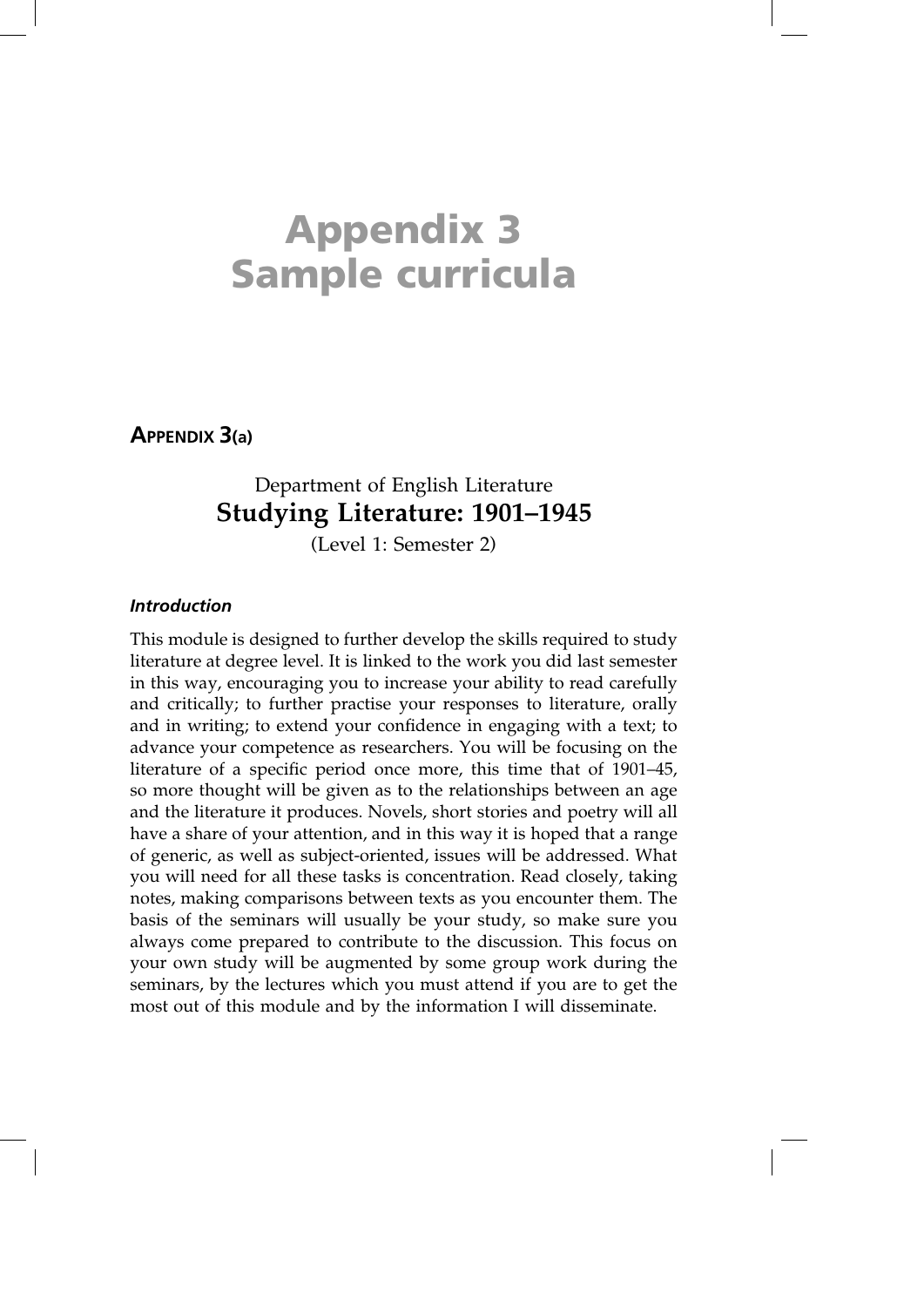### *Course texts*

E. M. Forster, *Howards End* (Penguin, 1989) Virginia Woolf, *To the Lighthouse* (Penguin, 1992) Abrams, M. H. (ed.), *The Norton Anthology of English Literature*, Volume 2

You are expected to buy your own copy of these texts, all of which are in the bookshop. Other material may be made available to you throughout the course.

### *Seminars*

The seminars give us the opportunity to practise the skills of reading and criticism. You will thus be expected to express your views, to listen to the views of others, and to say honestly what you think and feel. As I have said above: these seminars are what you make them, so prepare your thoughts carefully before each session. The timetable is as follows.

| Week 1        | Introduction to the<br>Module:           | Joseph Conrad, Heart of Darkness                                                                                                                                                                            |
|---------------|------------------------------------------|-------------------------------------------------------------------------------------------------------------------------------------------------------------------------------------------------------------|
| Week 2        | Poetry from the<br>Norton:               | T. S. Eliot, 'The Lovesong of J. Alfred<br>Prufrock'; Thomas Hardy, 'The<br>Voice', 'In Time of "The Breaking of<br>Nations"', 'The Darkling Thrush'                                                        |
| <b>Week 3</b> | Poetry of the 1st<br>World War (Norton): | Siegfried Sassoon, 'The Rear-Guard',<br>'Glory of Women'; Ivor Gurney,<br>'Towards Lillers'; Wilfred Owen,<br>'Anthem for Doomed Youth'; Rupert<br>Brooke, 'The Soldier'; May<br>Wedderburn Cannan, 'Rouen' |
| Week 4        | D. H. Lawrence<br>(Norton):              | 'The Horse Dealer's Daughter'                                                                                                                                                                               |
| Week 5        | Howards End                              |                                                                                                                                                                                                             |
| Week 6        | Howards End                              |                                                                                                                                                                                                             |
| <b>Week 7</b> | Yeats' Poetry<br>(Norton):               | 'Adam's Curse', 'No Second Troy',<br>'A Coat', 'Easter 1916', 'The Second<br>Coming'                                                                                                                        |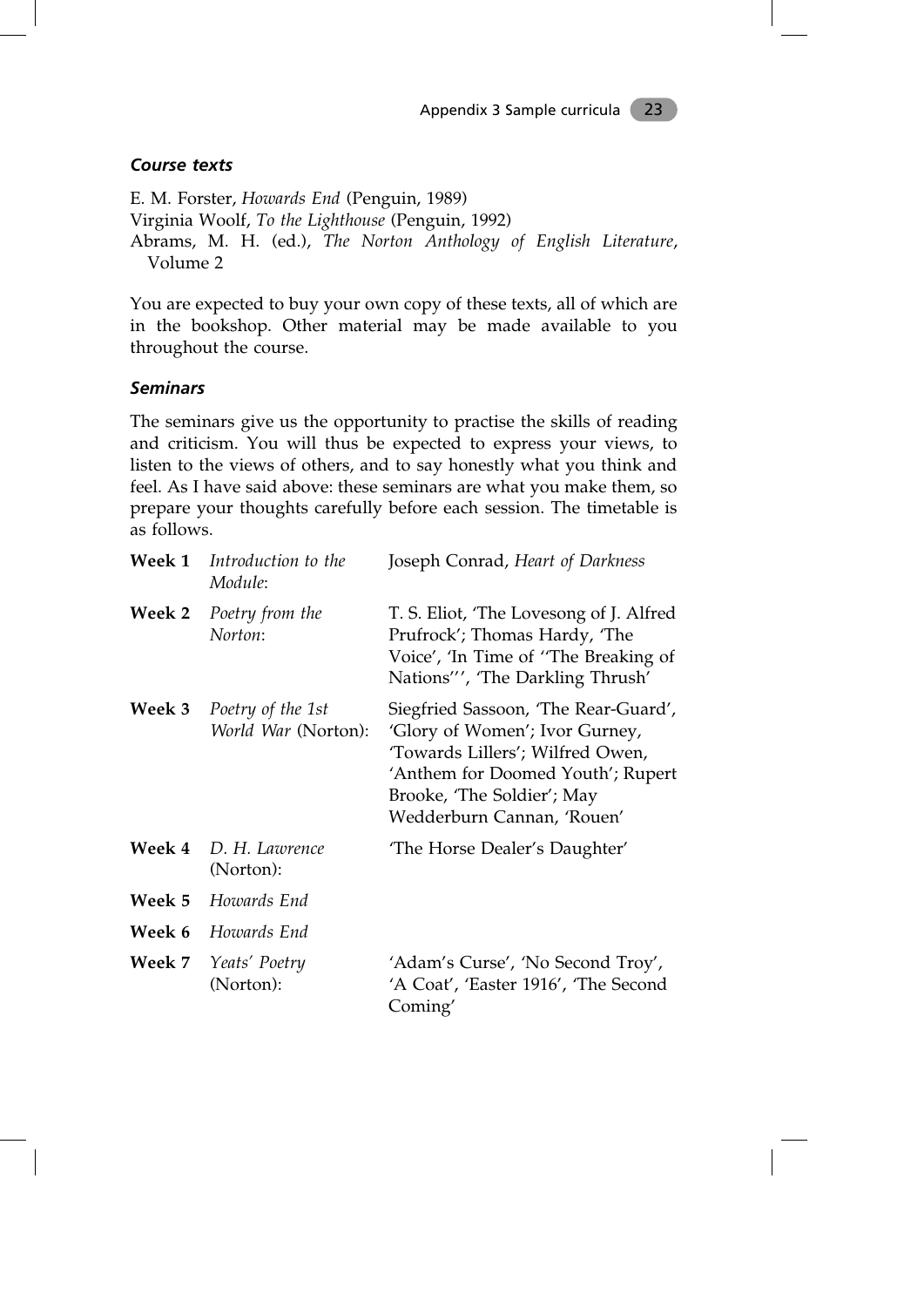### **[Vacation]**

| Week 8 To the Lighthouse                        |                                                             |
|-------------------------------------------------|-------------------------------------------------------------|
| <b>Week 9</b> To the Lighthouse                 |                                                             |
| Week 10 Katherine Mansfield<br>(Norton):        | 'The Garden-Party', 'The Daughters'<br>of the Late Colonel' |
| <b>Week 11</b> Poetry of the 30s<br>(Norton)    |                                                             |
| <b>Week 12</b> Poetry of the 30s;<br>Conclusion |                                                             |
|                                                 |                                                             |

### *Assessment*

The assessment process consists of three separate components. These are as follows:

- 1 oral presentation (30%)
- 1 coursework essay (40%)
- 1 examination (30%).

### *Oral presentations*

The oral presentation happens in groups of two or three. It's up to you to choose your colleagues. The first lecture in this module will be on the subject of presentations, and we will also discuss this form of assessment in detail in the first seminar.

Presentations help you clarify and structure your thoughts on some aspect of the module – you decide which topic to work on – and they make you think about ways and means of expressing yourself orally. Unlike essays, they are a part of the learning experience for the whole group. An effective delivery benefits not only the presentees but also the audience; please bear this in mind as you prepare for this part of your assessment, and read the following basic guidelines carefully too.

- You are expected to take an equal share of the planning and the delivery of your presentation. Accordingly, you will be given a joint mark, unless it is obvious that this is unfair.
- You should aim for a length of 15 minutes. Presentations that are significantly longer or shorter will be penalised.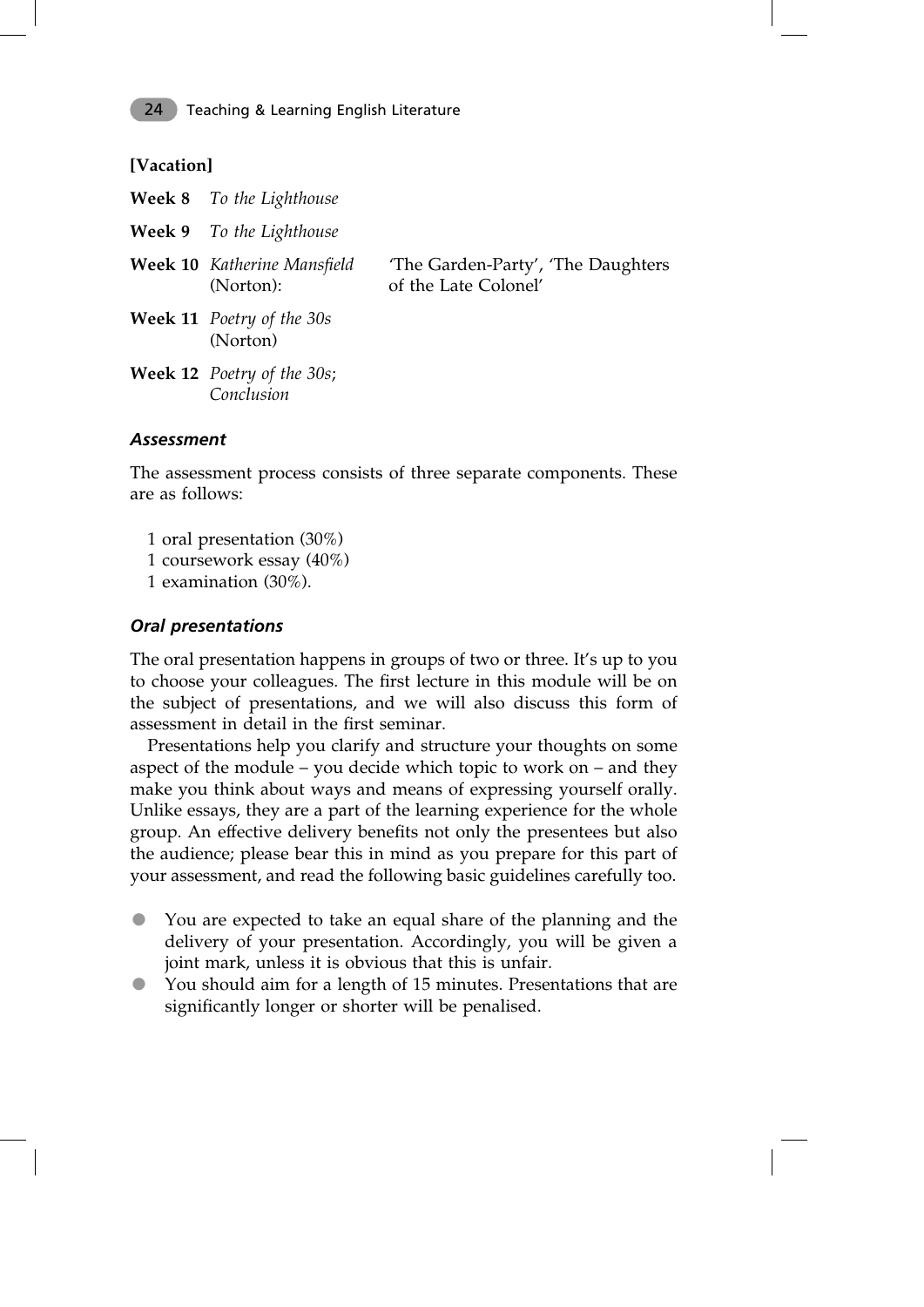- You should provide members of the seminar group with an A4 duplicated handout to support your spoken comments. This can be photocopied at the Media Centre, and will be inexpensive between you.
- You are able to use the audio-visual equipment in the seminar rooms. Make sure you book this with me in advance.
- Most of the marks for the presentation are given for content. The minimum expected of the delivery is that it is audible and articulate. The opportunity for questions from the audience will be given.
- When you have chosen the topic for your presentation, and a date has been fixed for it, you will be expected to deliver it on that date. Unexplained failure to do so will be penalised in the same way as late essays.
- The members of the group must make an appointment to see me during the week before the presentation to outline the proposed content.

### *Coursework essays*

Your essays must be about 1,500 words in length (you will be penalised if you write significantly less, or more) and they should be word processed and clearly referenced, in accordance with the details set out in the Departmental Handbook. Make sure if you refer, directly or indirectly, to the thought or work of others, that you attribute this thinking, or work, in a reference.

**Please note: Coursework essays are due in by 14th May**. This deadline is not negotiable, and it is the last date on which you may submit your essay – please feel free to submit it earlier if you wish.

### *Essay questions*

- 1. In what ways has Marlow, at the end of *Heart of Darkness*, departed from a 'straightforward world of facts'?
- 2. Choosing two poems of the First World War that we have studied, assess, in detail, their **particular** contribution to the writing of that period.
- 3. How does the treatment of either gender, or sexuality, contribute to the success of any one or two of the short stories you have studied on this module?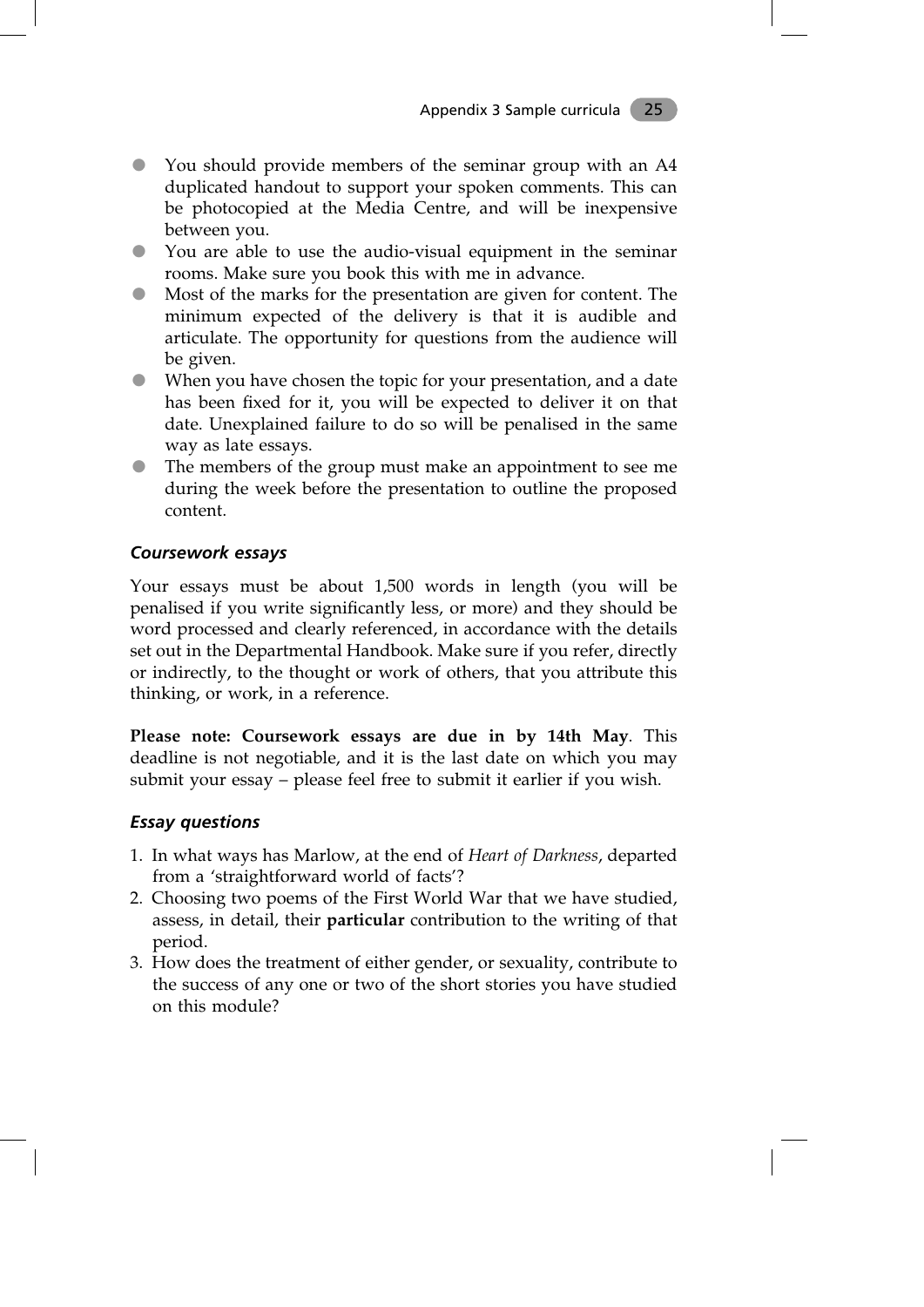- 4. It has been said that *Howards End* 'comprehensively examines the erosion of traditional life and values by a modern materialist world'. At what points in the text is this examination most obvious?
- 5. How do the characters of *Howards End* increase our understanding of issues related to class and gender?
- 6. In what ways does the use of symbolism affect our reading of *To the Lighthouse*?
- 7. Virginia Woolf admired James Joyce for his ability to come 'close to the quick of the mind'. How and why are Woolf's achievements in *To the Lighthouse* related to her analysis of Joyce?
- 8. Samuel Hynes writes about the 1930s that 'as political awareness grew among educated, middle-class young people, their sense of the need to speak to and for the poor and the workers grew too'. In what ways does this need manifest itself in the poetry of the period? Use two or more poems by two poets in your answer.

### *Examination*

The examination is the final stage of your assessment for this module. The exam will consist of an unseen written paper with a choice of essay questions. It will last for one hour, you will have to answer one question, and it will take place at some point during the assessment period at the end of the semester. Do not worry about it yet!

### *Conclusion*

I hope this course interests and stimulates you. I am sure that you have discovered by now that the harder you work at a module, the more fruitful an experience it is. The same will be true of this semester's work. I am, of course, willing to offer what help I can during your studies. If there is anything which you need to clarify or discuss or ask, you can either make an appointment to see me or catch me at the end of a seminar. My room is X03, and a list of appointment times is always up next to the door.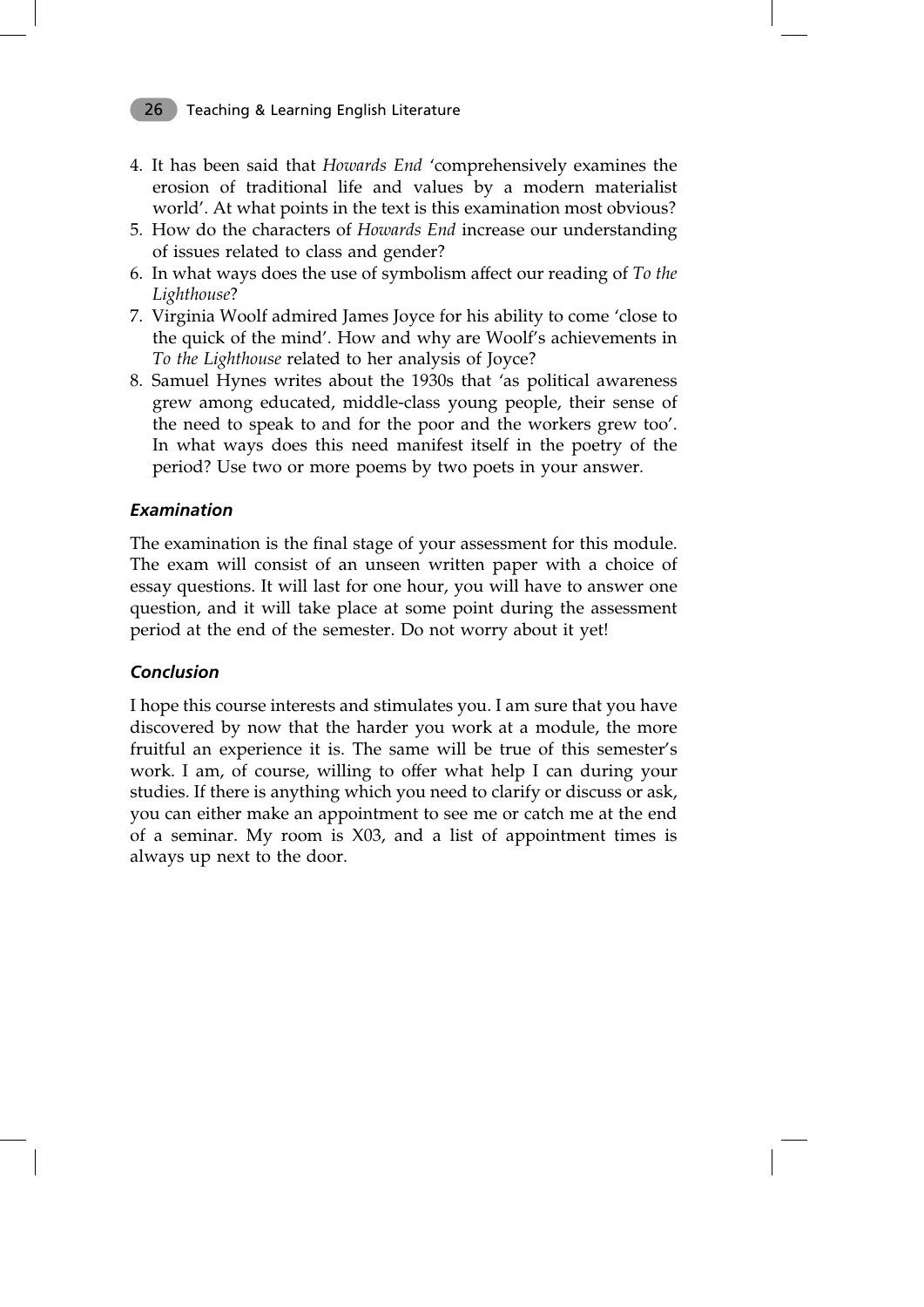**APPENDIX 3(b)**

# Department of English Literature **Literature 1830–1901: The Victorians**

(Level 2: Semester One)

### *Core texts*

- *The Norton Anthology of English Literature*, volume 2, ed. M. H. Abrams (6th edition). New York & London: W. W. Norton & Co., 1993.
- Charles Dickens, *Great Expectations*, ed. Charlotte Mitchell. Harmondsworth, Middlesex: Penguin, 1996.
- George Eliot, *The Mill on the Floss*, ed. A. S. Byatt. Harmondsworth, Middlesex: Penguin, 1979.
- Thomas Hardy, *Tess of the D'Urbervilles*, ed. Tim Dolin. Harmondsworth, Middlesex: Penguin, 1998.

(The *Norton Anthology* will be used for the study of poetry.)

### *Programme of seminars*

The first seminar of this module will be an introduction to the literature and the context of the Victorian period. The rest of the programme will focus on specific texts: we will be concentrating on three novelists – **Charles Dickens**, **George Eliot** and **Thomas Hardy** – and two poets – **Robert Browning** and **Alfred Tennyson**.

The poetry to be discussed in the seminars is included in the *Norton Anthology.* This anthology features a number of excellent introductions to individual authors and discussions of key aspects of the Victorian period and will be a valuable part of your seminar preparation. It is also always worth reading more poems than are listed for seminar discussion. Although we are restricted by time to looking at relatively few poems during seminars, your understanding and group discussion will be enriched if you have a wider knowledge of the author's work. **It is also vital that you try to read widely among secondary texts on the Victorian period, as contextual knowledge is essential to a good understanding of the literature.**

The classes on Victorian fiction will be based on the assumption that you have read the novels before the timetabled sessions on them. The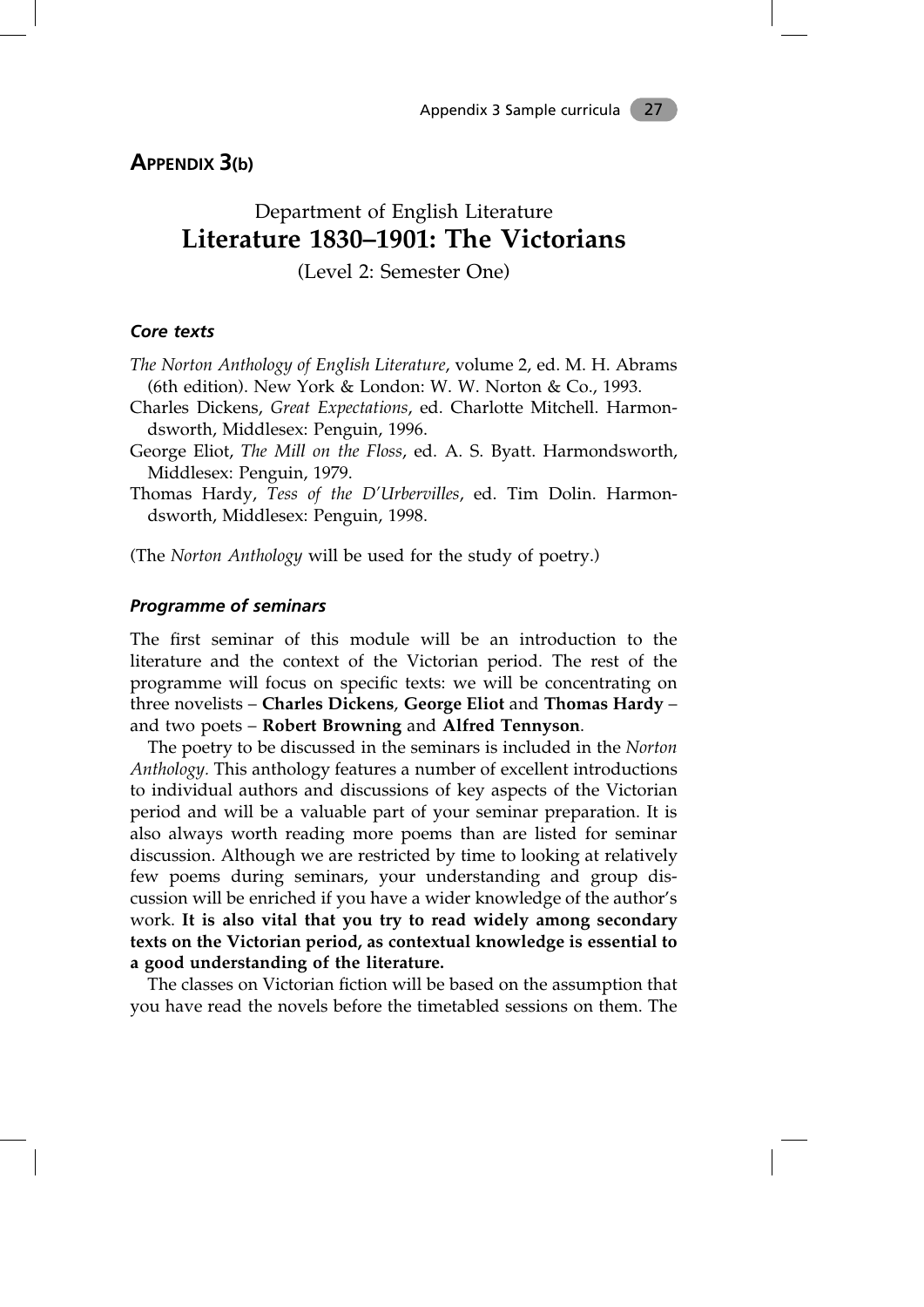three novels are spread out across the semester to give you adequate time to read and prepare for these classes.

Preparation for seminars is important: think about the kinds of questions you would like to address in these sessions and bring a page of notes with you. These notes might include, for example, a list of key themes or problems with the novel/poem or a note of important scenes/stanzas that you believe should be explored in the seminar.

**Week 1:** Introduction to the Victorian novel: contexts and themes (extracts)

**Week 2:** *Great Expectations* (1860–61)

**Week 3:** *Great Expectations*

**Week 4:** Introduction to Victorian poetry (extracts); Tennyson: selection of poems from the *Norton Anthology*, including 'Mariana', 'The Lady of Shalott', 'Ulysses', 'Tithonus', 'The Epic', 'Locksley Hall'

**Week 5:** Tennyson: poetry of faith and doubt, *In Memoriam, A.H.H.* (1850); 'Crossing the Bar'; selected poems of Christina Rossetti

**[Reading Week]**

**Week 6:** *The Mill on the Floss* (1860)

**Week 7:** *The Mill on the Floss*

**Week 8:** Robert Browning (Browning Study Guide)

**Week 9:** Robert Browning, selection of poems from the *Norton Anthology* and discussion of Browning Study Guide

**Week 10:** *Tess of the D'Urbervilles* (1891)

**[Vacation]**

**Week 11:** *Tess of the D'Urbervilles*

**Week 12:** Conclusion

### *Select bibliography: suggested critical reading*

What follows is a selection from the enormous amount of critical writing on the literature of the Victorian period. This is not to be viewed as a list of 'required reading', however. Be selective and discriminating and don't let critics swamp your own views.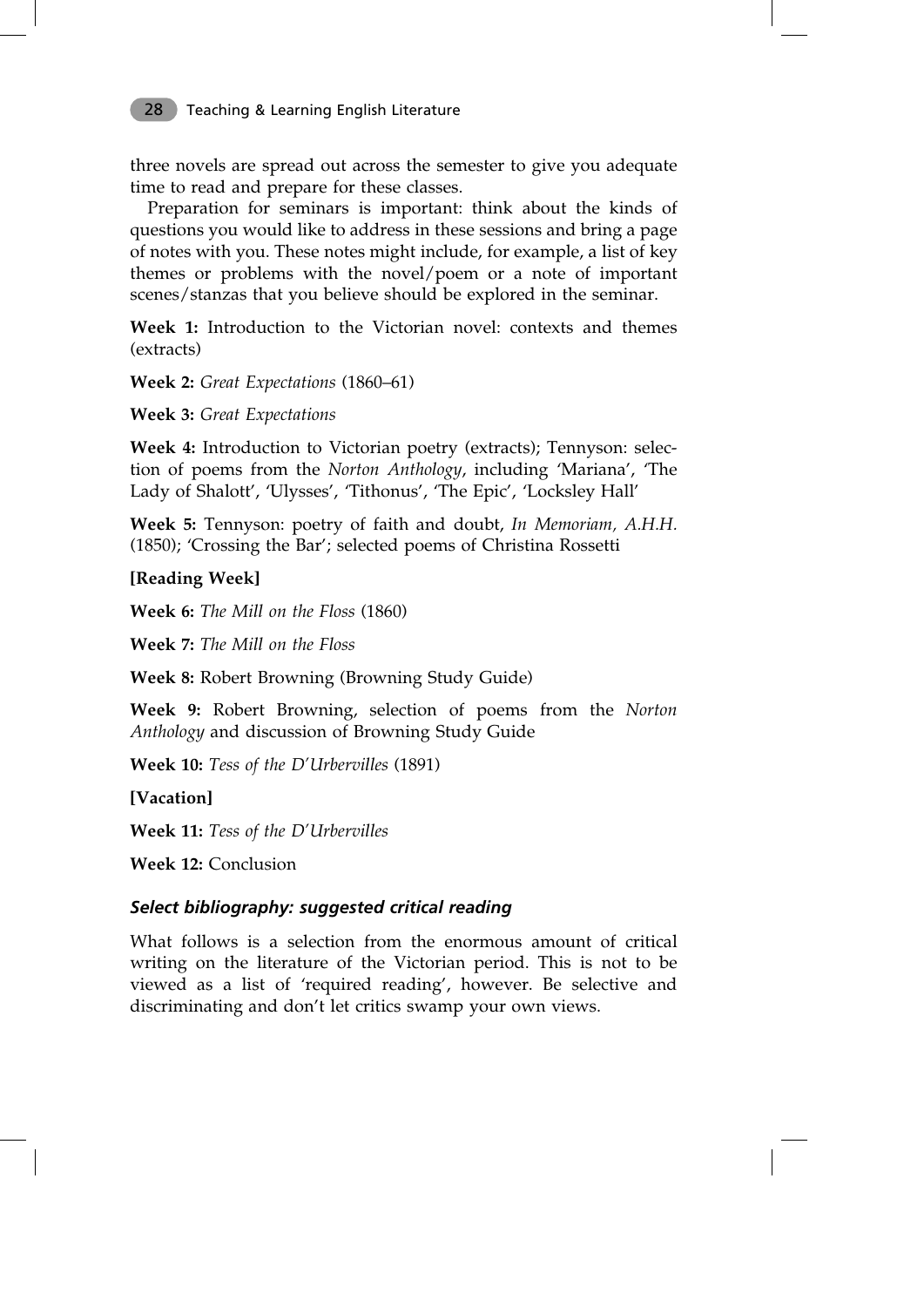*General books on the literature of the Victorian period* [*A list of 21 titles follows.*]

*Electronic and Internet resources*

(For advice on electronic and Internet resources, consult the Arts and Humanities Librarian, in Learning Resources.)

[*A list of 4 web addresses/CD ROMs*]

*Journals* [*A list of 7 journals*]

*Reading lists for individual authors* [*Tennyson* (8 titles); *Browning* (13); *Dickens* (13); *Eliot* (8); *Hardy* (11)]

### *Assessment*

*Essay* (approx. **1,500** words): **40%** – deadline **15 December**; unexplained failure to submit by this deadline will be penalised.

*Oral presentation* and 500-word *commentary*: **30%**

*Examination* (1 hour): **30%**

**You will note that there are three assessment components to this module. You must obtain a mark of 40% or higher in at least two of the three components in order to pass the module overall. Attaining a mark of 40% or higher in the module overall without having fulfilled this requirement will result in failure of the module. Students who fail the module in this way will normally be required to be entirely reassessed in the module.**

### *Reassessment*

 $2 \times 1,500$ -word written assignments or equivalent (100%).

In the case of students whose attendance has been negligible or non-existent, repeat assessment *with attendance* may be required.

### *Coursework essay titles/questions*

- 1. How effectively does Browning present different kinds of obsession in his poetry?
- 2. 'On the earth the broken arcs; in the heaven, a perfect round'. Why is imperfection valued so highly in Browning's poetry?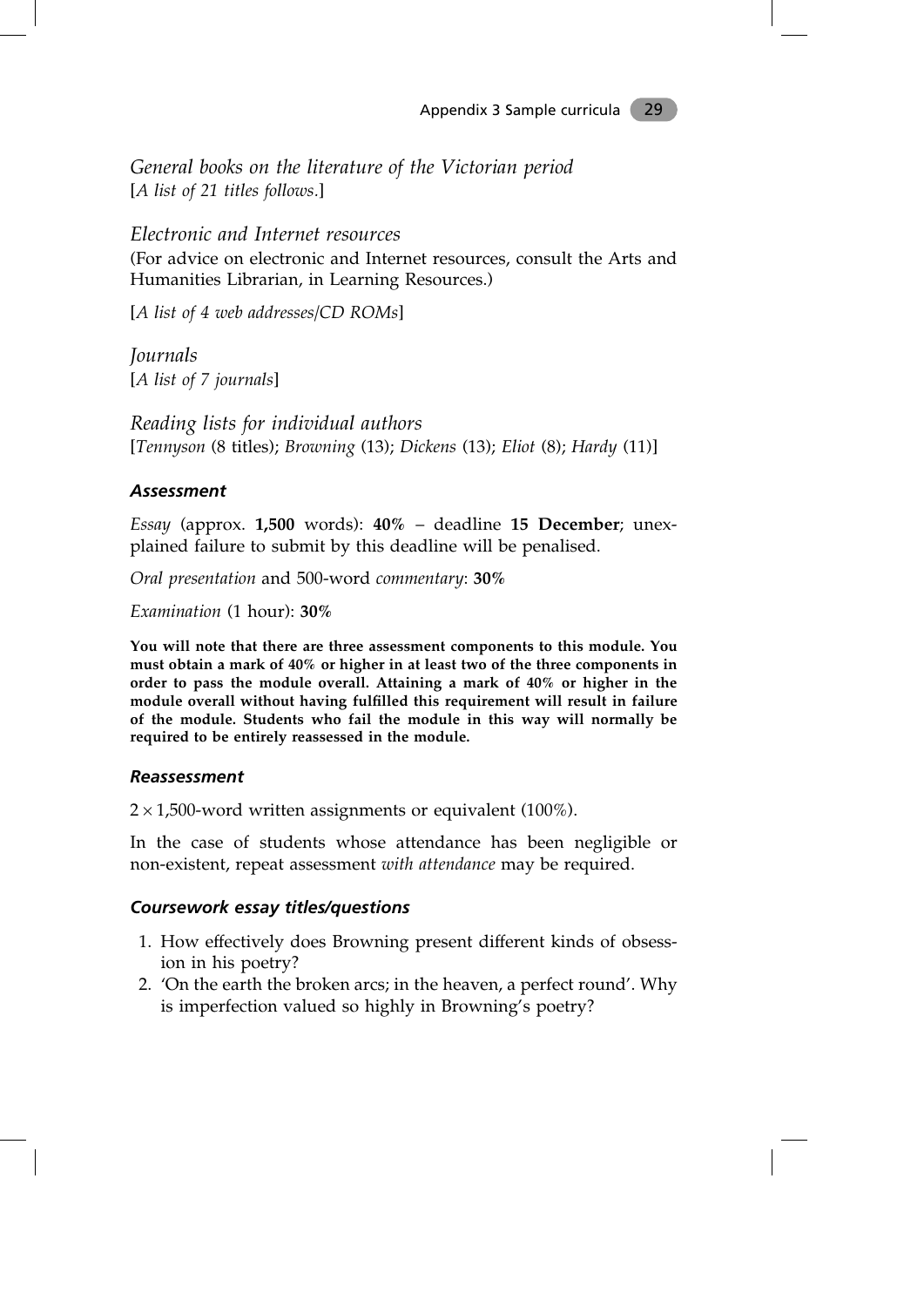- 3. 'Tennyson's poetry is torn between the medieval and the modern, between the Christian and the scientific'. Do you agree?
- 4. 'Tennyson's women are disembodied voices, separate from the world and doomed to death'. Is this an adequate reading of Tennyson's presentation of women?
- 5. '*Great Expectations* is a moral tale told by an amoral narrator'. Discuss this statement with detailed reference to the novel.
- 6. Comment on Dickens's use of the romantic plot of *Great Expectations* to explore wider social issues.
- 7. George Eliot wrote that character and action were the result of a 'peculiar combination of outward with inward facts'. Discuss the relationship between 'inward and outward' realms in *The Mill on the Floss* in the light of Eliot's words.
- 8. 'The greatest benefit we owe to the artist, whether painter, poet or novelist is the extension of our sympathies' (George Eliot). Discuss some of the means by which George Eliot seeks to extend the reader's sympathies in *The Mill on the Floss.*
- 9. 'In the scheme of *Tess of the D'Urbervilles*, femininity has to be seen as brutally constrained by intractable laws'. Assess this account of the fate of femininity in Hardy's novel.
- 10. In what ways does Hardy prove himself to be critical of existing social conditions in his novel *Tess of the D'Urbervilles?*
- 11. Compare and contrast the exploration of difficult moral choices by **two or more** Victorian writers.
- 12. 'Victorian literature was consistently, even unyieldingly, serious in its treatment of the pressing questions of the age'. Discuss with reference to **at least two** writers of your choice.
- 13. Compare the representation of religious experience in the work of any **two** writers studied in the module.
- 14. 'Victorian literature has nothing to teach us about modern life: it is dead art'. Discuss with reference to any **two** authors you have studied in this module.

### **Please note: You should consult the Department of English Literature Handbook for help when preparing and writing essays.**

### *Oral presentations*

Unlike the essay, the presentation is part of the learning process for the rest of the group. You should make every effort, therefore, to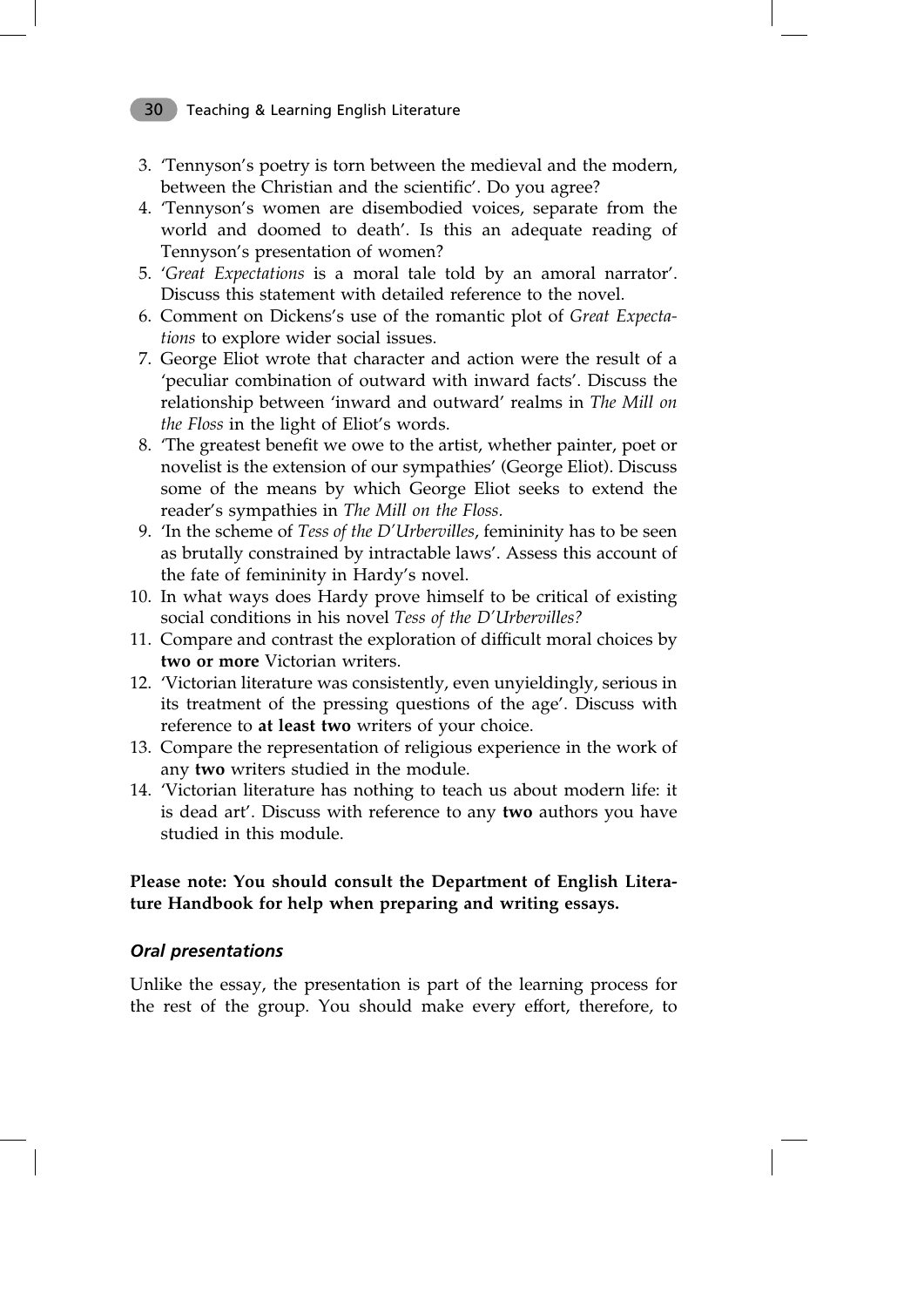produce informative, useful, interesting presentations. The audiovisual equipment in the seminar room will be available, or you could consult the Media Centre about borrowing equipment such as camcorders or lap-top computers. **(Please refer to the English Department Handbook for help and advice in preparing and delivering oral presentations.)**

The subject of the presentation will normally be some aspect of the poems or of the novels listed for discussion in the weekly schedule (see above). Thus the presentations complement our study of a particular author or text (or part of a text) or topic.

You will be asked to choose the subject of your presentation (i.e. the author/novel, poet/poem(s)) very early on in the module. Please arrange to see me well in advance of the date of your presentation to discuss the precise topic with which you will be dealing.

You should provide a 500-word commentary on the presentation. This should include a brief outline of the stages through which preparation/decision-making progressed; a summary of your content/argument; some rationale regarding your choice of structure/ approach and your use of AVAs. **The commentary should be handed in on the day of the presentation**.

### *Examination*

This will take the form of a **one-hour unseen written paper**, taken in common with other Level 2 English students, under examination conditions. There will be a choice of essay-type questions, of which you will be required to attempt one.\*

Though you will be allowed to refer in your exam to the *texts* that you have used in your coursework essay and/or oral presentation, you will not be allowed to replicate *material* covered in your coursework assignments. (NB. No texts will be permitted in the examination room.)

If you have any questions relating to any of the information provided in this document, or about matters to do with the course in general, please do not hesitate to ask me for help or advice.

[\**See Appendix 4(a) for the examination paper.*]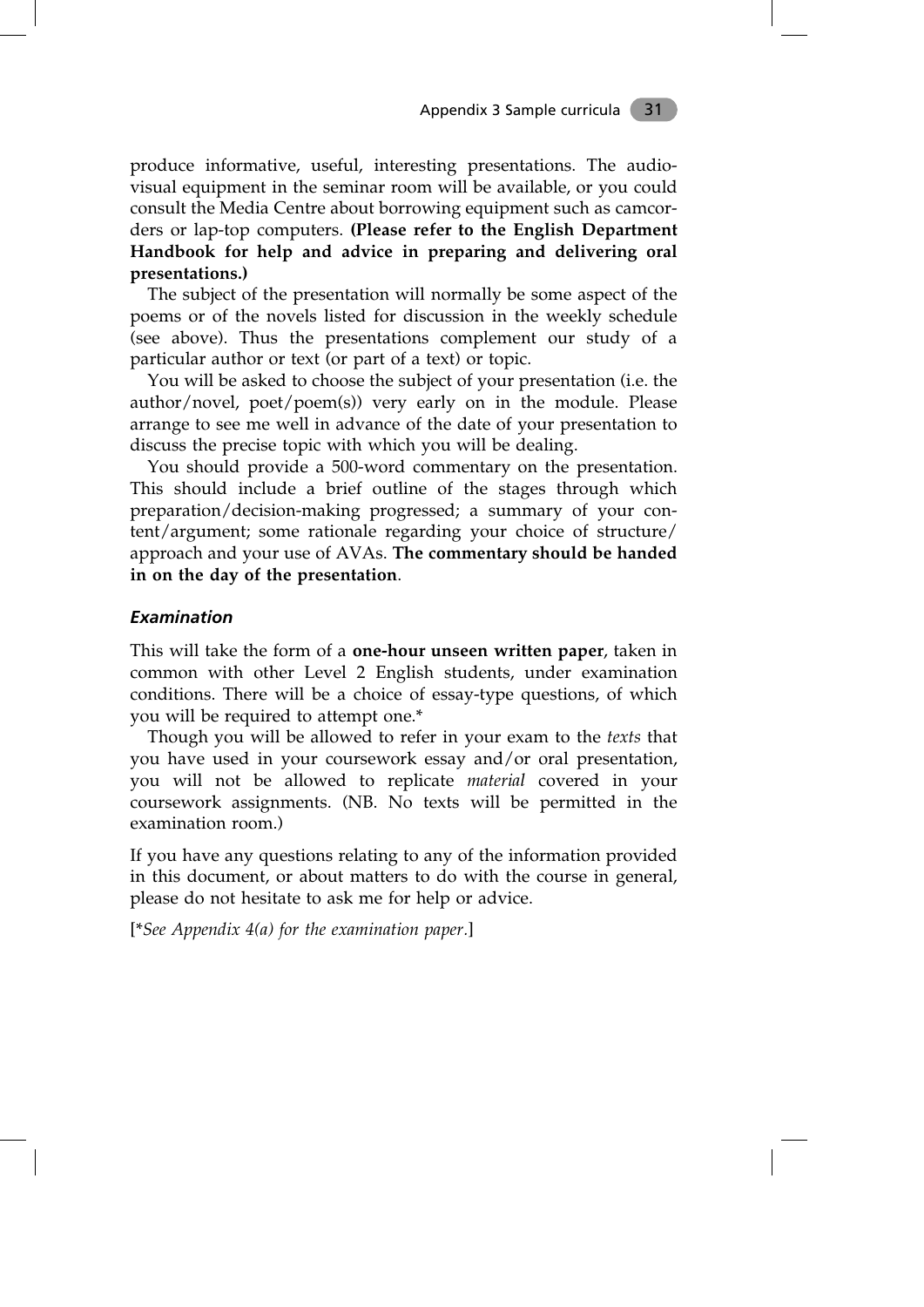# **APPENDIX 3(c)**

# Department of English Literature **Utopias and Dystopias: Science Fiction** (Level 3: Elective)

Adam Philips and John Carey in conversation:

- **Carey**: Utopian thinkers are nearly always trying to create just states . . .
- **Phillips**: Utopias are diagnostic, they code people's hopes they are pictures of what people feel is lacking in the world. Utopian schemes . . . are justice projects . . . In the modern world, if there's no appeal, no monarch, no God, it's an open game. Then how do we judge? What's terrifying about your book on utopias [*The Faber Book of Utopias*] is that it makes you realise that there are going to be certain kinds of power that are going to end up deciding what the future looks like.
- **Carey**: I share that feeling. Do you think that one result might be that private worlds are increasingly important to us? Take . . . a seventeenth-century mystic like Thomas Traherne, who essentially says that if you see the world in the right way it will be heaven on earth. If you can remember as you saw it as a child . . . if you can get back to that, then that is utopia.

(Source: *Waterstone's Magazine*, No.19)

### *Introduction*

Fictional utopias represent dreams of the good life, or the perfect society; dystopias are imagined nightmares that offer bitter, satirical commentaries on the world. The genre of Science Fiction allows the relationship between these fantasy forms and reality to be explored. Early, and current, writers of the genre are fascinated both by the possibilities presented by scientific development and by the potentially lethal effects of such developments – in physical, emotional and spiritual terms. Through encounters with writers as various as Yevgeny Zamyatin, Margaret Atwood and William Morris, this module will investigate the utopian/dystopian dichotomy in its historical, political, sexual and spiritual dimensions. The emphasis will

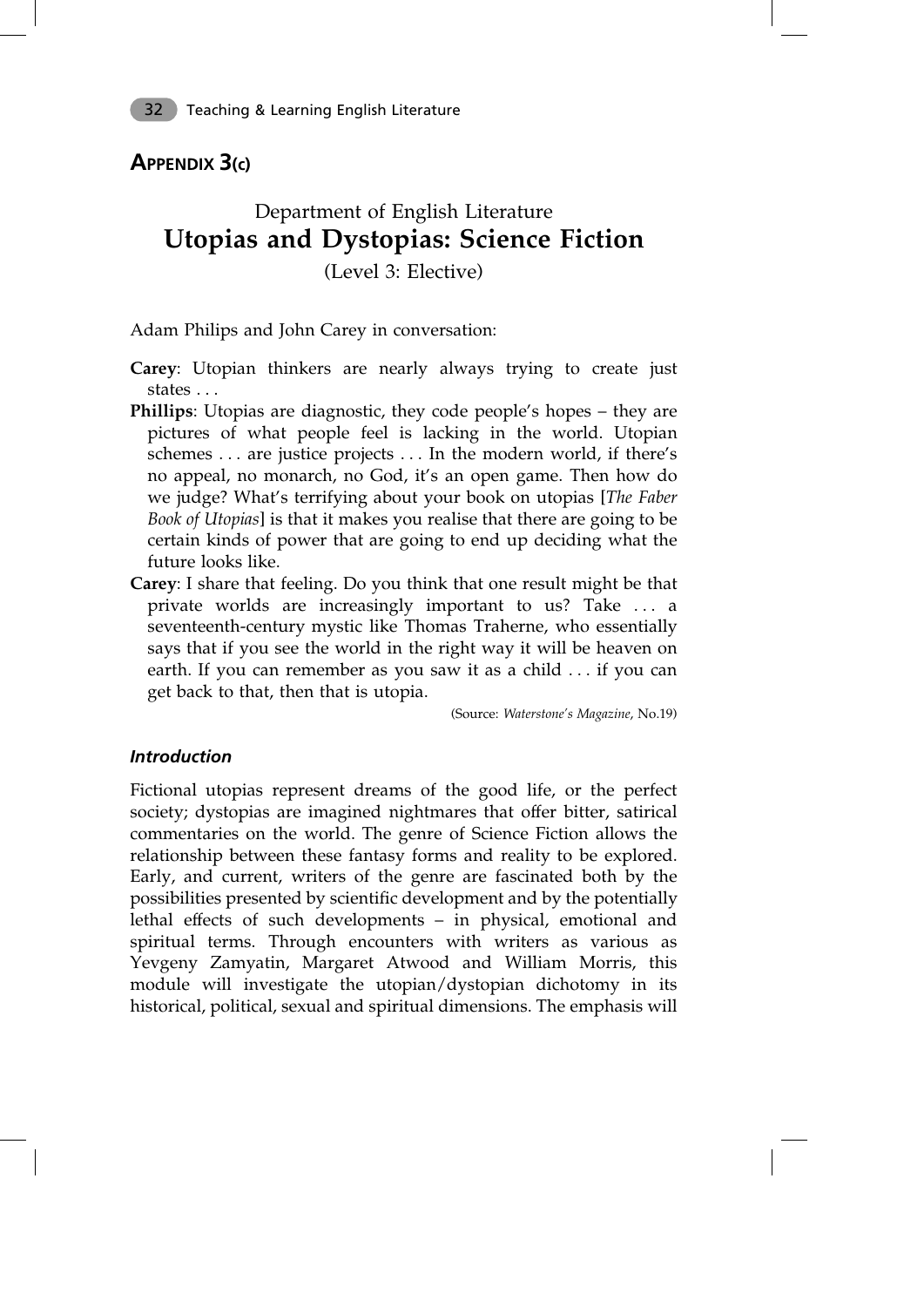fall on the fictional engagement with time and space, imagination and fantasy; the critical challenge will be found in your response to these ideas.

### *Texts*

The **set texts** for the module are as follows – and you are expected to have your own copies of these:

| William Morris                | News From Nowhere (Penguin)                       |
|-------------------------------|---------------------------------------------------|
| Doris Lessing                 | The Marriages Between Zones Three, Four and Five  |
|                               | (HarperCollins)                                   |
| Yevgeny Zamyatin We (Penguin) |                                                   |
|                               | Margaret Atwood The Handmaid's Tale (Vintage)     |
| Philip K. Dick                | Do Androids Dream of Electric Sheep? (Millennium) |

### *General reading*

Selecting and reading parts, or all, of works from the list that follows will help you to contextualise the writing that we will study. Those titles that appear on the list are suggestions only, and you would be wise also to do your own investigation in both the . . . Libraries. As you will come to know, . . . [there is] a particularly fine SF collection, much of which will be relevant to you in your study of Utopias and Dystopias.

| Peter Nicholls     | Science Fiction at Large     | (London: 1976)     |
|--------------------|------------------------------|--------------------|
| Mark Rose (ed.)    | <b>Science Fiction</b>       | (New Jersey: 1976) |
| Donwerth &         | Utopian and SF by Women      | (Liverpool: 1994)  |
| Kolmerten          |                              |                    |
| David Seed (ed.)   | Anticipations                | (Liverpool: 1995)  |
| Rosemary Jackson   | Fantasy: The Literature of   |                    |
|                    | Subversion                   | (London: 1988)     |
| Ruth Levitas       | The Concept of Utopia        | (Syracuse: 1990)   |
| Krishan Kumar      | Utopia and Anti-Utopia in    |                    |
|                    | Modern Times                 | (Oxford: 1987)     |
| Dominic Baker-     | Between Dream and Nature     | (Amsterdam: 1987)  |
| Smith              |                              |                    |
| Jack Hexter        | More's Utopia                | (London: 1976)     |
| J. C. Davies       | Utopia and the Ideal Society | (Cambridge: 1981)  |
| Frank Manvel (ed.) | Utopias and Utopian Thought  | (Boston: 1965)     |
| Karl Kroeber       | Romantic Fantasy and SF      | (Yale: 1988)       |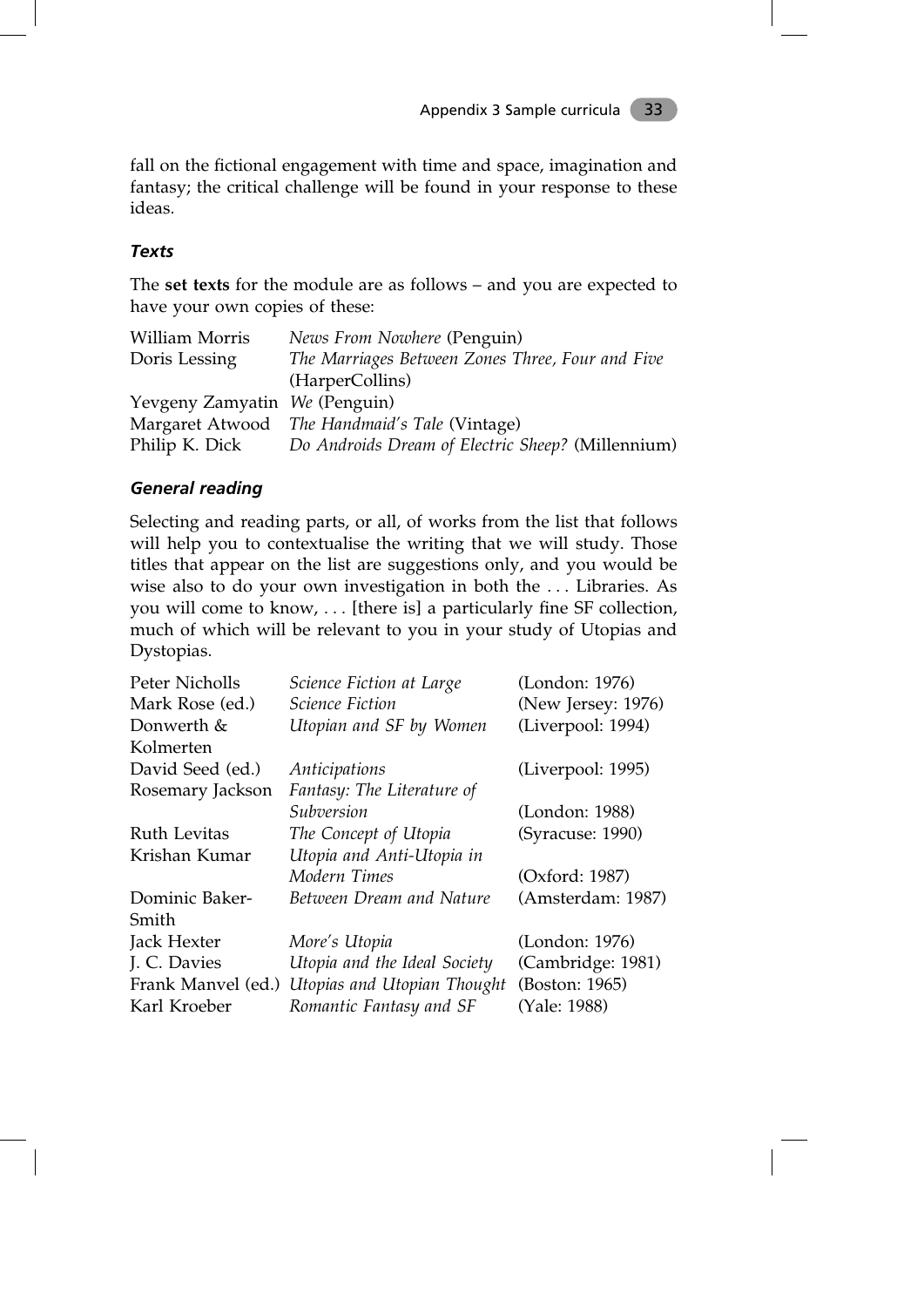| Eric Rabkin<br>Keith Booker | No Place Else<br>The Dystopian Impulse in<br>Modern Literature | (Illinois: 1983)<br>(London: 1994) |
|-----------------------------|----------------------------------------------------------------|------------------------------------|
| John Carey (ed.)            | The Faber Book of Utopias                                      | (London: 1999)                     |
| Greg Claeys (ed.)           | The Utopia Reader                                              | (New York: 1999)                   |

*Foundation: The Journal of the SF Foundation*

### *Specific titles*

You will see from the course layout that we are pursuing a thematic approach to the texts on this module. It is thus essential (as well as being good practice) that you research topics indicated from the programme in a library . . . The apparent lack of critical information on Zamyatin and Atwood is not as it seems: both writers figure extensively in anthologies on the novel or on SF or on women's writing or on fantasy writing. So **research:** use indexes and bibliographies.

[A list of references for each author follows: *Morris* (6 titles); *Lessing* (7); *Zamyatin* (3); *Atwood* (3); *Dick* (5).]

### *Course outline*

| <b>Week One</b>    | Utopia and Dystopia: Histories and Definitions      |
|--------------------|-----------------------------------------------------|
| <b>Week Two</b>    | Utopia: Narrative Form/Structure                    |
| <b>Week Three</b>  | Utopia: Fantasy and Reality                         |
| <b>Week Four</b>   | Visiting Lecturer: University SF Librarian          |
| <b>Week Five</b>   | Utopia: The Politics of Utopia                      |
| <b>Week Six</b>    | Library Research Week - research topics will be set |
|                    | nearer the time                                     |
| <b>Week Seven</b>  | Dystopia: Narrative Form/Structure                  |
| Week Eight         | Dystopia: Freedom and Control in Dystopic Worlds    |
| <b>Week Nine</b>   | Dystopia: The Geography of Dystopia                 |
| Week Ten           | Ideas of Humanity in SF/Fantasy Texts               |
| Week Eleven        | Writing a Utopia/Dystopia: Redefinitions            |
| <b>Week Twelve</b> | Revision                                            |

### *Assessment*

There are **three** assessments for this module: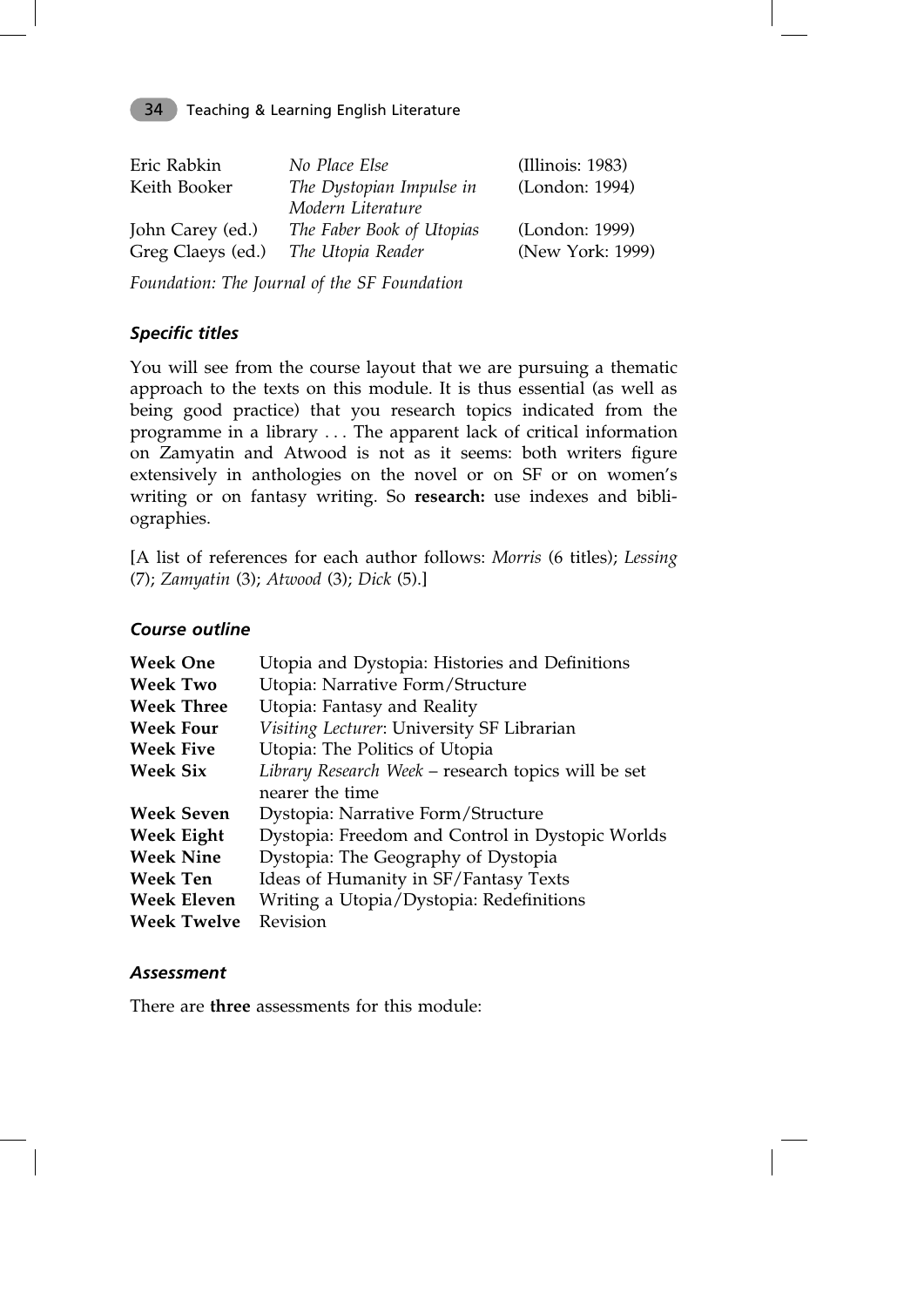- One 1,500 word **essay** to be submitted on 7 April. This deadline is non- negotiable, and is designed so that you can profit from the marking of your essay before revising for your examination.
- One **oral presentation**, to be performed in groups of three students. This will investigate some aspect of the course in which you develop a particular interest.
- One one-hour **examination**, at the end of the semester. This will take the form of an unseen paper.\*

### *Essay questions*

Is *News From Nowhere* more concerned with exhibiting the liberation of the imagination or the desire for political reform?

What does Morris have to say about the process of change in *News from Nowhere*?

Analyse the variety of ways in which Lessing depicts the formation of character in *The Marriages Between Zones Three, Four and Five*.

What part do gender and sex play in the struggle for utopia as constructed by Lessing?

Assess the function of history in Atwood's dystopic vision, *The Handmaid's Tale*.

Analyse the relationship between repression and biology as presented by Atwood.

How far does the dystopic power of *We* reside in its anti-pastoral nature?

Discuss the progression of the narrator's consciousness in *We*.

Dick's work has been described as embodying 'in miniature all the complexities, contradictions, hopes and anxieties of our post World War II world'. How far would you agree with this statement with reference to *Do Androids Dream . . .?*

What, if anything, does Dick suggest can be known as specifically human in *Do Androids Dream . . .?*

*[\*See Appendix 4(b) for the examination paper.*]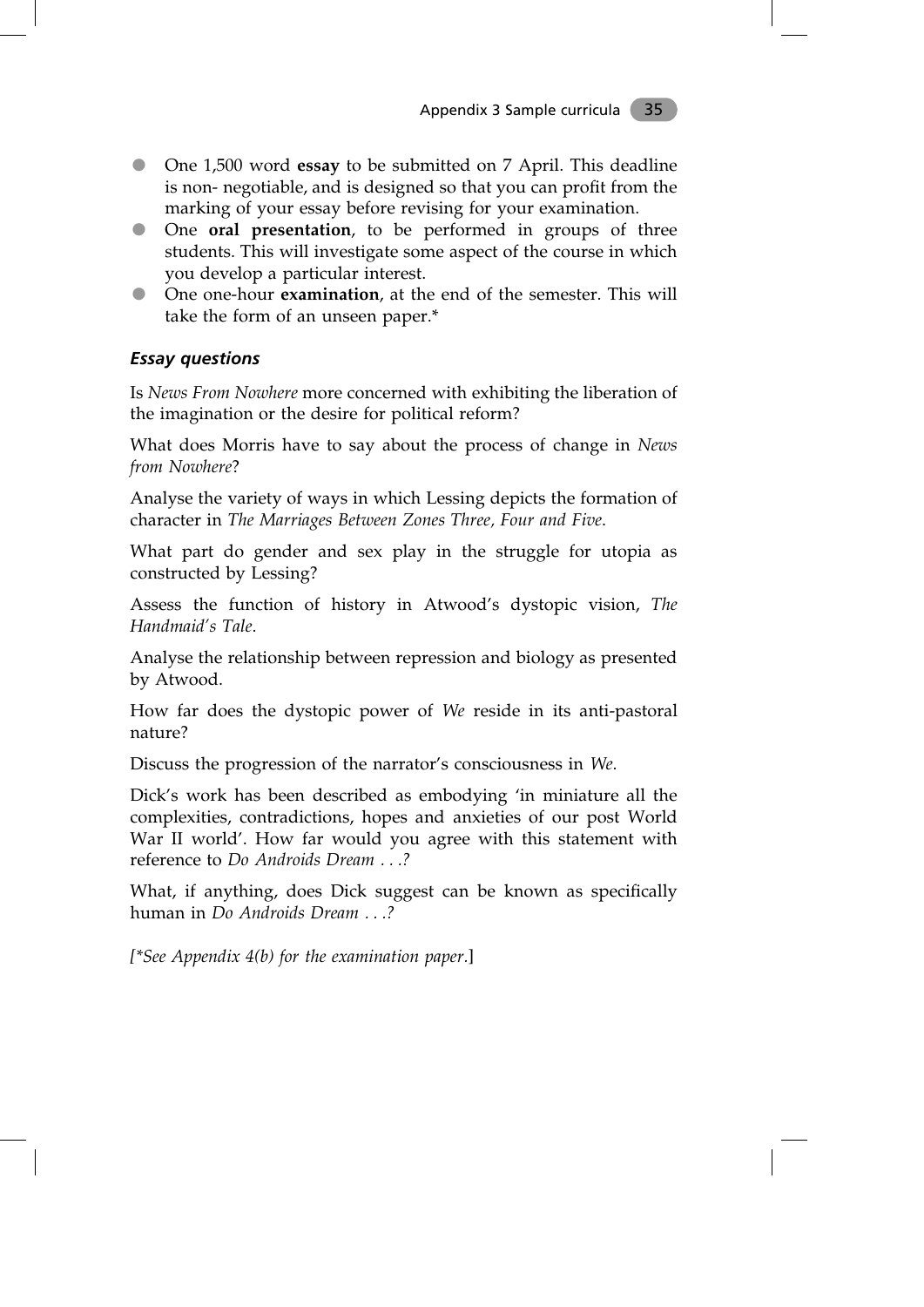

# *And finally*

If you want to write on a subject that isn't represented here, come and discuss it with me.

I hope you enjoy the module, and that you find it provocative and stimulating. The more widely you read in preparation for the classes, the more likely you are to be both provoked and stimulated . . .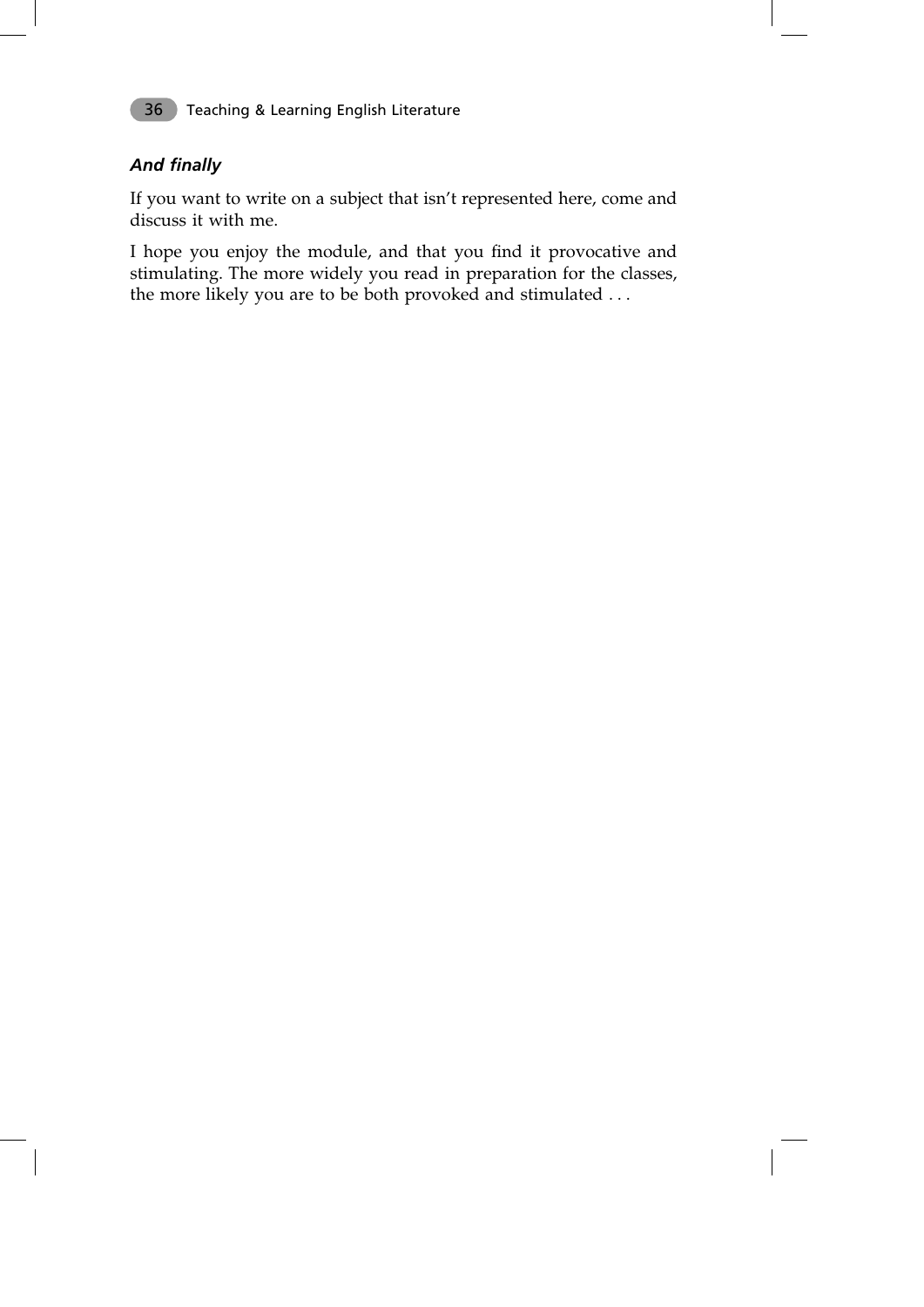# **Appendix 4 Sample exam papers**

# **APPENDIX 4(a)**

# School of Arts and Humanities: Dept. of English Literature Bachelor of Arts (Combined Subjects) with Honours: **Level Two** Examination **Literature 1830–1901: The Victorians**

ONE HOUR: Candidates should attempt **one** question.

- 1. 'The intention is no doubt that the older Pip shall show up the younger one's moral shortcomings; the actual effect is to make the younger Pip show up the older one's moral achievements'. Is Pip-the-narrator, rather than Pip-the-protagonist, the true hero of *Great Expectations*?
- 2. 'The novel is unique among [Dickens's] fiction in that its real subject is not a specific social abuse, or a series of related abuses, but nothing less than civilisation itself'. Discuss this statement in relation to the treatment of children **OR** women **OR** crime **OR** class in *Great Expectations*.
- 3. Discuss the different kinds of history in *The Mill on the Floss*.
- 4. 'This small mistake of nature' (*The Mill on the Floss*, chapter 2). What does this description tell us of Maggie Tulliver, and does it remain true?
- 5. Tess has been described as a striking embodiment 'of the woman realised both as object and as consciousness'. Consider the validity of this statement, with close reference to the text.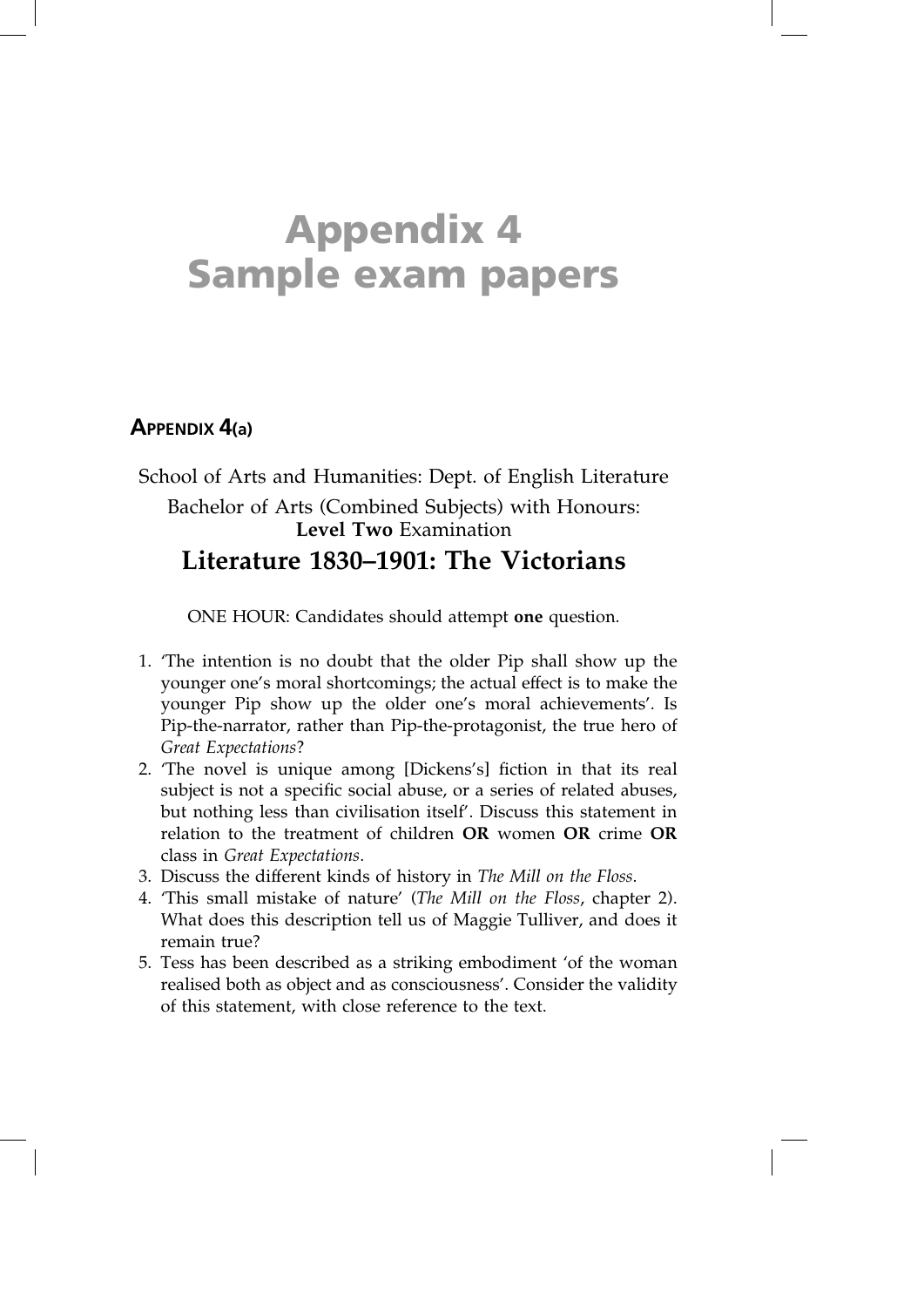- 6. 'Tess's downfall is determined by a myriad of events, actions, forces and coincidences; overall, her history is to blame'. Support, or refute, this analysis of the text.
- 7. Does Tennyson engage with his time, or is his the voice of the individual exiled from his society?
- 8. 'Browning's poetry celebrates ambiguity and it never reveals his own moral convictions'. Discuss with reference to **at least two** of Browning's poems.
- 9. 'Victorian novelists rarely challenge the dominant ideas, beliefs and systems of the day'. Discuss with reference to **at least two** Victorian novels.
- 10. Explore the representation of childhood in **at least two** Victorian novels.
- 11. Discuss the significance of the past for **one or two** Victorian poets.
- 12. Examine the use of personae in Browning's **and/or** Tennyson's poetry.
- 13. Compare and contrast the presentation of women's histories in **two** of the novels you have studied.

### **APPENDIX 4(b)**

School of Arts and Humanities: Dept of English Literature Level 3 Module: Utopias and Dystopias: Science Fiction

### ONE HOUR

Candidates must answer **one** question. Candidates must refer to **two or more** texts in the answer to each question.

- 1. In what variety of ways, and for what reasons, do the writers of utopias challenge or extend notions of reality?
- 2. 'Equality, science and reason' have been described as principles of progress. Assess the significance of their roles in the utopias studied on this course.
- 3. 'But there is trouble in Paradise, and that trouble is sex'. Discuss the function of sex in utopian texts.
- 4. How far would you agree with Zamyatin's analysis of utopian texts as characteristically 'static' and 'descriptive'?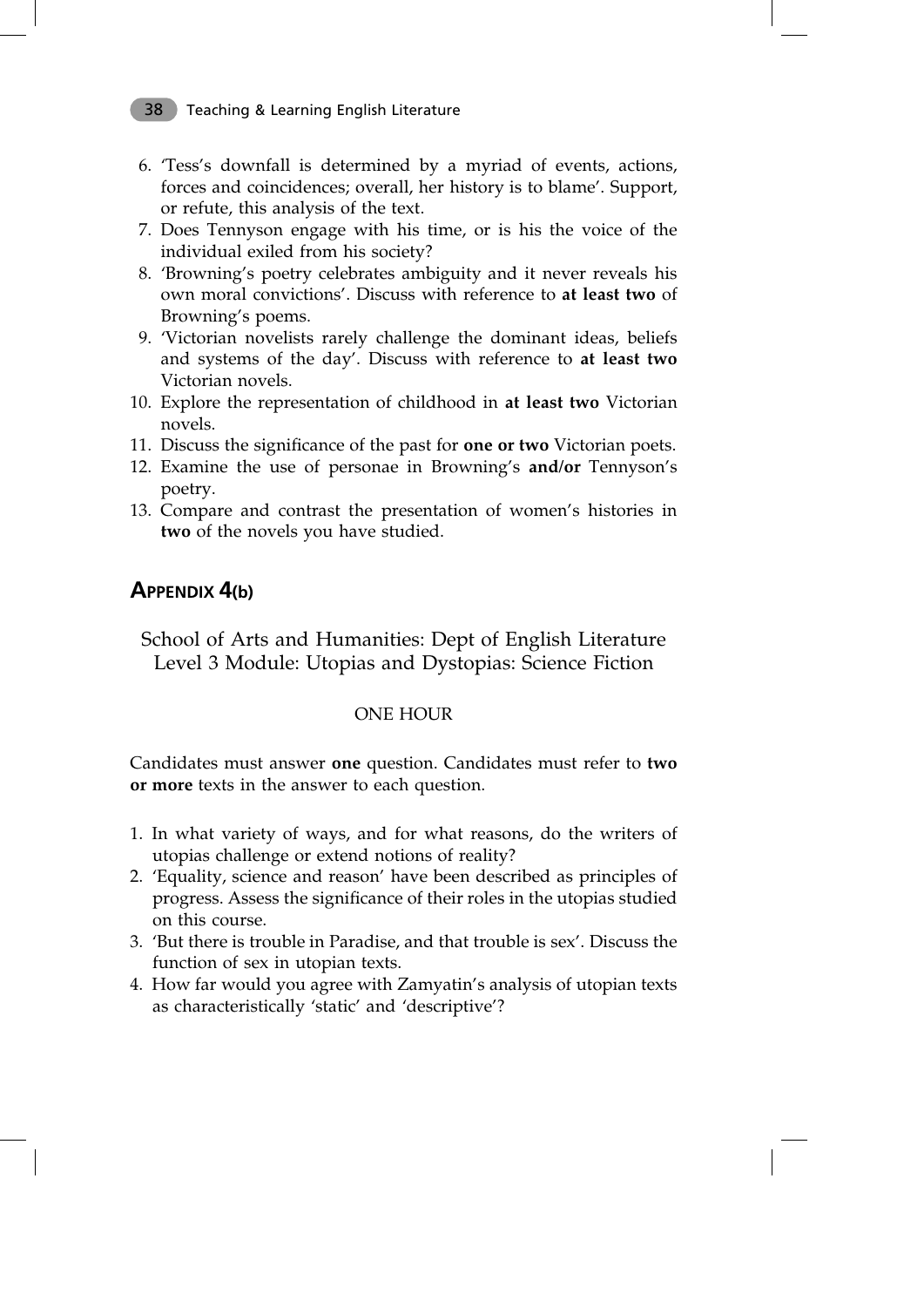- 5. 'The known world of concrete acts and familiar experience is a crucial part of the dystopian vision'. Discuss.
- 6. How far do the dystopian texts you have read represent an attack on idealism?
- 7. Assess the comparative success of one utopian and one dystopian text in providing a social and political critique.
- 8. To what extent do the authors of utopias **and/or** dystopias rely on myth and symbol to communicate their meaning?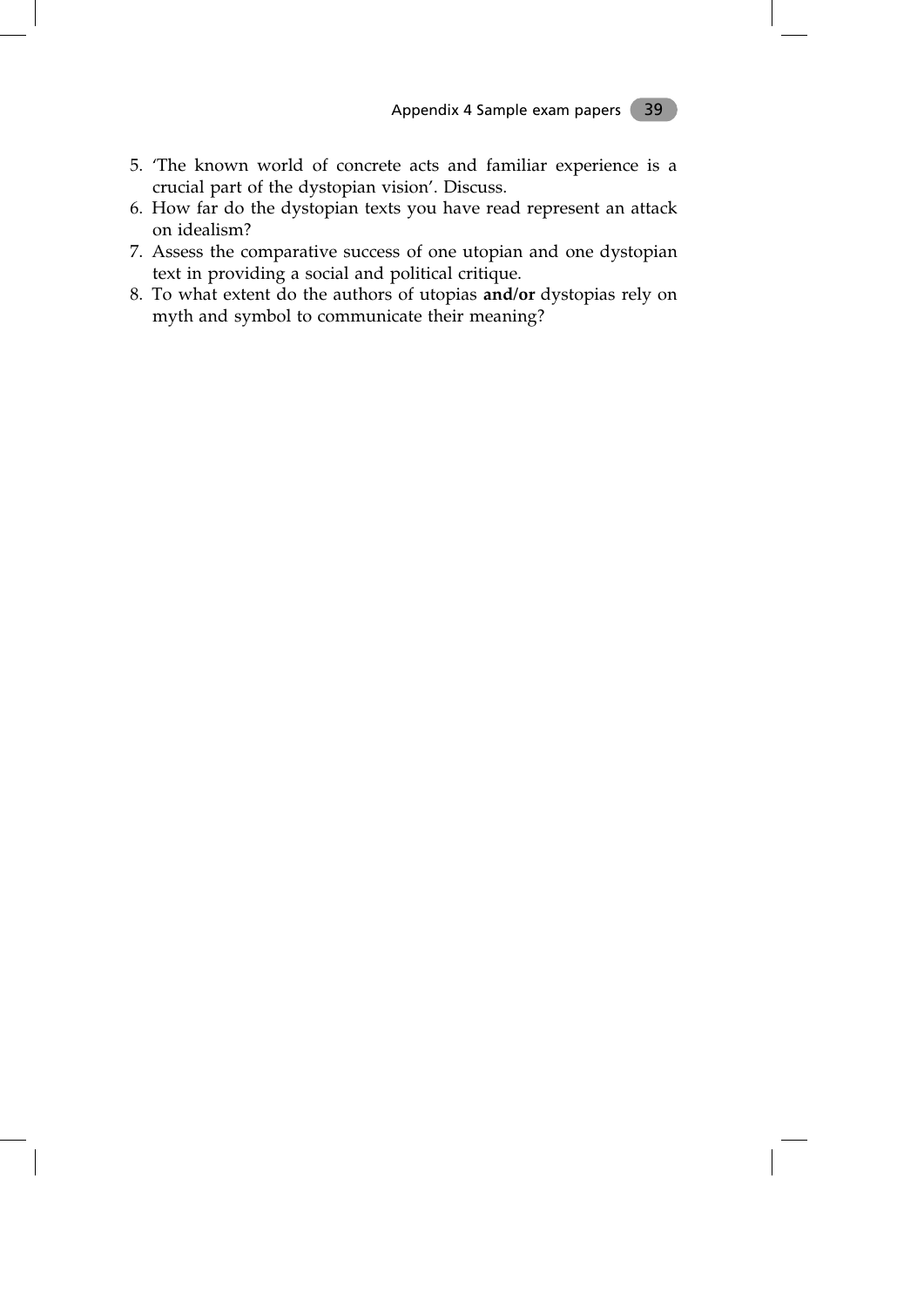# **Appendix 5 Generic and graduate skills**

English graduates will be able to relate specific analyses to a general picture and understand particular issues in their widest application. The key transferable and cognitive skills which English graduates should possess are:

- advanced literacy and communication skills and the ability to apply these in appropriate contexts, including the ability to present sustained and persuasive written and oral arguments cogently and coherently;
- the capacity to analyse and critically examine diverse forms of discourse;
- the capacity to adapt and transfer the critical methods of the discipline to a variety of working environments;
- the ability to acquire substantial quantities of complex information of diverse kinds in a structured and systematic way involving the use of the distinctive interpretative skills of the subject;
- **•** competence in the planning and execution of essays and project work;
- the capacity for independent thought and judgement;
- skills in critical reasoning;
- the ability to comprehend and develop intricate concepts in an open-ended way which involves an understanding of purpose and consequences;
- the ability to work with and in relation to others through the presentation of ideas and information and the collective negotiation of solutions;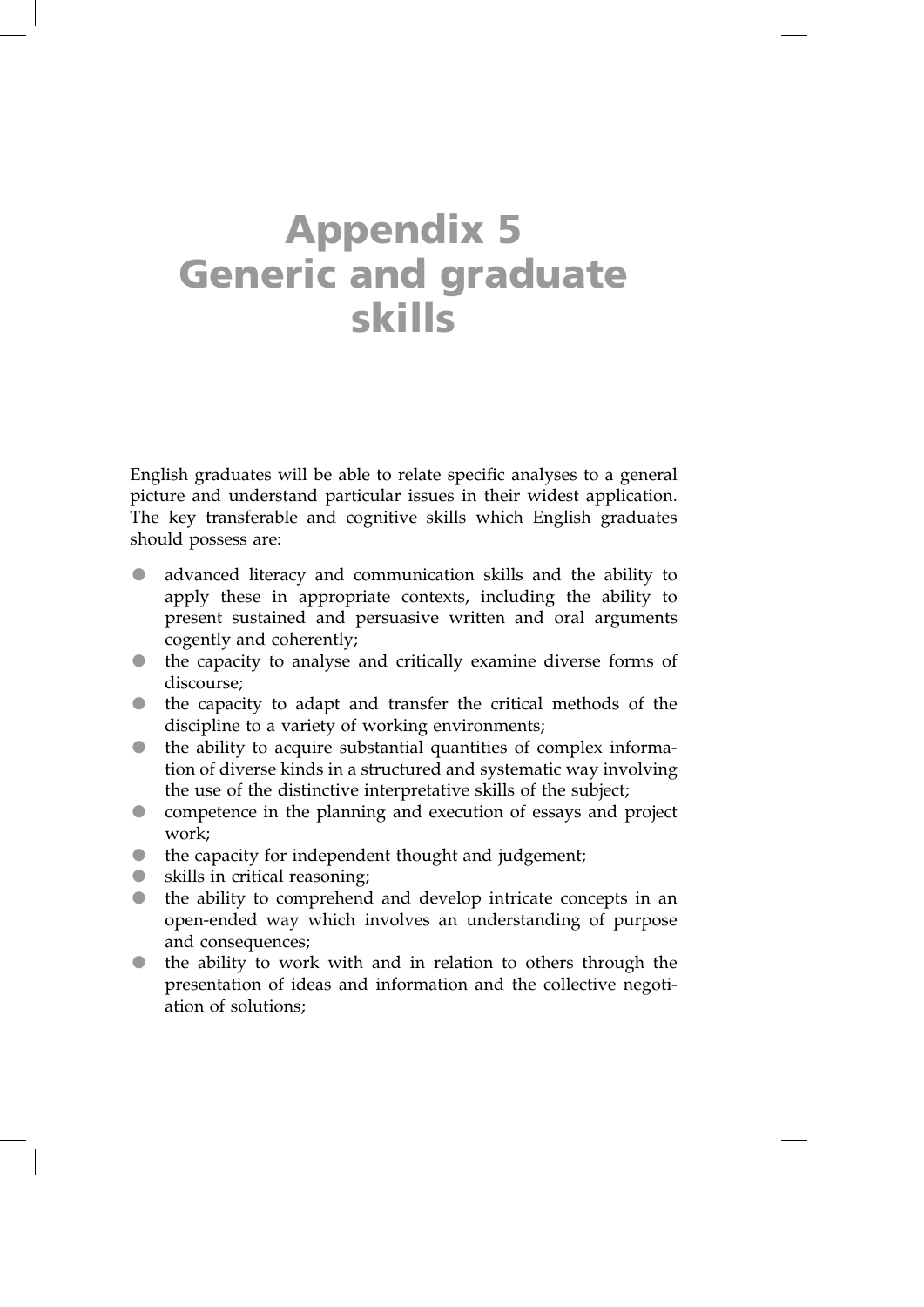- the ability to understand, interrogate and apply a variety of theoretical positions and weigh the importance of alternative perspectives;
- the ability to handle information and argument in a critical and self-reflective manner;
- research skills, including scholarly information retrieval skills, involving the ability to gather, sift and organise material independently and critically, and evaluate its significance;
- information-technology skills such as word-processing, and the ability to access electronic data;
- time-management and organisational skills, as shown by the ability to plan and present conclusions effectively.

(QAA, 2000: 4)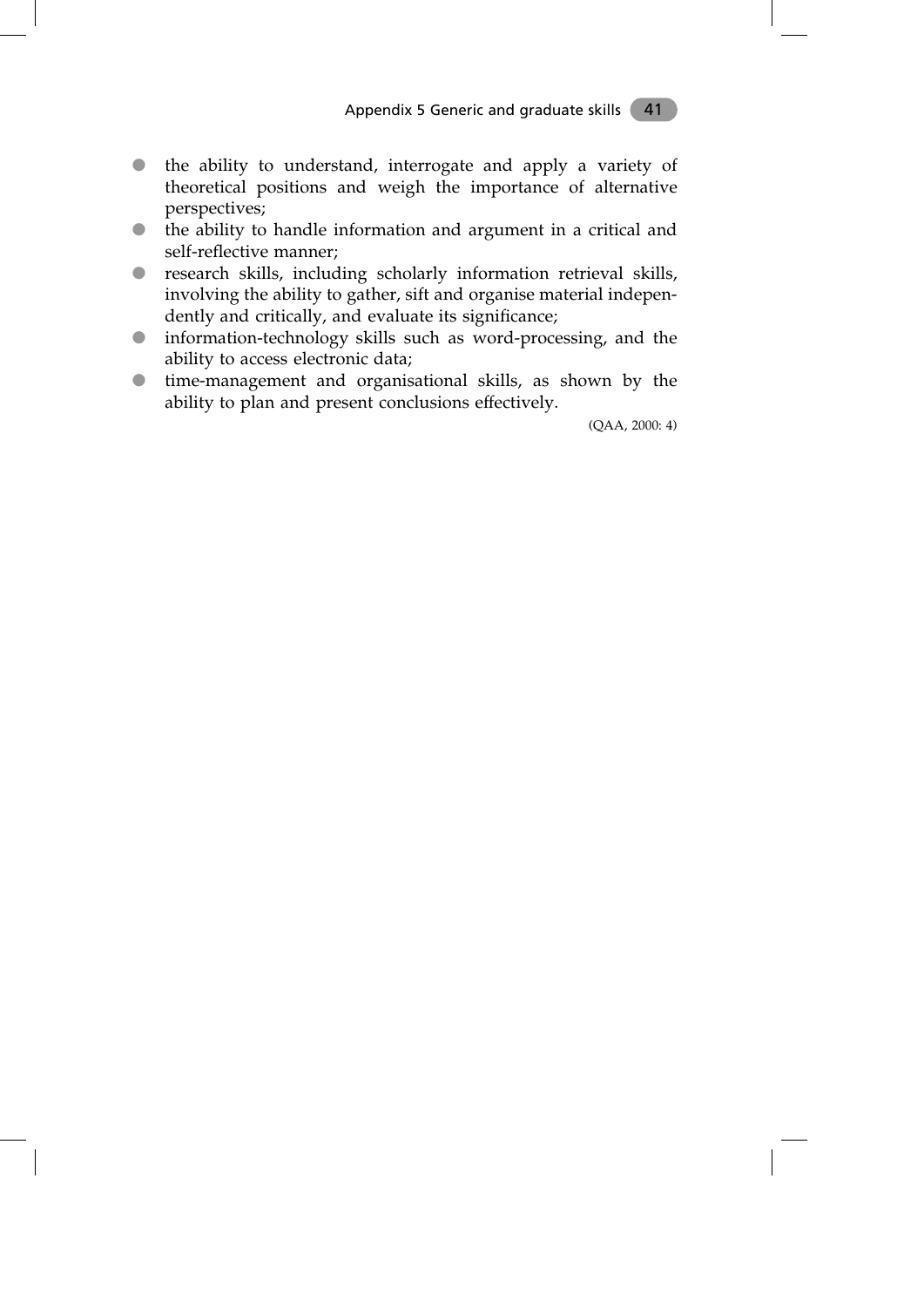# **Appendix 6 Sample course assessment designs**

### **APPENDIX 6(a)**

**Unit**: The Origins of the Novel, Level 2

**Assessment design**: Research exercise (30 per cent), group presentation (30 per cent), 2,500–3,000 word essay (40 per cent)

### *Procedure*

Students work collaboratively in groups of four or five in preparation for their presentation. Each group selects one from a choice of three novelists. For the presentation itself each student produces a brief piece of writing in the style of the chosen author (one side of A4). Each piece of writing is written in collaboration with other members of the group, so the entire writing effort is the result of collaborative effort. Each member of the group then produces an analytical commentary explaining the reasons behind the choice of devices in his/her sample. This is delivered orally and in writing.

Each seminar presentation sub-group elects a spokesperson to organise the presentation on the day. This student delivers an introduction. They also field questions and comments from the wider seminar group. After the seminar, sub-group members meet to produce a brief commentary and self-evaluation. The commentary should show how the group decided on division of labour and how collaborative work proceeded, and indicate how the students felt the presentation went on the day.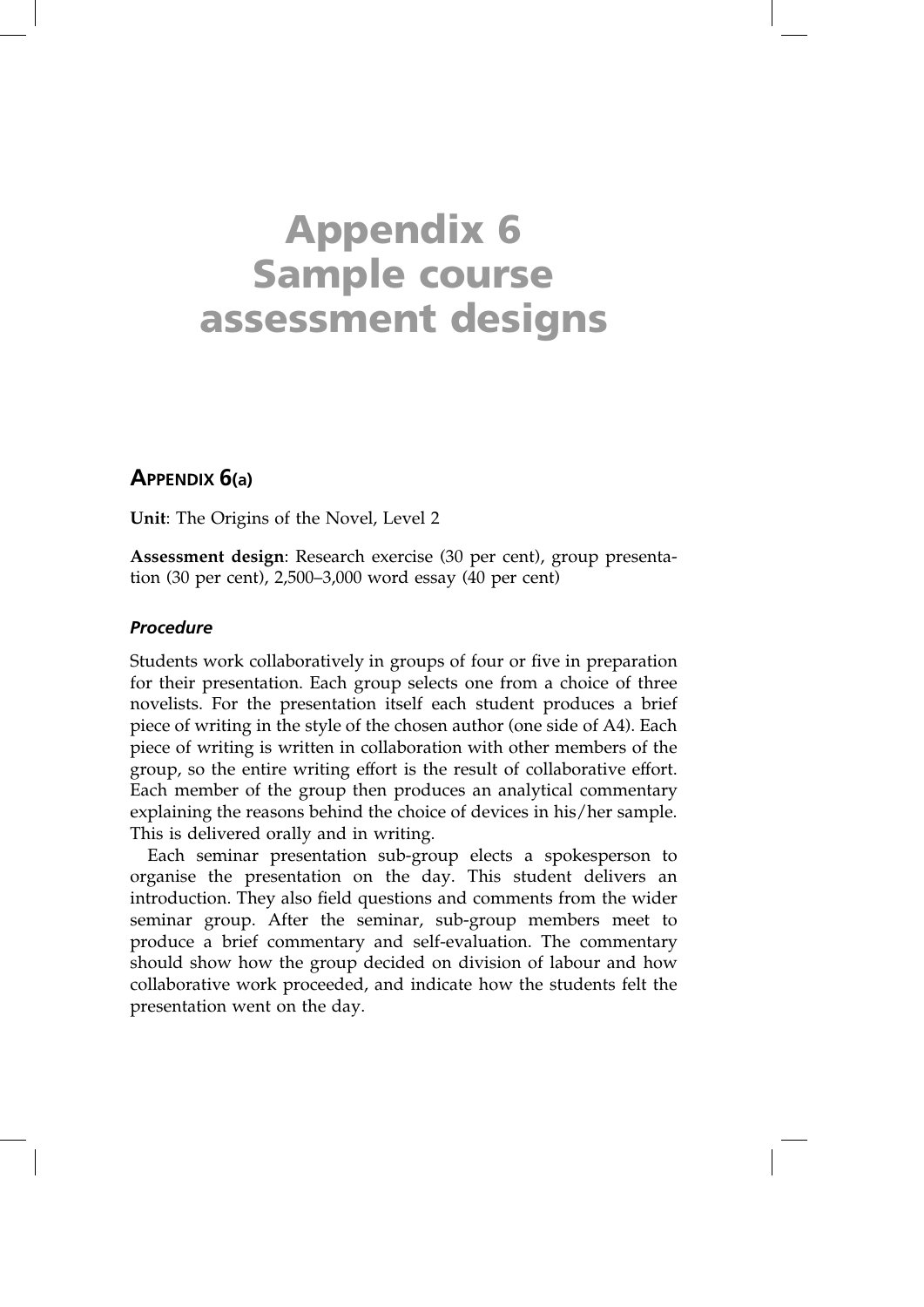Since the seminar presentation is a collaborative effort each member of the sub-group receives the same mark (unless the group has good reason for requesting a different procedure) . . .

One week after the actual oral presentation, the sub-group submits written documentation. This includes the script of the presentation, the pieces of writing in the relevant styles plus the individual commentaries on those pieces, the global commentary prepared by the students . . . The students also hand in the collaborative commentary in which they evaluate the whole and assess the effectiveness of the oral presentation . . .

Students are reassured by the amount of written documentation that is required. The public nature of the actual presentations ensures that fairness of marking can be discussed openly. Difficulties arise when the odd member of a sub-group fails to pull his/her weight. This seldom occurs, but when the danger does loom, discussions with the group as a whole can be productive. One year discussion led to different marks for different sub-group members. This was to everyone's satisfaction . . .

... good guidance is crucial to the success of this assessment practice.

[There follows 2 pages of 'Notes on Seminars' that are given to students.]

Equally important as the notes for students are clear and comprehensible assessment criteria.

#### *Assessment criteria for seminar presentations*

In addition to demonstrating your skill in writing pieces of prose in the styles of various authors, the presentation is meant to test skills in communicating ideas to a group and being responsive to that group of fellow students and staff. Students should aim to:

- (a) Present materials (total time should not be more than ten minutes per person [this means making a careful, coherent selection from your written materials]).
- (b) Present ideas succinctly and clearly.
- (c) Use quotations and/or illustrations as appropriate.
- (d) Show an ability to listen and respond non-defensively to discussion from the group.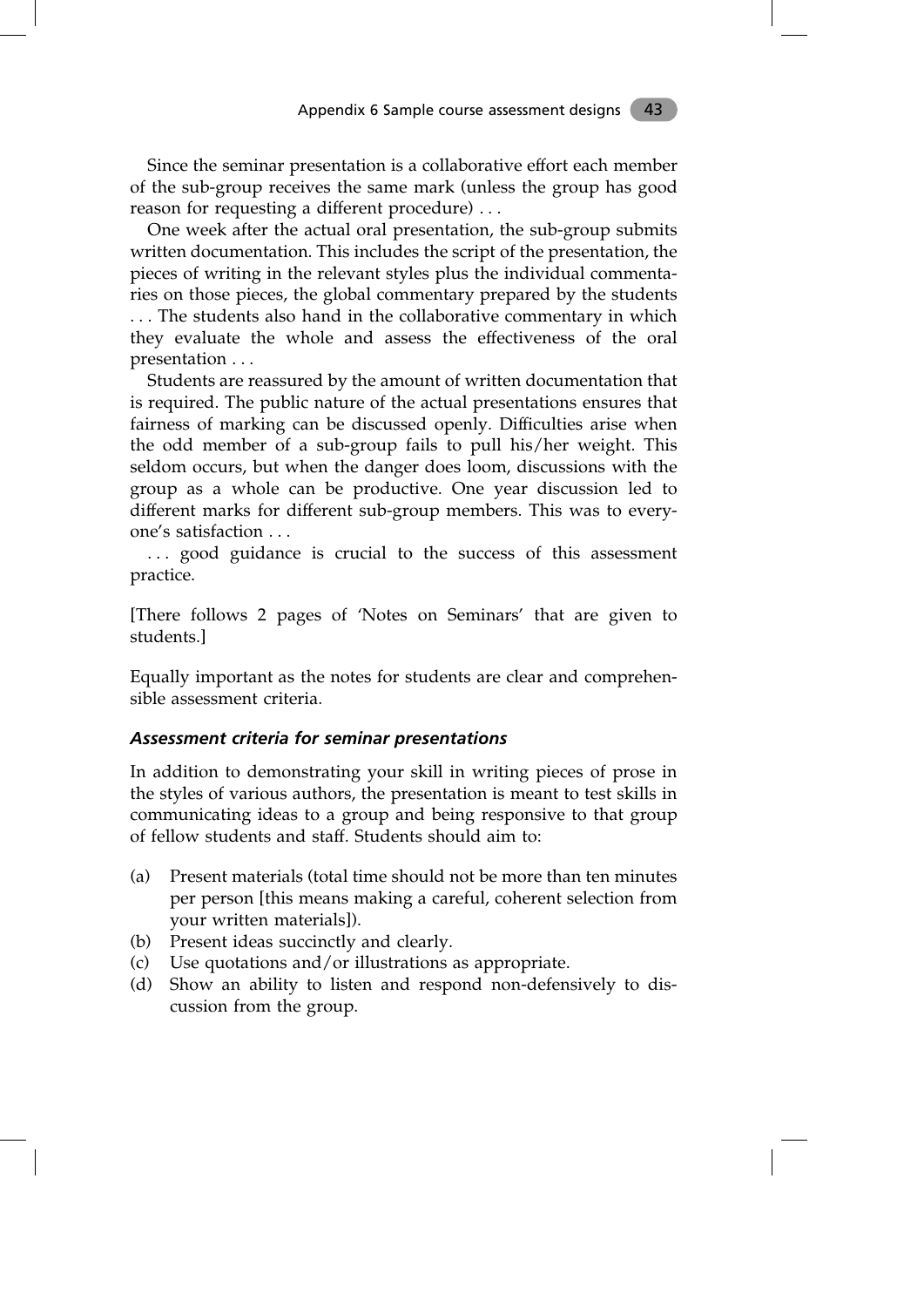- (e) Make efforts to ensure that all members of the group are engaged with the issues.
- (f) Make good use of the time, which will involve raising aspects that are being lost in discussion. Balance this against the need for flexibility and allow the group to make its own responses. Allow some time towards the end of the session to review the discussion.

The seminar presentation is weighted as 30 per cent of your overall mark for the unit. The passing mark is forty (out of one hundred). A mark below thirty will normally result in failure of the unit as a whole.

### *Criteria for grading pieces of work*

### *For grades of 70 and above*

A piece of work which shows clear evidence of command of the relevant historical and intellectual issues; of independence of thought, such that complex arguments and concepts can be defended or questioned; and which displays a high level of skill in extended written expression or, in the case of seminar presentation, in the oral expression of ideas.

### *For grades 60–69*

A piece of work in which the student engages with the relevant issues in depth and consistently attempts to elaborate ideas for him/herself, and displays a well-developed skill in extended written expression or, in the case of seminar presentation, in the oral expression of ideas.

### *For grades 50–59*

A piece of work which displays evidence of competent handling of the relevant intellectual issues and of engagement with them. Students should show some ability to think for themselves, and should be able to express ideas clearly in extended writing or in short oral presentations.

### *For grades 40–49*

A piece of work which provides evidence of an elementary grasp of the relevant intellectual issues and a basic competence in extended written expression or in the oral presentation of issues.

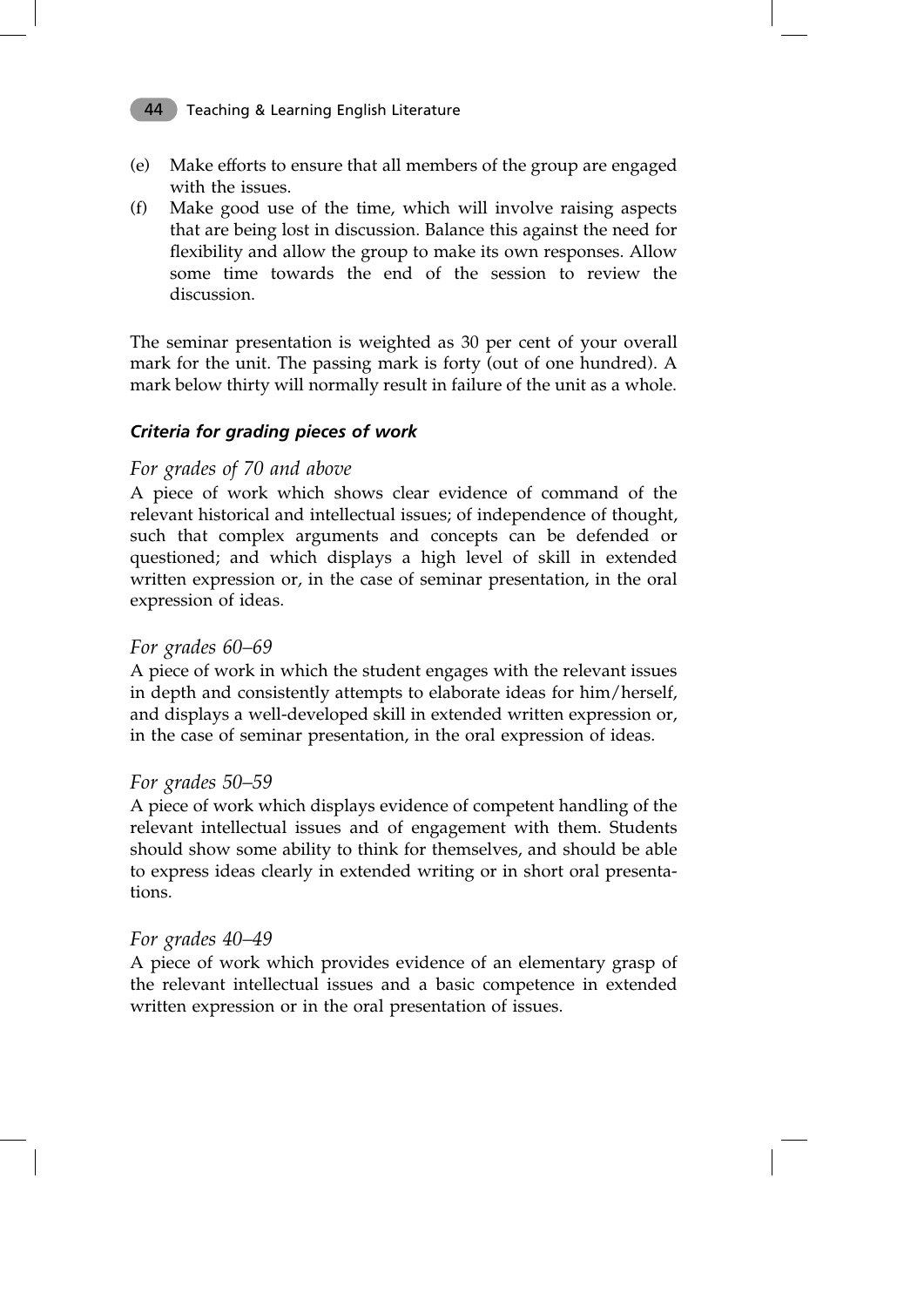### *For grades 30–39*

A piece of work which shows only a rudimentary ability to conduct an extended argument in writing or to express ideas orally, but provides evidence of an elementary grasp of the relevant intellectual ideas.

The full range of marks within the seventies and low eighties should be used in order to distinguish between a first and a good to very good first, and the full range of marks below the pass mark of forty should also be used.

Marks may be deducted if students fail to follow the guidelines and directives about the content and modes of presentation for specific pieces of work, as in the case of providing bibliographies, footnotes, written commentaries to projects and seminar presentations, etc.

### **APPENDIX 6(b)**

**Course title**: American Modernisms, Level 2

**Assessment design**: essay (70 per cent), presentation (30 per cent)

### *Guidance for class papers*

The class papers not only examine your presentation skills but also provide you with an opportunity to prepare for your essay. Your close reading can be used to develop an argument in response to one of the essay questions or, if you find that your presentation is leading you in an alternative direction you can produce your own essay question (though you will need to consult your tutor if you do this). When choosing your extract try to select the text you might want to write an essay on. While you do not have to develop your close reading into an essay, you will save yourself much time and energy if you do so.

### *Class papers should include*

- The examination, in detail, of either a poem or an extract from one of the texts being studied on the course.
- You should pay particular attention to the ways in which the piece is written. This should not simply be a summary of the plot.
- You should try to identify the key characteristics of the piece in terms of narrative or poetic technique.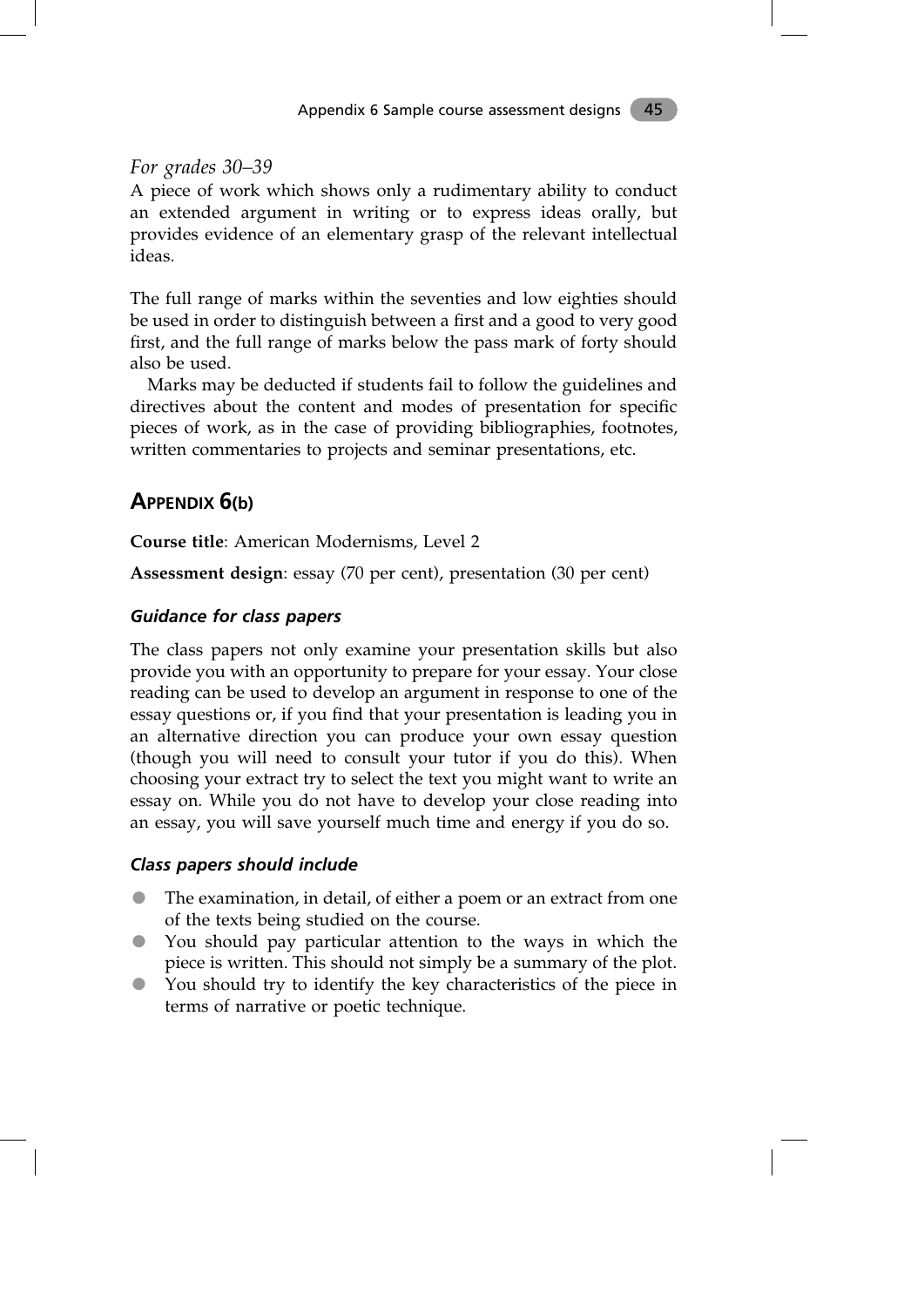Your presentation should coincide with the seminar session devoted to the text you are analysing. This is very important since your presentation will provide the class with an important basis for further discussion.

### *Criteria for assessment*

- (a) *Clear expression.* You should make sure that the paper is presented clearly so that the audience can appreciate your argument.
- (b) *Coherent structure.* Even though you are looking at an extract, there should be a sense of a beginning, a middle and an end. The introduction should outline your argument, the middle section should explicate the argument and the conclusion should provide a summation of the main points and further questions the paper raises.
- (c) *Critical analysis.* This is very important. You should be looking critically at a particular extract or poem in order to analyse the way in which it produces a particular way of seeing or saying. I am looking for attention to detail but also a sense of why these details are significant in the context of American modernism.
- (d) *Time management.* All papers will be timed and if they exceed twelve minutes or come under seven minutes, marks will start to be deducted. You should be aiming to speak for ten minutes.
- (e) *Awareness of and engagement with your audience.* Try to avoid reading the paper out verbatim. You may use notes but if you familiarise yourself with the material sufficiently you will be able to look up and talk directly to your audience when you need to.

# **APPENDIX 6(c)**

**Course title**: Shakespeare and Performance: Level 2/3

### *Assessment design*

Close linguistic analysis of a chosen extract from Shakespeare (10 per cent)

Editing a short passage from primary sources (10 per cent)

Portfolio of three or four short pieces of work, including a review of performance; creative writing; programme notes for actual or invented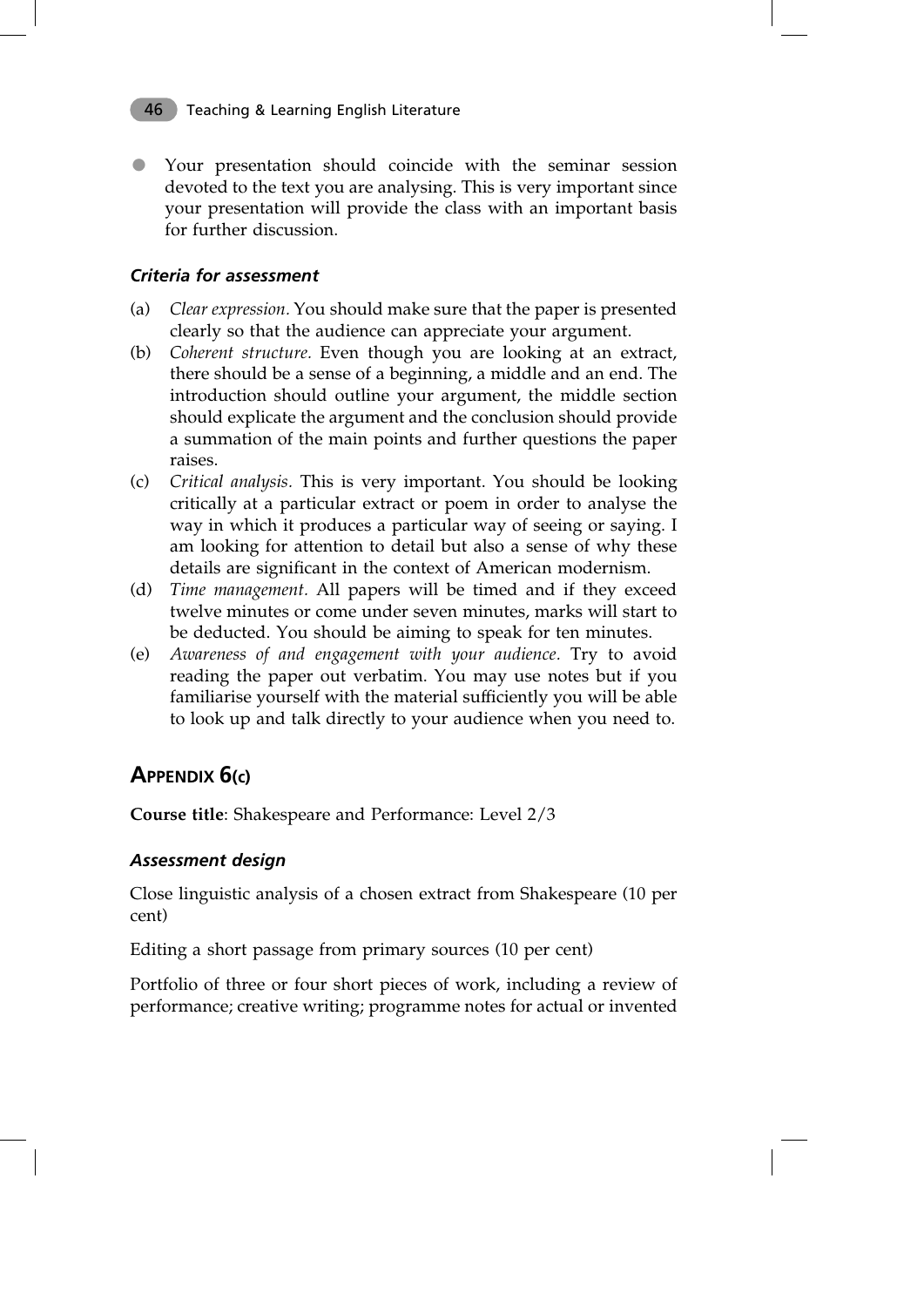productions; essay on some aspect of the history of the chosen play – total 4,000 words (50 per cent)

2,000 word essay comparing the dramatic techniques utilised in a Shakespeare play and any other play related to it (30 per cent).

### *Using peer assessment to improve student understanding of bibliographical transmission*

This two-semester course focuses on the relationship between the written text of Shakespeare and performance (including issues of bibliographical transmission). Both the linguistic analysis and editing exercise are peer assessed and the student's mark depends partly on the level of insight and help displayed in marking their partner's work.

The tutor asks his/her students to complete a review in order to encourage the concept of drafting and redrafting in the light of criticism. This review is peer-assessed and briefly 'marked' but the mark is not recorded. The students are at liberty to revise this review in the light of all comments received and to submit it (or not) as part of their portfolio.

### **APPENDIX 6(d)**

**Course title**: Period of English Literature: Level 2/3, one year

**Assessment design**: portfolio (made up of three 2,000 word essays) and unseen exam, 100 per cent.

### *Portfolio work*

... Students are encouraged to view their academic writing and seminar work as part of a seamless continuous learning process by being required to submit essays individually and as a portfolio and recording their contribution to seminars.

The added advantage of the portfolio method is that it permits students' contributions to seminars to be assessed as well as their written work.

Students complete three essays for the course, each with a maximum length of 2,000 words. These are handed in to the tutor on set dates.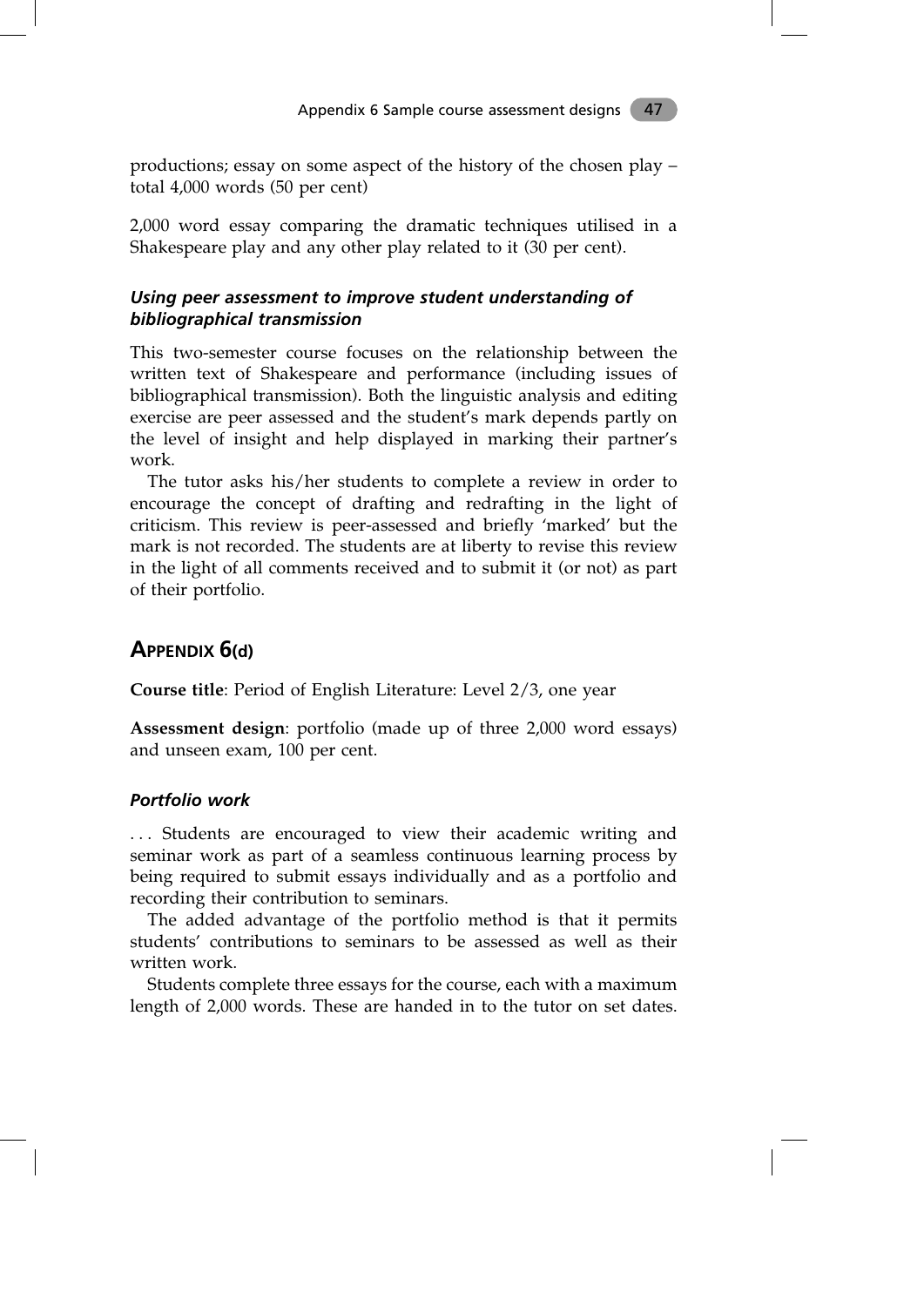Each essay is given a mark out of 100 and returned to the students with the top copy of the completed essay record sheet. On an appointed date in the summer term students submit the three essays again, together with a portfolio report form which contains a seminar report. On this form the tutor assigns a mark for written work, modified by up to ten marks either way on the basis of the seminar report.

# **APPENDIX 6(e)**

### *Online assessment design*

'Applications of IT in Open and Distance Education' (UKOU): Masters level, 60 points.

### *Assignment 1*

An essay based on issues debated in the online tutor group.

Marks awarded for:

- extent to which messages contribute to online debate students must include five messages and quote/comment on key points made by others;
- use of course resources;
- coherence of argument;
- style and presentation.

### *Assignment 2*

This is based on two group activities: an investigation of the rationale for using web search procedures as learning processes and of the design, development and delivery of web-based courses.

One option is to produce a hypertext guide to work from the set book on web-based instruction, with commentaries on the various sources.

Individual marks awarded for:

- explicitness and coherence of rationale for selection of sources;
- design of guide;
- quality of comments.

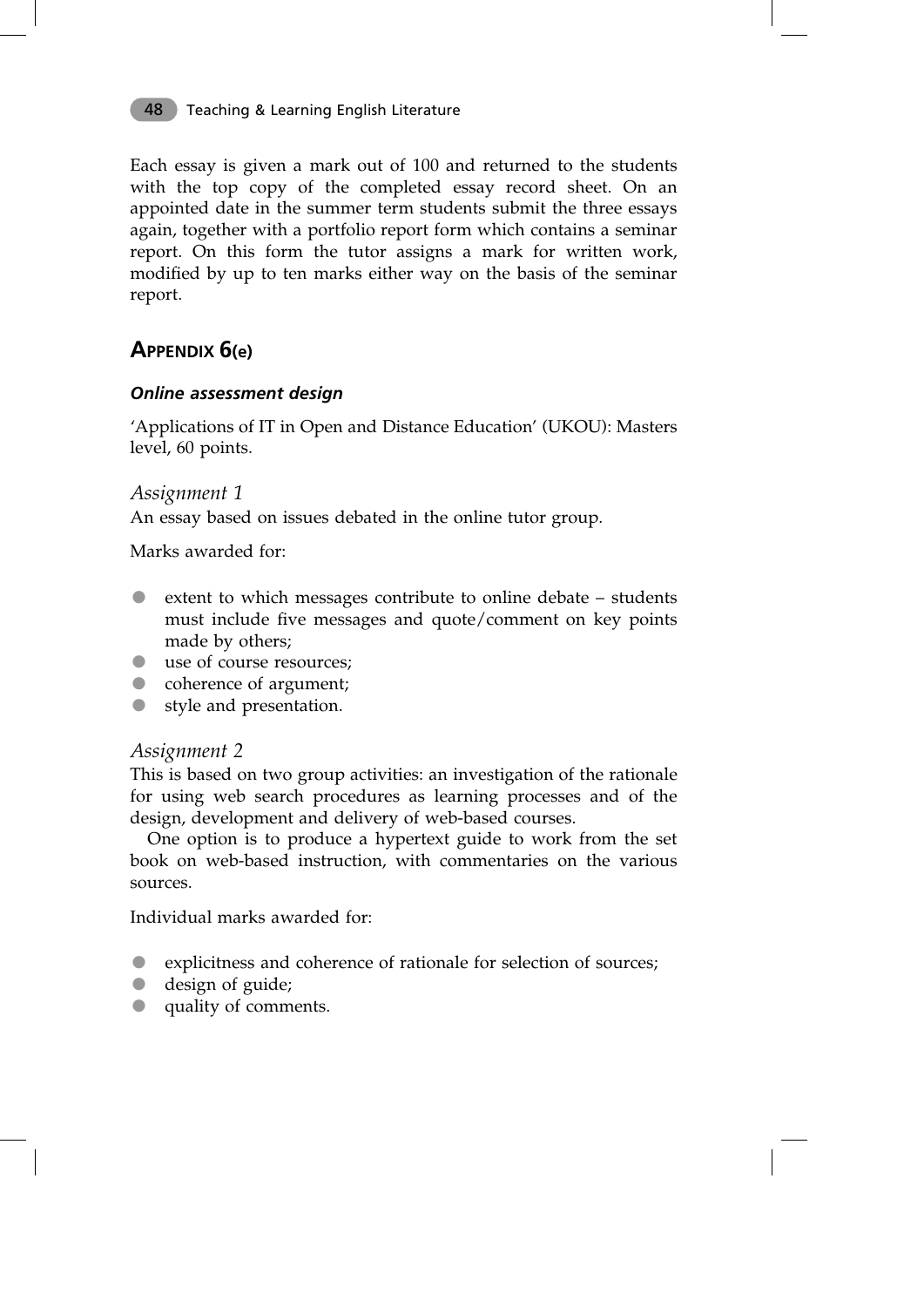### *Assignment 3*

Design and produce a simple multimedia program to illustrate an educational package.

Marks awarded for:

- evidence of drawing on online discussions and other sources;
- use of analytical and reasoned approach.

### *Assignment 4*

An extended essay which assesses the role of technology in mediating learning, to draw on material from all parts of the course.

Marks awarded for:

- demonstrating an understanding and critical use of materials;
- **argumentation;**
- analysis of online interactions, personal experience;
- style and written presentation.

(Adapted from Macdonald et al., 2000)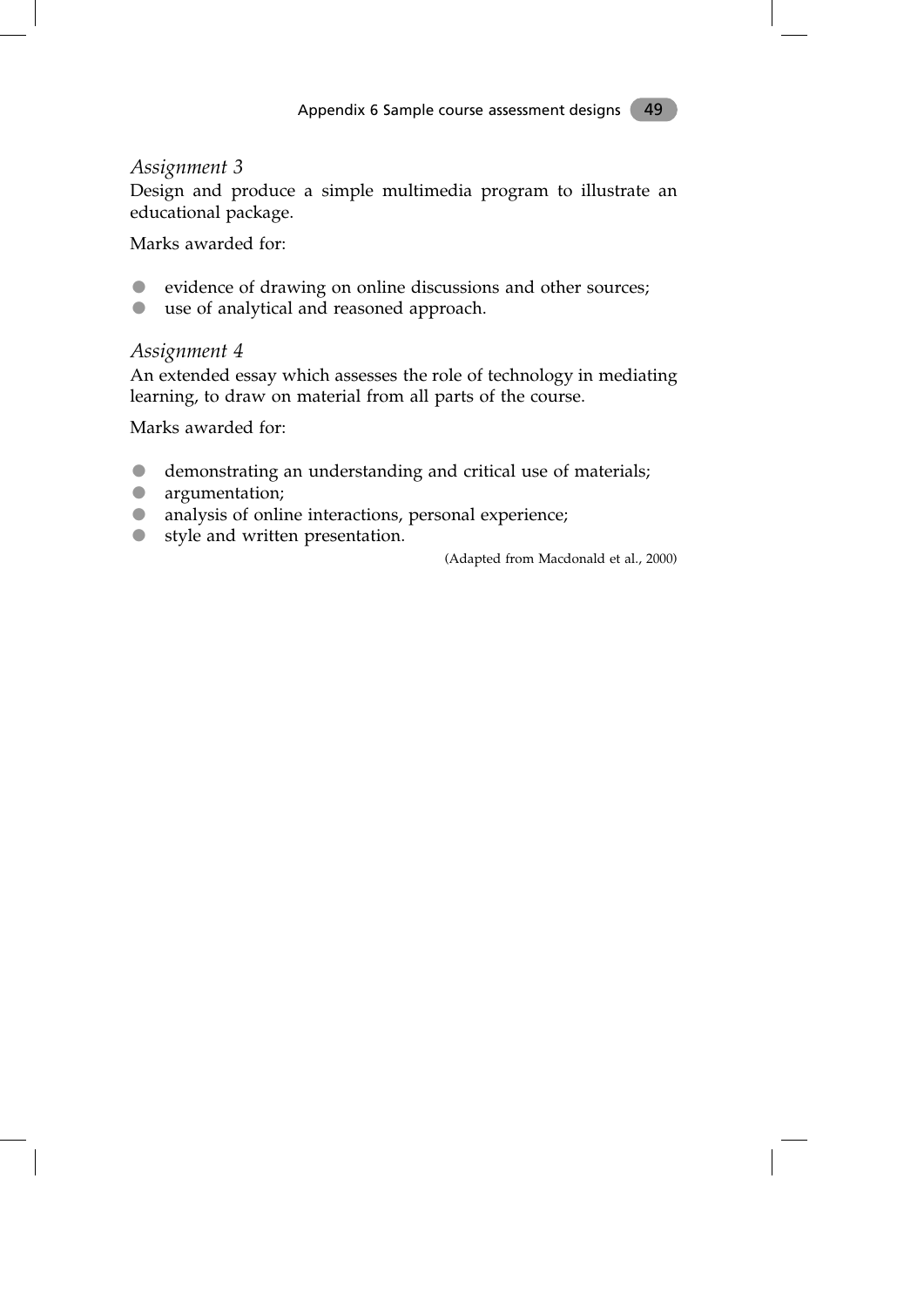# **Appendix 7 Electronic sources**

# **E-JOURNALS**

 **Early Modern Literary Studies** – a refereed journal serving as a formal arena for scholarly discussion and as an academic resource for researchers:

http://www.shu.ac.uk/emls/emlshome.html

 **Into the Blogosphere –** the first peer-reviewed scholarly collection focused on blog as rhetorical artefact: http://blog.lib.umn.edu/blogosphere/

### **E-MAIL LISTS**

 **HUMANIST** – an international electronic e-mail seminar on the application of computers to the humanities. Its primary aim is to provide a forum for discussion of intellectual, scholarly, pedagogical and social issues and for exchange of information among members. Humanist is allied with the Association for Computers and the Humanities and the Association for Literary and Linguistic Computing:

http://www.kcl.ac.uk/humanities/cch/humanist/ (UK) or http://www.princeton.edu/humanist/ (world)

- **SHAKSPER** an international electronic e-mail conference for Shakespearean researchers, instructors and students: http://www.shaksper.net/index.html
- **JISCmail –** http://www.jiscmail.ac.uk/ a mailing list service sponsored by the JISC for the UK higher and further education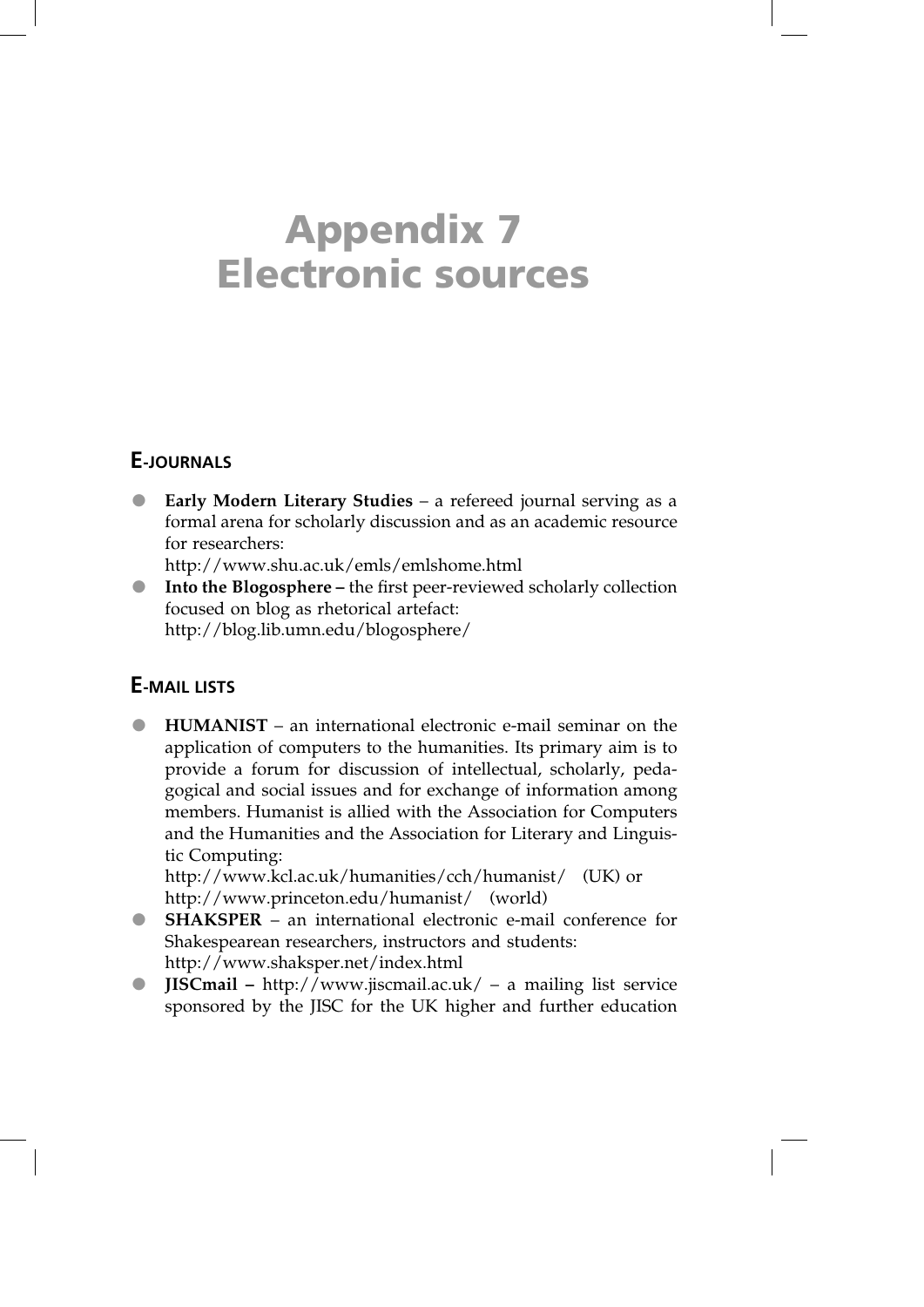communities, enabling members to stay in touch and share information by e-mail or via the web. Lists for literature include: – C18-STUDIES@JISCMAIL.AC.UK

- Information and research network for any aspect of eighteenthcentury culture, literature, history, philosophy.
- ENGLIT-VICTORIAN@JISCMAIL.AC.UK

– Forum for discussion of research topics in Victorian Literature and related fields.

– COMPARATIVE-LITERATURE@JISCMAIL.AC.UK

– Comparative-literature intends to provide a forum for all who are interested in the study of literature without confinement to national or linguistic boundaries, and in relation to other disciplines.

– DUET@JISCMAIL.AC.UK

– The Project for the Development of University English Teaching – an interdisciplinary development project: a teaching project organised on a workshop basis whose staff offer training in the teaching of English, including workshops on language, literature, creative writing and gender studies.

## **GENERAL SEARCHING**

- **Google** http://www.google.com/ – general web search http://scholar.google.com/ – scholarly literature search
- **Vivisimo** http://vivisimo.com/
- **Altavista** http://www.altavista.com/
- **Search engines** (meta level) http://searchenginewatch.com/

### **PORTALS AND LIBRARIES**

 **UK Higher Education Academy** – promotes high-quality learning and teaching through the development and transfer of good practices in all disciplines. The HEA network consists of 24 Subject Centres. The Academy also aims to shape the thinking of policy-makers and provide higher education communities with a stronger voice in national debates and discussions: http://www.heacademy.ac.uk/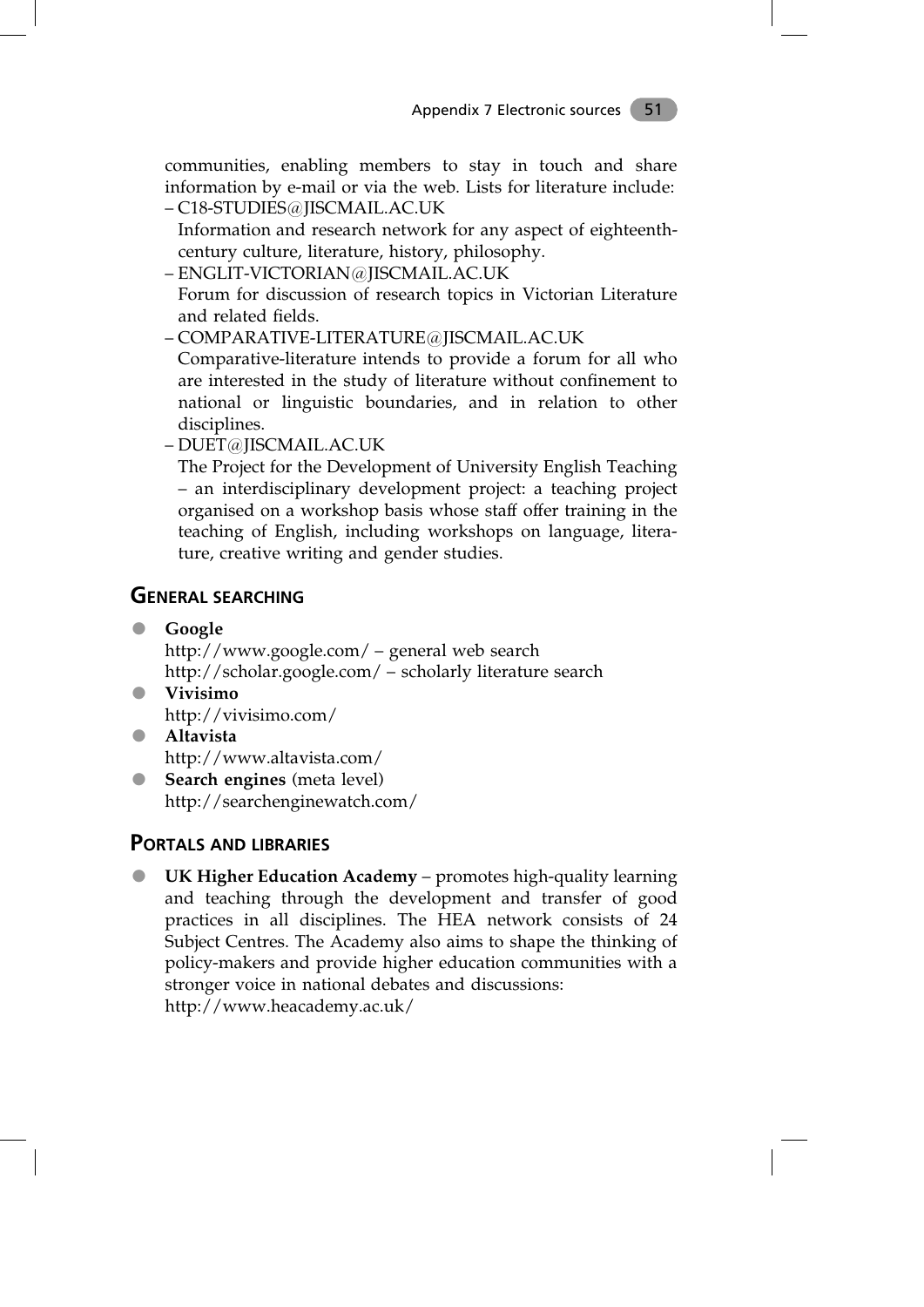### – **English Subject Centre:**

http://www.english.heacademy.ac.uk/

 **Humbul –** The Humbul Humanities Hub is a service of the Resource Discovery Network funded by the Joint Information Systems Committee and the Arts and Humanities Research Board, and is hosted by the University of Oxford. Humbul's catalogue of online English Studies resources:

http://www.humbul.ac.uk/english/

 **Voice of the Shuttle** – a website for humanities research maintained by a development team in the University of California, Santa Barbara, English Department:

http://vos.ucsb.edu/

 **The Australian E-Humanities Gateway** – linked to the Australian e-Humanities Network, serves as a clearing house for information and a brokerage house for potential collaboration in digital humanities projects; offers a discussion forum and newsletter, and a searchable database of projects

www.ehum.edu.au

- Women Writers Project a long-term research project devoted to early modern women's writing and electronic text encoding. Subscribers have access to a wealth of resources: http://www.wwp.brown.edu/
- **The Orlando Project** a collaborative undertaking, involving participants from universities in Canada, the United States, the UK and Australia. It is writing the first full scholarly history of women's writing in the British Isles:

http://www.ualberta.ca/ORLANDO/

 **Moving Image Gateway** – a service that collects together websites that relate to moving images and sound and their use in higher and further education. Maintained by the British Universities Film and Video Council (BUFVC). BUFVC also runs a television recording back-up service on behalf of UK universities and colleges through which it is possible to get recordings of current UK TV programmes for use in teaching. Also the home of the Television and Radio Index for Learning and Teaching (TRILT). A comprehensive online listings service for UK television and radio, the TRILT database carries complete schedules for around 300 UK channels.

http://www.bufvc.ac.uk/gateway/ http://www.trilt.ac.uk/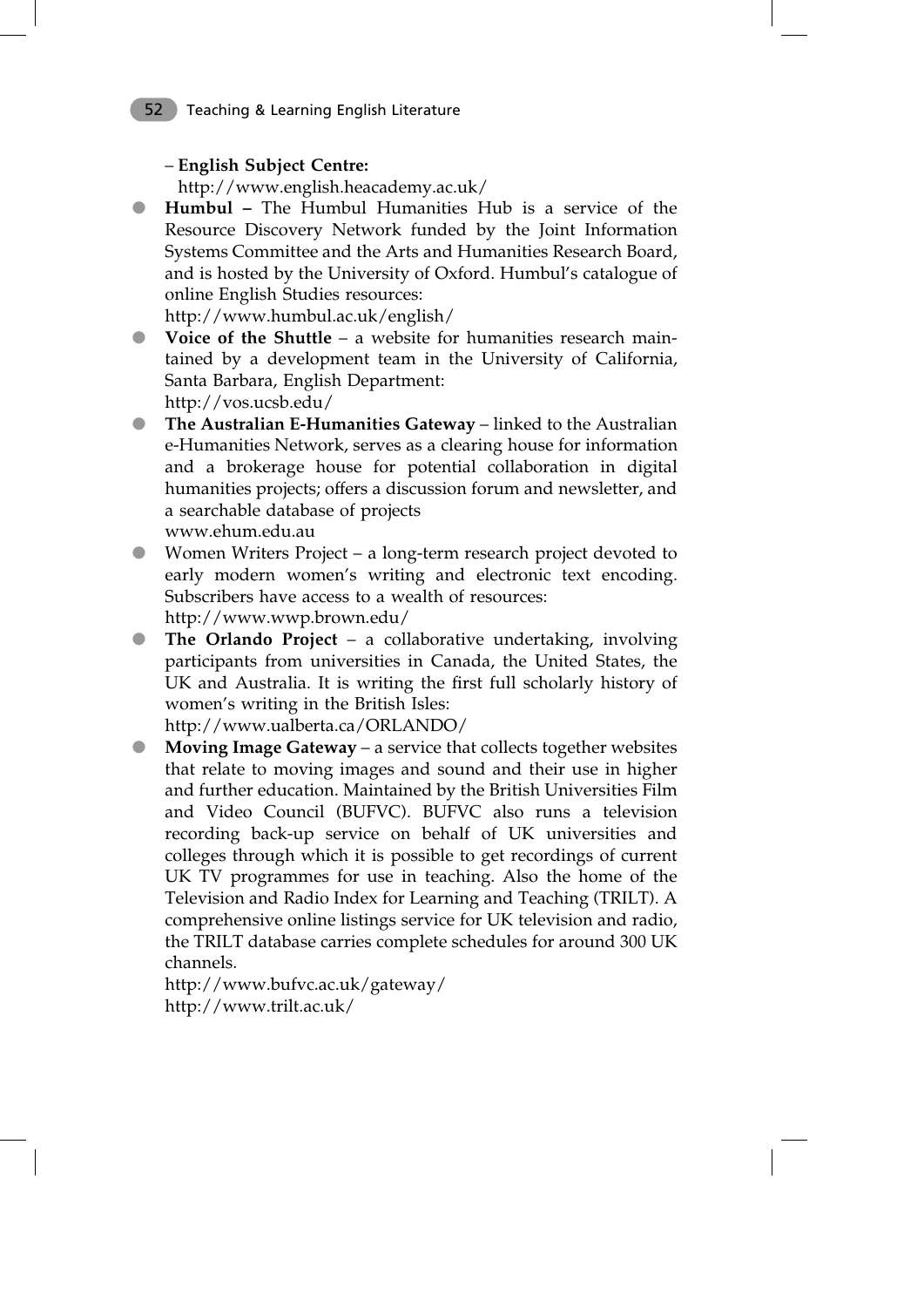- **The British Library** http://www.bl.uk/
- **ROUTES** a UKOU Library service providing quick and easy access to quality-assessed Internet sites tailored for students studying Open University courses (although open to all): http://routes.open.ac.uk
- **Project Gutenberg** the oldest producer of free electronic books (e-Books or etexts) on the Internet. A collection of more than 13,000 e-Books produced by volunteers. Mostly older literary works in the public domain. All may be freely downloaded and read and redistributed for non-commercial use: http://www.gutenberg.net
- **Centre for Computing in the Humanities** (CCH) The primary objective of the CCH is to foster awareness, understanding and skill in the scholarly applications of computing: http://www.kcl.ac.uk/humanities/cch
- **Institute for Advanced Technology in the Humanities** (IATH) IATH's goal is to explore and expand the potential of information technology as a tool for humanities research: http://www.iath.virginia.edu
- **OPAC** Online Public Access Catalogue Most university libraries provide OPAC facilities, i.e. their collection catalogues are searchable online by the public, although detailed abstracts etc. may be limited by access protection (e.g. Athens).
- **Athens, etc.** Access management system providing users with single sign-on to numerous web-based services throughout the UK and overseas.

### **LONE RANGER SITES**

(websites created by individuals)

- **King Alfred's Grammar Book** an online guide to the Old English language devised by Michael D. C. Drout, Wheaton College and Dedham, Mass., US: http://acunix.wheatonma.edu/mdrout/GrammarBook/KAG rammar.html
- **Shakespeare's Sonnets** with a descriptive commentary together with explanations of unfamiliar words and phrases: http://www.shakespeares-sonnets.com/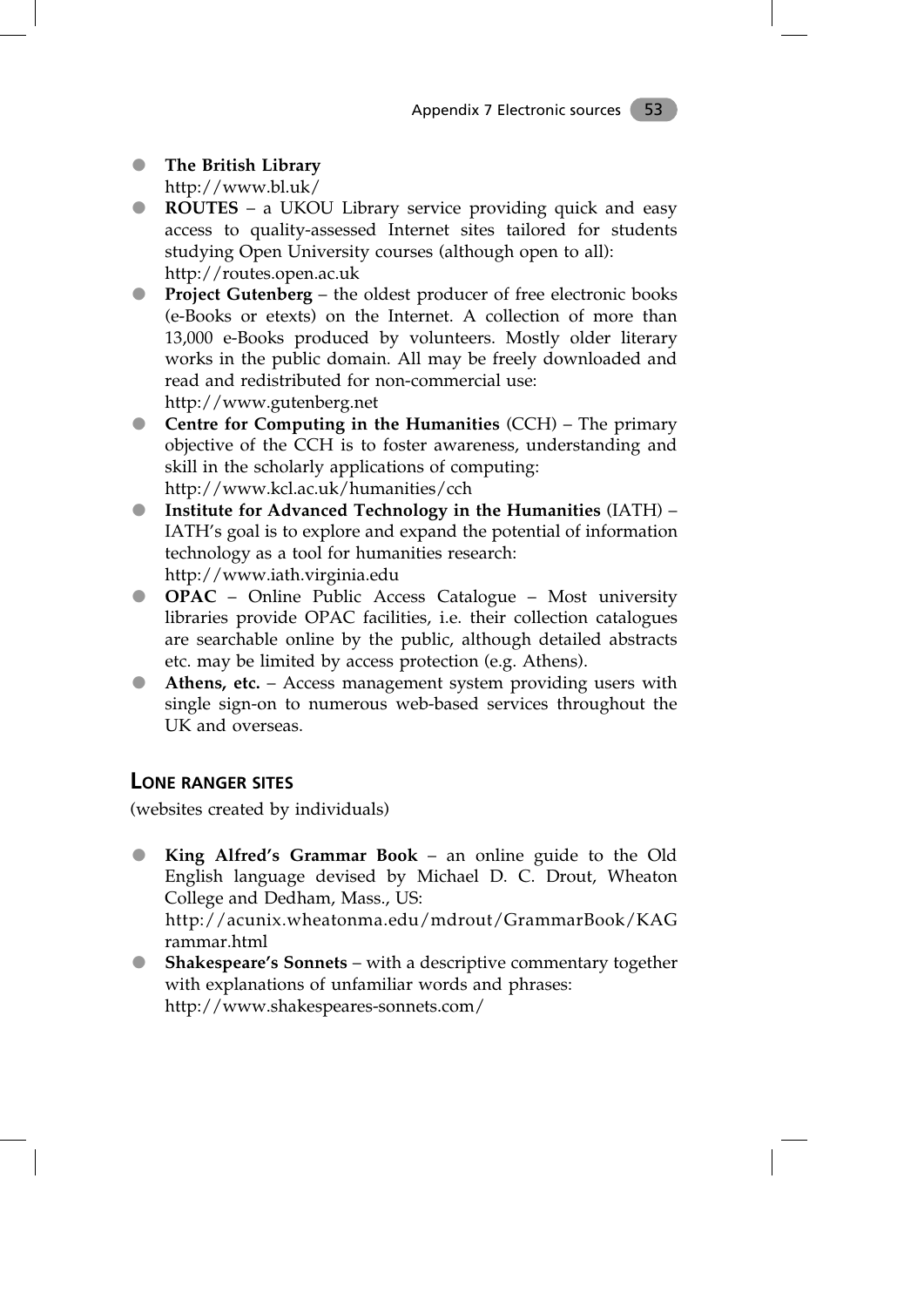**Hypertext Gardens** – a resource for hypertext writers and hypertext writing:

http://www.eastgate.com/garden/Enter.html

 **Thinking About Delillo's White Noise** – designed as part of an experiment in online teaching for a course in the Department of English at the University of Basel:

http://www.cx.unibe.ch/ens/delillo/whitenoise/index.htm

# **MUDS/MOOS, ONLINE CHAT, ETC.**

 **Lingua MOO –** a computer environment that allows multiple users to connect via the Internet to a shared database of rooms and other objects and to interact with each other and the database in synchronous time:

http://lingua.utdallas.edu/

**trAce** – online writing community: http://trace.ntu.ac.uk/

# **BLOGS**

Web-enabled publication tool that enables the creation of new types of resource and 'information experiences' tuned to delivery via the online media. Blogs take the form of a web-enabled diary or journal with date-ordered entries that can support hyperlinks to other websites and often allow readers to add comments.

- http://members.cox.net/vmontecino/blog–showcase/index.html
- http://kairosnews.org/book/view/3452
- http://blog.lib.umn.edu/blogosphere/

### **RESOURCES AND TOOLS**

- **JISC TechDis** provides an advice and information resource aimed at improving provision for disabled staff and students in the UK further, higher and specialist education sectors: http://www.techdis.ac.uk/
- **The Arts and Humanities Research Council** supports research within a huge subject domain from traditional humanities subjects, such as history, modern languages and English literature to